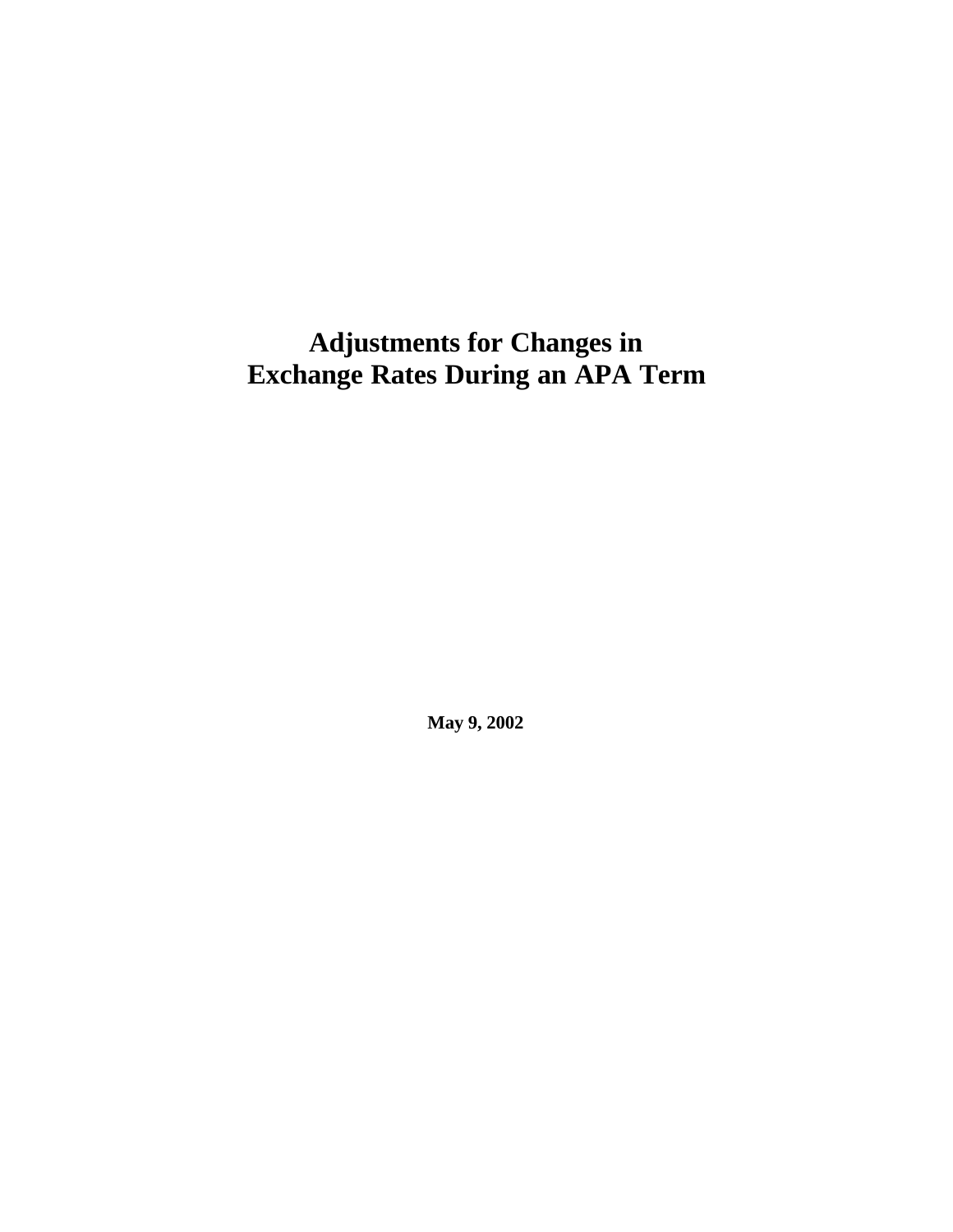### **TABLE OF CONTENTS**

| Ι.<br>Background of FX<br>3<br>П.<br>3<br>Volatility of Exchange Rates<br>A.<br>Definition of FX Risk<br><b>B.</b><br>4<br><b>Financial FX Risk</b><br>$\overline{4}$<br>1.<br>2.<br>$\overline{4}$<br><b>Translational FX</b><br>3.<br><b>Transactional or Commitment FX Risk</b><br>$\overline{4}$<br>$\overline{4}$ .<br>5<br>Economic, Operational and Competitive FX Risk<br>Tools for Estimating and Reducing FX Risk<br>C.<br>10<br>Determinants of Exchange Rates and FX Volatility<br>10<br>1.<br><b>Purchasing Power Party</b><br>11<br>a.<br>Covered Interest Rate Parity (CIP)<br>12<br>b.<br>Uncovered Interest Rate Parity (UCIP)<br>13<br>c.<br><b>How Firms Reduce FX Risk</b><br>13<br>2.<br>Natural Hedging<br>14<br>a.<br>Hedging with Financial Instruments<br>15<br>b.<br>Conclusions on Corporate FX Risk<br>17<br>c.<br>Management<br>FX Risk and Transfer Pricing Methods<br>Ш.<br>17<br>Section 482 Permits Adjustments for Exchange-Rate Changes<br>17<br>А.<br><b>B.</b><br>19<br>Transfer Pricing Methods May Alter FX Risk<br>19<br><b>CPM</b><br>1.<br>$\overline{2}$ .<br><b>RPSM</b><br>20<br>FX Experience Adjustment Provisions<br>22<br>C.<br><b>Elements</b> to Consider<br>23<br>1.<br>Determining Relevant Inputs and<br>23<br>a.<br>Foreign Currencies<br>Pass-through to Uncontrolled Parties<br>24<br>b.<br>Split of FX Risk Among Controlled<br>24<br>c.<br>Parties<br>Measuring Relevant Change in<br>25<br>d.<br><b>Exchange Rates</b><br>Determining Prevailing<br>(I)<br>25<br><b>Historical Exchange Rates</b><br><b>Historical Period</b><br>(A)<br>26<br>Range of Prevailing Rates<br>(B)<br>26<br>and No-change Band<br><b>Purchasing Power Parity</b><br>27<br>(C)<br>Adjusting Nominal FX Changes for<br>(II)<br>28<br>Inflation<br>(III) Relevant Portion of Rate Change<br>28<br>Determining How to Apply the<br>28<br>e.<br>Adjustment<br>APA Program's Experience with FX<br>2.<br>29<br><b>Experience Adjustments</b><br>CPM<br>29<br>a.<br><b>RPSM</b><br>b.<br>30<br>Considerations for FX Experience Adjustment Provisions<br>IV.<br>30<br>V.<br>Issues to Consider When Evaluating FX Experience<br>31<br><b>Adjustment Provisions</b><br>Appendix 1: Examples of Financial, Translational and Transactional FX Risk<br>33<br>Appendix 2: Financial Statement Presentation Issues<br>36 | <b>Topic Name</b>        | <b>Page Number</b> |
|------------------------------------------------------------------------------------------------------------------------------------------------------------------------------------------------------------------------------------------------------------------------------------------------------------------------------------------------------------------------------------------------------------------------------------------------------------------------------------------------------------------------------------------------------------------------------------------------------------------------------------------------------------------------------------------------------------------------------------------------------------------------------------------------------------------------------------------------------------------------------------------------------------------------------------------------------------------------------------------------------------------------------------------------------------------------------------------------------------------------------------------------------------------------------------------------------------------------------------------------------------------------------------------------------------------------------------------------------------------------------------------------------------------------------------------------------------------------------------------------------------------------------------------------------------------------------------------------------------------------------------------------------------------------------------------------------------------------------------------------------------------------------------------------------------------------------------------------------------------------------------------------------------------------------------------------------------------------------------------------------------------------------------------------------------------------------------------------------------------------------------------------------------------------------------------------------------------------------------------------------------------------------------------------------------------------------------------------------|--------------------------|--------------------|
|                                                                                                                                                                                                                                                                                                                                                                                                                                                                                                                                                                                                                                                                                                                                                                                                                                                                                                                                                                                                                                                                                                                                                                                                                                                                                                                                                                                                                                                                                                                                                                                                                                                                                                                                                                                                                                                                                                                                                                                                                                                                                                                                                                                                                                                                                                                                                      | <b>Executive Summary</b> |                    |
|                                                                                                                                                                                                                                                                                                                                                                                                                                                                                                                                                                                                                                                                                                                                                                                                                                                                                                                                                                                                                                                                                                                                                                                                                                                                                                                                                                                                                                                                                                                                                                                                                                                                                                                                                                                                                                                                                                                                                                                                                                                                                                                                                                                                                                                                                                                                                      |                          |                    |
|                                                                                                                                                                                                                                                                                                                                                                                                                                                                                                                                                                                                                                                                                                                                                                                                                                                                                                                                                                                                                                                                                                                                                                                                                                                                                                                                                                                                                                                                                                                                                                                                                                                                                                                                                                                                                                                                                                                                                                                                                                                                                                                                                                                                                                                                                                                                                      |                          |                    |
|                                                                                                                                                                                                                                                                                                                                                                                                                                                                                                                                                                                                                                                                                                                                                                                                                                                                                                                                                                                                                                                                                                                                                                                                                                                                                                                                                                                                                                                                                                                                                                                                                                                                                                                                                                                                                                                                                                                                                                                                                                                                                                                                                                                                                                                                                                                                                      |                          |                    |
|                                                                                                                                                                                                                                                                                                                                                                                                                                                                                                                                                                                                                                                                                                                                                                                                                                                                                                                                                                                                                                                                                                                                                                                                                                                                                                                                                                                                                                                                                                                                                                                                                                                                                                                                                                                                                                                                                                                                                                                                                                                                                                                                                                                                                                                                                                                                                      |                          |                    |
|                                                                                                                                                                                                                                                                                                                                                                                                                                                                                                                                                                                                                                                                                                                                                                                                                                                                                                                                                                                                                                                                                                                                                                                                                                                                                                                                                                                                                                                                                                                                                                                                                                                                                                                                                                                                                                                                                                                                                                                                                                                                                                                                                                                                                                                                                                                                                      |                          |                    |
|                                                                                                                                                                                                                                                                                                                                                                                                                                                                                                                                                                                                                                                                                                                                                                                                                                                                                                                                                                                                                                                                                                                                                                                                                                                                                                                                                                                                                                                                                                                                                                                                                                                                                                                                                                                                                                                                                                                                                                                                                                                                                                                                                                                                                                                                                                                                                      |                          |                    |
|                                                                                                                                                                                                                                                                                                                                                                                                                                                                                                                                                                                                                                                                                                                                                                                                                                                                                                                                                                                                                                                                                                                                                                                                                                                                                                                                                                                                                                                                                                                                                                                                                                                                                                                                                                                                                                                                                                                                                                                                                                                                                                                                                                                                                                                                                                                                                      |                          |                    |
|                                                                                                                                                                                                                                                                                                                                                                                                                                                                                                                                                                                                                                                                                                                                                                                                                                                                                                                                                                                                                                                                                                                                                                                                                                                                                                                                                                                                                                                                                                                                                                                                                                                                                                                                                                                                                                                                                                                                                                                                                                                                                                                                                                                                                                                                                                                                                      |                          |                    |
|                                                                                                                                                                                                                                                                                                                                                                                                                                                                                                                                                                                                                                                                                                                                                                                                                                                                                                                                                                                                                                                                                                                                                                                                                                                                                                                                                                                                                                                                                                                                                                                                                                                                                                                                                                                                                                                                                                                                                                                                                                                                                                                                                                                                                                                                                                                                                      |                          |                    |
|                                                                                                                                                                                                                                                                                                                                                                                                                                                                                                                                                                                                                                                                                                                                                                                                                                                                                                                                                                                                                                                                                                                                                                                                                                                                                                                                                                                                                                                                                                                                                                                                                                                                                                                                                                                                                                                                                                                                                                                                                                                                                                                                                                                                                                                                                                                                                      |                          |                    |
|                                                                                                                                                                                                                                                                                                                                                                                                                                                                                                                                                                                                                                                                                                                                                                                                                                                                                                                                                                                                                                                                                                                                                                                                                                                                                                                                                                                                                                                                                                                                                                                                                                                                                                                                                                                                                                                                                                                                                                                                                                                                                                                                                                                                                                                                                                                                                      |                          |                    |
|                                                                                                                                                                                                                                                                                                                                                                                                                                                                                                                                                                                                                                                                                                                                                                                                                                                                                                                                                                                                                                                                                                                                                                                                                                                                                                                                                                                                                                                                                                                                                                                                                                                                                                                                                                                                                                                                                                                                                                                                                                                                                                                                                                                                                                                                                                                                                      |                          |                    |
|                                                                                                                                                                                                                                                                                                                                                                                                                                                                                                                                                                                                                                                                                                                                                                                                                                                                                                                                                                                                                                                                                                                                                                                                                                                                                                                                                                                                                                                                                                                                                                                                                                                                                                                                                                                                                                                                                                                                                                                                                                                                                                                                                                                                                                                                                                                                                      |                          |                    |
|                                                                                                                                                                                                                                                                                                                                                                                                                                                                                                                                                                                                                                                                                                                                                                                                                                                                                                                                                                                                                                                                                                                                                                                                                                                                                                                                                                                                                                                                                                                                                                                                                                                                                                                                                                                                                                                                                                                                                                                                                                                                                                                                                                                                                                                                                                                                                      |                          |                    |
|                                                                                                                                                                                                                                                                                                                                                                                                                                                                                                                                                                                                                                                                                                                                                                                                                                                                                                                                                                                                                                                                                                                                                                                                                                                                                                                                                                                                                                                                                                                                                                                                                                                                                                                                                                                                                                                                                                                                                                                                                                                                                                                                                                                                                                                                                                                                                      |                          |                    |
|                                                                                                                                                                                                                                                                                                                                                                                                                                                                                                                                                                                                                                                                                                                                                                                                                                                                                                                                                                                                                                                                                                                                                                                                                                                                                                                                                                                                                                                                                                                                                                                                                                                                                                                                                                                                                                                                                                                                                                                                                                                                                                                                                                                                                                                                                                                                                      |                          |                    |
|                                                                                                                                                                                                                                                                                                                                                                                                                                                                                                                                                                                                                                                                                                                                                                                                                                                                                                                                                                                                                                                                                                                                                                                                                                                                                                                                                                                                                                                                                                                                                                                                                                                                                                                                                                                                                                                                                                                                                                                                                                                                                                                                                                                                                                                                                                                                                      |                          |                    |
|                                                                                                                                                                                                                                                                                                                                                                                                                                                                                                                                                                                                                                                                                                                                                                                                                                                                                                                                                                                                                                                                                                                                                                                                                                                                                                                                                                                                                                                                                                                                                                                                                                                                                                                                                                                                                                                                                                                                                                                                                                                                                                                                                                                                                                                                                                                                                      |                          |                    |
|                                                                                                                                                                                                                                                                                                                                                                                                                                                                                                                                                                                                                                                                                                                                                                                                                                                                                                                                                                                                                                                                                                                                                                                                                                                                                                                                                                                                                                                                                                                                                                                                                                                                                                                                                                                                                                                                                                                                                                                                                                                                                                                                                                                                                                                                                                                                                      |                          |                    |
|                                                                                                                                                                                                                                                                                                                                                                                                                                                                                                                                                                                                                                                                                                                                                                                                                                                                                                                                                                                                                                                                                                                                                                                                                                                                                                                                                                                                                                                                                                                                                                                                                                                                                                                                                                                                                                                                                                                                                                                                                                                                                                                                                                                                                                                                                                                                                      |                          |                    |
|                                                                                                                                                                                                                                                                                                                                                                                                                                                                                                                                                                                                                                                                                                                                                                                                                                                                                                                                                                                                                                                                                                                                                                                                                                                                                                                                                                                                                                                                                                                                                                                                                                                                                                                                                                                                                                                                                                                                                                                                                                                                                                                                                                                                                                                                                                                                                      |                          |                    |
|                                                                                                                                                                                                                                                                                                                                                                                                                                                                                                                                                                                                                                                                                                                                                                                                                                                                                                                                                                                                                                                                                                                                                                                                                                                                                                                                                                                                                                                                                                                                                                                                                                                                                                                                                                                                                                                                                                                                                                                                                                                                                                                                                                                                                                                                                                                                                      |                          |                    |
|                                                                                                                                                                                                                                                                                                                                                                                                                                                                                                                                                                                                                                                                                                                                                                                                                                                                                                                                                                                                                                                                                                                                                                                                                                                                                                                                                                                                                                                                                                                                                                                                                                                                                                                                                                                                                                                                                                                                                                                                                                                                                                                                                                                                                                                                                                                                                      |                          |                    |
|                                                                                                                                                                                                                                                                                                                                                                                                                                                                                                                                                                                                                                                                                                                                                                                                                                                                                                                                                                                                                                                                                                                                                                                                                                                                                                                                                                                                                                                                                                                                                                                                                                                                                                                                                                                                                                                                                                                                                                                                                                                                                                                                                                                                                                                                                                                                                      |                          |                    |
|                                                                                                                                                                                                                                                                                                                                                                                                                                                                                                                                                                                                                                                                                                                                                                                                                                                                                                                                                                                                                                                                                                                                                                                                                                                                                                                                                                                                                                                                                                                                                                                                                                                                                                                                                                                                                                                                                                                                                                                                                                                                                                                                                                                                                                                                                                                                                      |                          |                    |
|                                                                                                                                                                                                                                                                                                                                                                                                                                                                                                                                                                                                                                                                                                                                                                                                                                                                                                                                                                                                                                                                                                                                                                                                                                                                                                                                                                                                                                                                                                                                                                                                                                                                                                                                                                                                                                                                                                                                                                                                                                                                                                                                                                                                                                                                                                                                                      |                          |                    |
|                                                                                                                                                                                                                                                                                                                                                                                                                                                                                                                                                                                                                                                                                                                                                                                                                                                                                                                                                                                                                                                                                                                                                                                                                                                                                                                                                                                                                                                                                                                                                                                                                                                                                                                                                                                                                                                                                                                                                                                                                                                                                                                                                                                                                                                                                                                                                      |                          |                    |
|                                                                                                                                                                                                                                                                                                                                                                                                                                                                                                                                                                                                                                                                                                                                                                                                                                                                                                                                                                                                                                                                                                                                                                                                                                                                                                                                                                                                                                                                                                                                                                                                                                                                                                                                                                                                                                                                                                                                                                                                                                                                                                                                                                                                                                                                                                                                                      |                          |                    |
|                                                                                                                                                                                                                                                                                                                                                                                                                                                                                                                                                                                                                                                                                                                                                                                                                                                                                                                                                                                                                                                                                                                                                                                                                                                                                                                                                                                                                                                                                                                                                                                                                                                                                                                                                                                                                                                                                                                                                                                                                                                                                                                                                                                                                                                                                                                                                      |                          |                    |
|                                                                                                                                                                                                                                                                                                                                                                                                                                                                                                                                                                                                                                                                                                                                                                                                                                                                                                                                                                                                                                                                                                                                                                                                                                                                                                                                                                                                                                                                                                                                                                                                                                                                                                                                                                                                                                                                                                                                                                                                                                                                                                                                                                                                                                                                                                                                                      |                          |                    |
|                                                                                                                                                                                                                                                                                                                                                                                                                                                                                                                                                                                                                                                                                                                                                                                                                                                                                                                                                                                                                                                                                                                                                                                                                                                                                                                                                                                                                                                                                                                                                                                                                                                                                                                                                                                                                                                                                                                                                                                                                                                                                                                                                                                                                                                                                                                                                      |                          |                    |
|                                                                                                                                                                                                                                                                                                                                                                                                                                                                                                                                                                                                                                                                                                                                                                                                                                                                                                                                                                                                                                                                                                                                                                                                                                                                                                                                                                                                                                                                                                                                                                                                                                                                                                                                                                                                                                                                                                                                                                                                                                                                                                                                                                                                                                                                                                                                                      |                          |                    |
|                                                                                                                                                                                                                                                                                                                                                                                                                                                                                                                                                                                                                                                                                                                                                                                                                                                                                                                                                                                                                                                                                                                                                                                                                                                                                                                                                                                                                                                                                                                                                                                                                                                                                                                                                                                                                                                                                                                                                                                                                                                                                                                                                                                                                                                                                                                                                      |                          |                    |
|                                                                                                                                                                                                                                                                                                                                                                                                                                                                                                                                                                                                                                                                                                                                                                                                                                                                                                                                                                                                                                                                                                                                                                                                                                                                                                                                                                                                                                                                                                                                                                                                                                                                                                                                                                                                                                                                                                                                                                                                                                                                                                                                                                                                                                                                                                                                                      |                          |                    |
|                                                                                                                                                                                                                                                                                                                                                                                                                                                                                                                                                                                                                                                                                                                                                                                                                                                                                                                                                                                                                                                                                                                                                                                                                                                                                                                                                                                                                                                                                                                                                                                                                                                                                                                                                                                                                                                                                                                                                                                                                                                                                                                                                                                                                                                                                                                                                      |                          |                    |
|                                                                                                                                                                                                                                                                                                                                                                                                                                                                                                                                                                                                                                                                                                                                                                                                                                                                                                                                                                                                                                                                                                                                                                                                                                                                                                                                                                                                                                                                                                                                                                                                                                                                                                                                                                                                                                                                                                                                                                                                                                                                                                                                                                                                                                                                                                                                                      |                          |                    |
|                                                                                                                                                                                                                                                                                                                                                                                                                                                                                                                                                                                                                                                                                                                                                                                                                                                                                                                                                                                                                                                                                                                                                                                                                                                                                                                                                                                                                                                                                                                                                                                                                                                                                                                                                                                                                                                                                                                                                                                                                                                                                                                                                                                                                                                                                                                                                      |                          |                    |
|                                                                                                                                                                                                                                                                                                                                                                                                                                                                                                                                                                                                                                                                                                                                                                                                                                                                                                                                                                                                                                                                                                                                                                                                                                                                                                                                                                                                                                                                                                                                                                                                                                                                                                                                                                                                                                                                                                                                                                                                                                                                                                                                                                                                                                                                                                                                                      |                          |                    |
|                                                                                                                                                                                                                                                                                                                                                                                                                                                                                                                                                                                                                                                                                                                                                                                                                                                                                                                                                                                                                                                                                                                                                                                                                                                                                                                                                                                                                                                                                                                                                                                                                                                                                                                                                                                                                                                                                                                                                                                                                                                                                                                                                                                                                                                                                                                                                      |                          |                    |
|                                                                                                                                                                                                                                                                                                                                                                                                                                                                                                                                                                                                                                                                                                                                                                                                                                                                                                                                                                                                                                                                                                                                                                                                                                                                                                                                                                                                                                                                                                                                                                                                                                                                                                                                                                                                                                                                                                                                                                                                                                                                                                                                                                                                                                                                                                                                                      |                          |                    |
|                                                                                                                                                                                                                                                                                                                                                                                                                                                                                                                                                                                                                                                                                                                                                                                                                                                                                                                                                                                                                                                                                                                                                                                                                                                                                                                                                                                                                                                                                                                                                                                                                                                                                                                                                                                                                                                                                                                                                                                                                                                                                                                                                                                                                                                                                                                                                      |                          |                    |
|                                                                                                                                                                                                                                                                                                                                                                                                                                                                                                                                                                                                                                                                                                                                                                                                                                                                                                                                                                                                                                                                                                                                                                                                                                                                                                                                                                                                                                                                                                                                                                                                                                                                                                                                                                                                                                                                                                                                                                                                                                                                                                                                                                                                                                                                                                                                                      |                          |                    |
|                                                                                                                                                                                                                                                                                                                                                                                                                                                                                                                                                                                                                                                                                                                                                                                                                                                                                                                                                                                                                                                                                                                                                                                                                                                                                                                                                                                                                                                                                                                                                                                                                                                                                                                                                                                                                                                                                                                                                                                                                                                                                                                                                                                                                                                                                                                                                      |                          |                    |
|                                                                                                                                                                                                                                                                                                                                                                                                                                                                                                                                                                                                                                                                                                                                                                                                                                                                                                                                                                                                                                                                                                                                                                                                                                                                                                                                                                                                                                                                                                                                                                                                                                                                                                                                                                                                                                                                                                                                                                                                                                                                                                                                                                                                                                                                                                                                                      |                          |                    |
|                                                                                                                                                                                                                                                                                                                                                                                                                                                                                                                                                                                                                                                                                                                                                                                                                                                                                                                                                                                                                                                                                                                                                                                                                                                                                                                                                                                                                                                                                                                                                                                                                                                                                                                                                                                                                                                                                                                                                                                                                                                                                                                                                                                                                                                                                                                                                      |                          |                    |
|                                                                                                                                                                                                                                                                                                                                                                                                                                                                                                                                                                                                                                                                                                                                                                                                                                                                                                                                                                                                                                                                                                                                                                                                                                                                                                                                                                                                                                                                                                                                                                                                                                                                                                                                                                                                                                                                                                                                                                                                                                                                                                                                                                                                                                                                                                                                                      |                          |                    |
|                                                                                                                                                                                                                                                                                                                                                                                                                                                                                                                                                                                                                                                                                                                                                                                                                                                                                                                                                                                                                                                                                                                                                                                                                                                                                                                                                                                                                                                                                                                                                                                                                                                                                                                                                                                                                                                                                                                                                                                                                                                                                                                                                                                                                                                                                                                                                      |                          |                    |
|                                                                                                                                                                                                                                                                                                                                                                                                                                                                                                                                                                                                                                                                                                                                                                                                                                                                                                                                                                                                                                                                                                                                                                                                                                                                                                                                                                                                                                                                                                                                                                                                                                                                                                                                                                                                                                                                                                                                                                                                                                                                                                                                                                                                                                                                                                                                                      |                          |                    |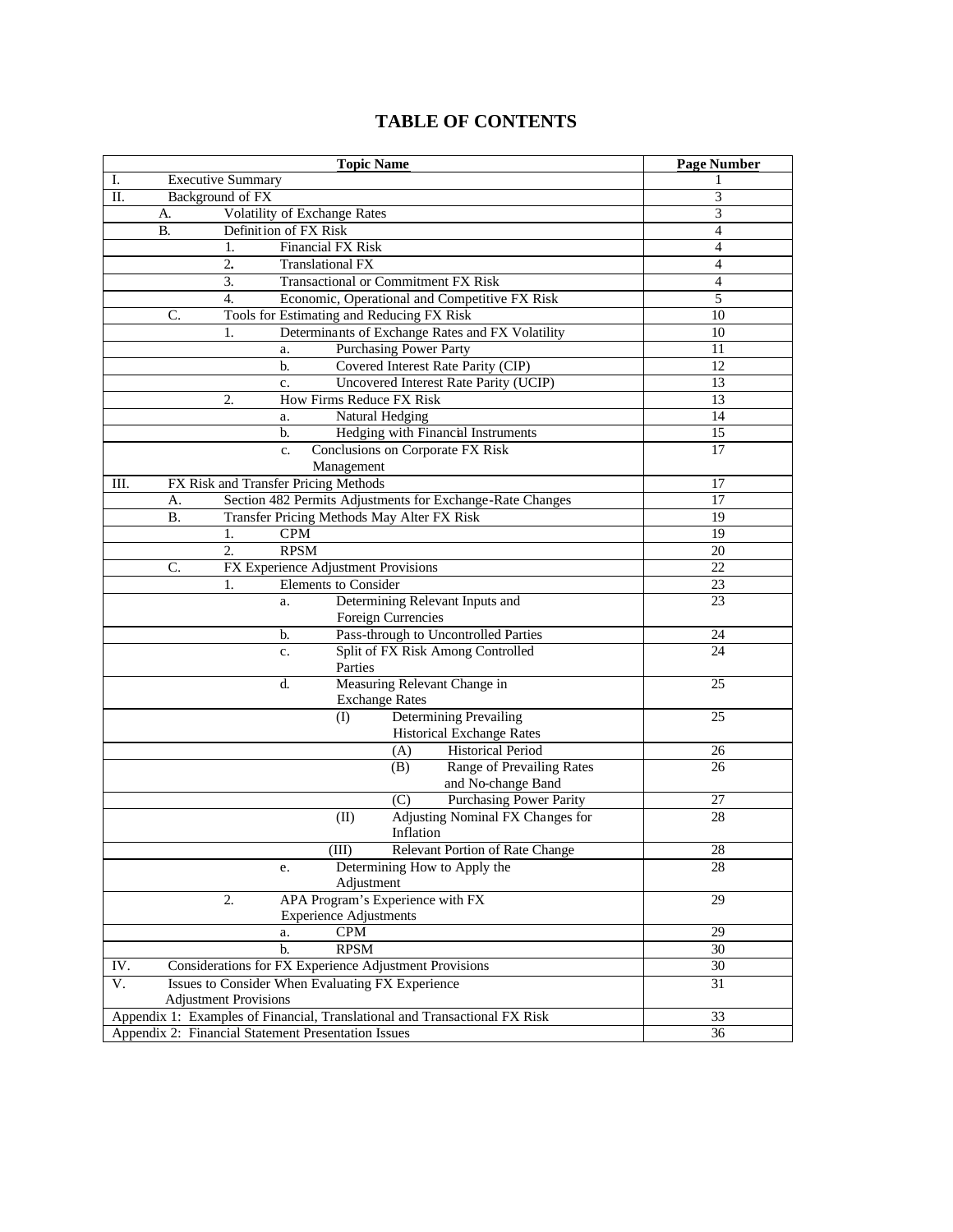# **Adjustments for Changes in Exchange Rates During an APA Term\***

# **I. Executive Summary**

 $\overline{a}$ 

Foreign exchange (FX) risk is the risk that profits will change if FX rates change. FX risks present complicated transfer pricing issues. What FX risks does the tested party bear? Do the comparable companies bear comparable risks? Did the comparable companies and tested party experience comparable fluctuations in exchange rates during the comparables-testing period? If not, what adjustments are appropriate? This paper focuses on an FX issue that is unique to Advance Pricing Agreements ("APAs") – how to structure provisions that adjust tested parties' results when exchange rate changes occur during an APA Term.

Under today's system of floating FX rates, currencies often move dramatically over short periods. In one two-day period in 1998 the yen/U.S. dollar exchange rate moved nearly 20 percent. Empirical studies demonstrate that FX volatility can significantly affect companies' profits.

Multinational businesses face several types of FX risk, including financial, translational, transactional and economic FX risk. We focus here on economic risk, also known as operational or competitive FX risk. Economic risk arises, for example, when a multinational business incurs costs in one currency and generates sales in another. Profits may decrease if the cost currency appreciates against the sales currency.

Multinational businesses have tools to reduce economic FX risk. They may use financial instruments to hedge unfavorable FX moves, although doing so entails explicit costs. They also may change their operations to reduce FX risk. For instance, they may change the denomination of cash deposits, restructure contracts, relocate plants, or change the source of capital or production materials. They may share FX risks with related parties or pass the costs or benefits of FX changes through to unrelated customers or suppliers. But even businesses that hedge or optimally structure their operations to reduce FX risk may be disadvantaged if a competitor experiences a favorable FX move.

The Section 482 regulations typically determine a tested party's arm's-length compensation based on results for companies engaged in comparable transactions under comparable circumstances. If the tested party's and the comparable companies' transactions or circumstances differ materially, and the effect of such differences on prices or profits can be ascertained with sufficient accuracy to improve the reliability of results, adjustments must be made. The tested party and comparable companies may face materially different FX risks and experience, for which adjustments may be appropriate.

<sup>\*</sup> Authored by Advance Pricing Agreement Team Leaders J. Clark Armitage, Per Juvkam-Wold and Robert Weissler and by APA Economists Walter Bottiny, Bryant Brooks, Russell Kwiat and Kurt Regelbrugge.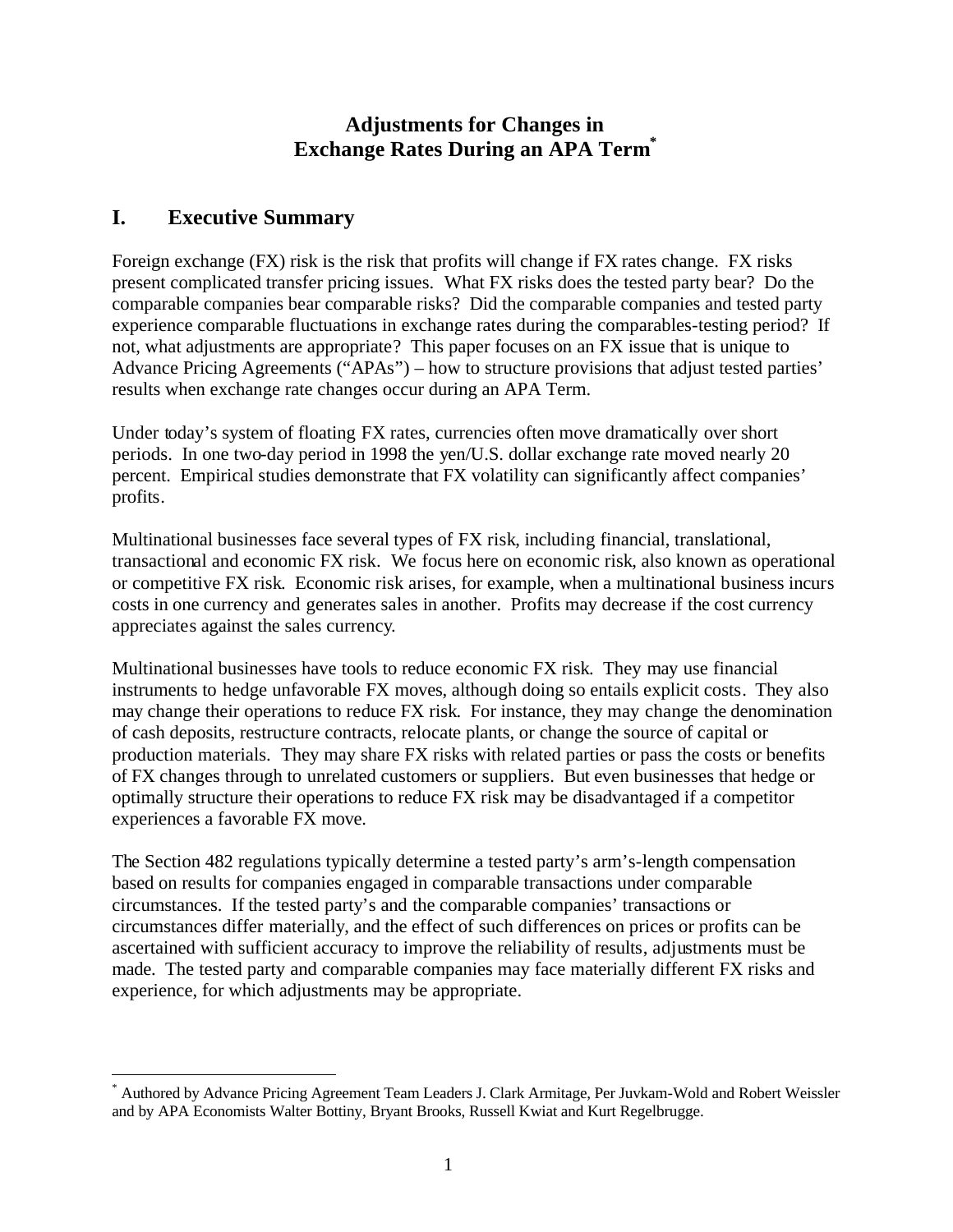The first step in comparing the tested party's and comparable companies' FX-related transactions and circumstances is to determine how much FX risk the tested party bears. A multinational business may expressly allocate FX risk to a controlled entity (i.e., the tested party) or the parties may, through their conduct, treat the tested party as sharing in the risk. The tested party is treated as holding such risk only if it has the financial capacity to bear potential FX losses.

After determining how much FX risk the tested party faces, the comparable companies' results may be adjusted for "material differences" between the level of their FX risk and the tested party's FX risk. In addition, adjustments may be appropriate to reverse the comparable companies' gain or loss from FX changes that occur during the relevant testing period. These adjustme nts produce a set of comparable company results that include no FX gain or loss. This paper does not, however, address whether or how to make these adjustments. Instead, this paper address whether and how to adjust the tested party's results for the impact of FX changes that occur during the APA Term.

We further focus on adjusting a tested party's results for FX experience when the transfer pricing method is the comparable profits method ("CPM") or the residual profit split method ("RPSM"), although similar considerations may apply for other methods. The CPM and RPSM may allocate FX gain or loss in a manner that is inconsistent with the controlled parties' allocation of FX risk. For example, if the CPM requires a 2 to 4 percent operating margin for a tested party, the tested party's operating margin must be within that range even if the tested party's share of the multinational businesses' FX loss would cause a comparable company to incur an overall loss.

When the CPM or RPSM applies, a provision that adjusts for the impact of FX changes should consider the following elements: (1) what foreign currencies are relevant and what inputs or sales are priced in those currencies; (2) what portion of the cost or benefit of an FX change the controlled parties will pass through to uncontrolled parties; (3) how will the controlled parties split the remaining cost or benefit; (4) what FX changes are relevant; and (5) whether the adjustment should be made to the tested party's COGS, gross margin or some other indicator. This paper addresses these elements in detail, but other elements may also be relevant.

In appropriate cases, the APA Program will adjust the results of the CPM or RPSM for profitaltering FX changes. Proposed adjustments should address the elements identified above and other relevant elements. However, the APA Program's view is that these adjustments are unreliable in many cases. In a typical case, it is difficult to estimate the portion, if any, of FX cost or benefit that can and will be passed through to uncontrolled parties. It also is difficult to identify and quantify all opportunities for hedging FX risk. For these and other reasons, the APA Program's view is that, in many cases, adjustment provisions will not increase the reliability of results.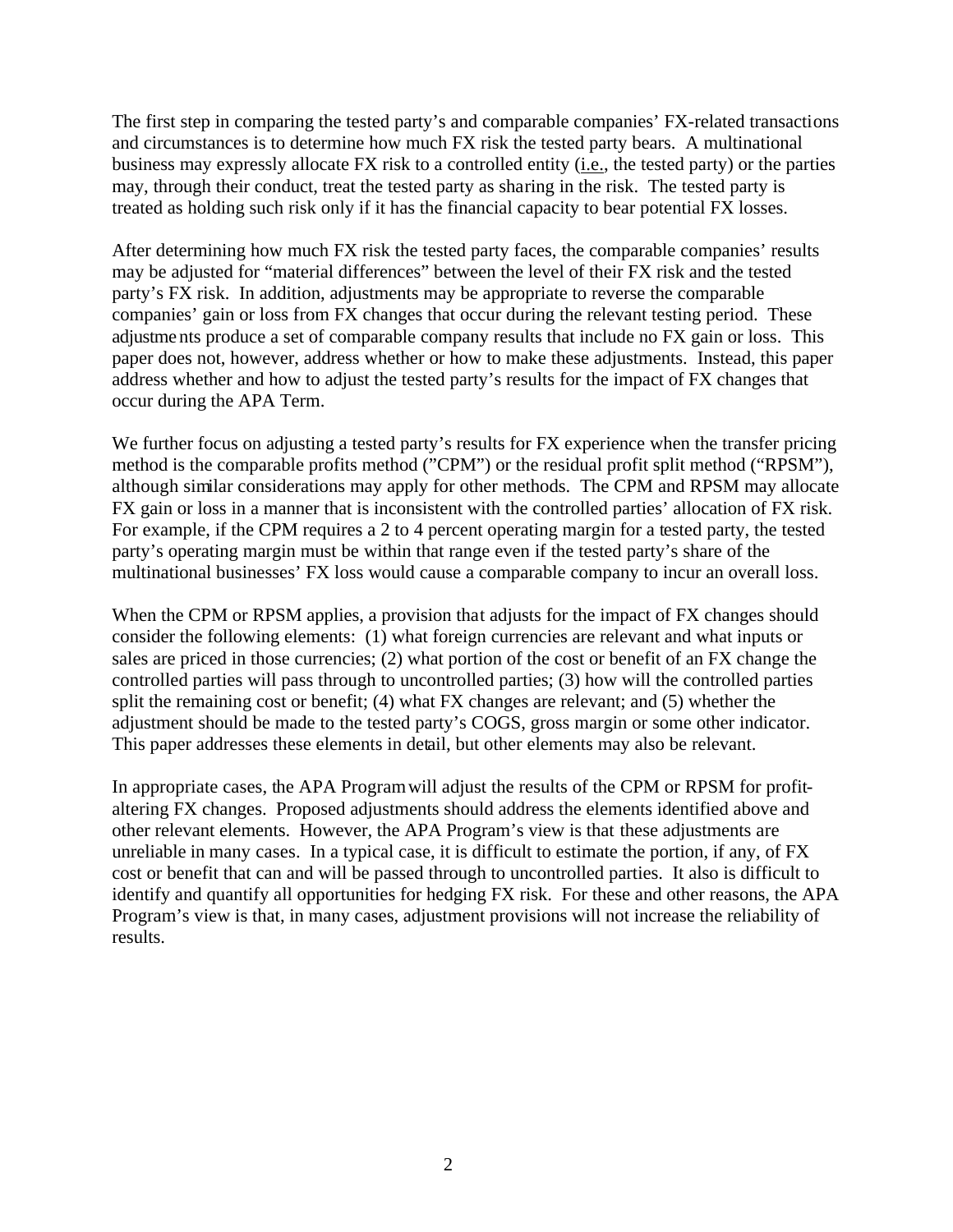# **II. Background on FX Risk**

# **A. Volatility of FX Rates**

In 1944, the Bretton Woods fixed exchange-rate system was created based on the gold exchange standard.<sup>1</sup> Each national currency was assessed according to its gold value and was freely convertible into gold. Governmental monetary authorities rarely adjusted these fixed FX rates. In the early 1970s, as growing international trade and financial transactions put stress on the gold standard, a series of planned and unexpected events led to the end of U.S. dollar/gold convertibility in 1971 and abandonment of any link to gold's price with a new system of floating currencies in 1976.

The floating-currency system exhibits volatile currency fluctuations. For example, the following charts display U.S. dollar exchange rates with the Japanese yen and the Canadian dollar.



### **Exhibit 1**

Both charts demonstrate significant short-term FX volatility. The yen/U.S. dollar exchange rate has been extremely volatile. In fact, in one two-day period in 1998, the U.S. dollar dropped in value by 20 yen or nearly 20 percent.<sup>2</sup> Over longer periods of time, however, FX rates reflect underlying macroeconomic fundamentals (see later discussion of purchasing power parity).

The volatility of floating FX rates has a significant impact on the profits of multinational businesses. Most researchers have measured the impact by studying how changes in FX rates affect market capitalization.<sup>3</sup> Researchers consistently find that periods of significant FX movements produce substantial changes in stock market capitalization.<sup>4</sup> Approximately 25 percent of U.S.-based multinational businesses had significant FX exposure between 1995 and

<sup>&</sup>lt;sup>1</sup> Solnik, Bruno, <u>International Investments,</u> 3<sup>rd</sup> edition, (1996), Addison Wesley, pp. 3-7.

<sup>&</sup>lt;sup>2</sup> Cooper, Neil and Talbot, James, *The Yen/Dollar Exchange Rate in 1998: Views from Options Markets*, Bank of England Quarterly Bulletin (February, 1999).

<sup>3</sup> Bodnar, Gordon M. and Marston, Richard C., *A Simple Model of Foreign Exchange Exposure*, Wharton/CIBC Survey of Risk Management by U.S. Non-Financial Firms (1998).

<sup>4</sup> E.g., Dahlquist, Magnus and Robertsson, Goran, *Exchange Rate Exposure, Risk Premia and Firm Characteristics*, at http//www.sifr.org/PDFs/drfx010419.pdf; Doidge, Craig, Griffin, John and Williamson, Rohan, *An International Comparison of Exchange Rate Exposure*, at http://www.msb.georgetown.edu/faculty/williarg/International-Exposure.pdf.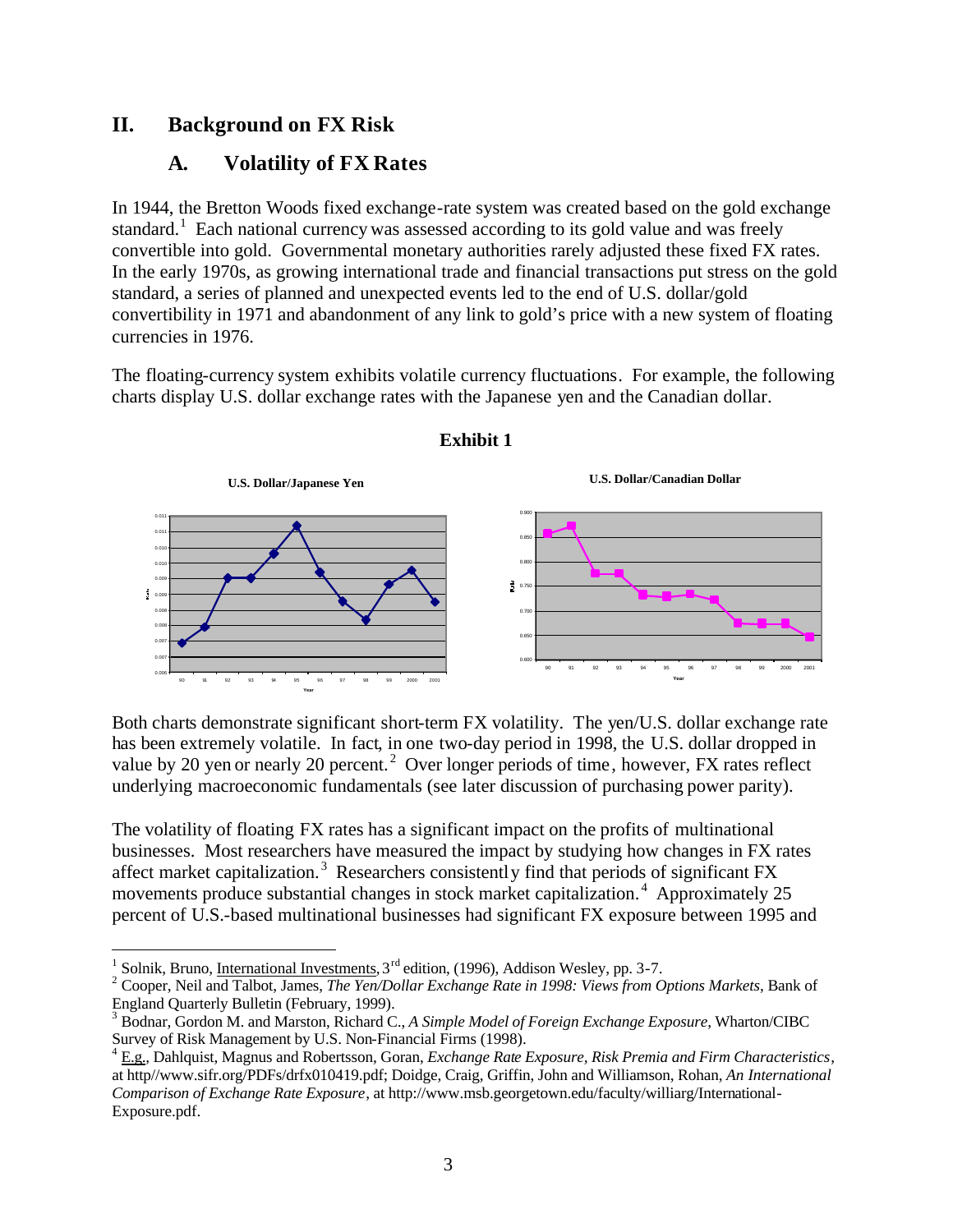1999.<sup>5</sup> During that period, the average monthly stock market return of these firms fell 0.68 percent when the dollar appreciated one percent. In crisis periods, characterized by aboveaverage FX changes, the average return fell 2.8 percent.<sup>6</sup>

# **B. Definition of FX Risk**

Companies face four general types of FX risk:

- Financial Risk;
- Translational Risk:
- Transactional or Commitment Risk; and
- Economic, Operational, or Competitive Risk.

This paper focuses primarily on economic risk, also known as operational or competitive risk. Here, we briefly define financial, translational and transactional FX risks, then define, explain and provide examples of economic risk. [Examples of the other categories of risk are attached at Appendix 1.]

# **1. Financial FX Risk**

Financial FX risk arises when a person holds foreign currency as a store of wealth. The value of the foreign currency holdings to the holder's functional-currency<sup>7</sup> operations will change if the exchange rate between the foreign and functional currencies changes.

# **2. Translational FX Risk**

Translational FX risk typically arises as a result of translating a company's reported financial results from the company's functional currency to other currencies for informational or comparative purposes. The balance sheet reports historical values of assets, liabilities, and equity as of the end of a reporting period. The FX rate at which the currencies trade at the end of the period (i.e., the "spot" rate) likely was not the FX rate in effect when the accounts were booked. Financial statement presentation issues are critical to understanding translational FX risk and we attach a discussion of those principles at Appendix 2.

# **3. Transactional or Commitment FX Risk**

Transactional FX risk arises when a party agrees to purchase or sell goods at a specified foreign currency price on one day, but does not actually make or receive payment until a later date. If the FX changes during the intervening period, the price of the sale or purchase in functional

 $\overline{a}$ 5 Ihrig, Jane, *Exchange-Rate Exposure of Multinationals: Focusing on Exchange-Rate Issues*, Board of Governors of the Federal Reserve System, International Finance Discussion Paper No. 709 (Aug., 2001).

<sup>6</sup> Ibid.

<sup>&</sup>lt;sup>7</sup> The Internal Revenue Code of 1986, as amended, defines "functional currency" as the U.S. dollar or, in some cases, the currency of the economic environment in which significant parts of the tested party's activities are conducted and in which the tested party keeps its books and records. § 985. For purposes of this paper, we use "functional currency" to identify the currency in which the tested party measures its results.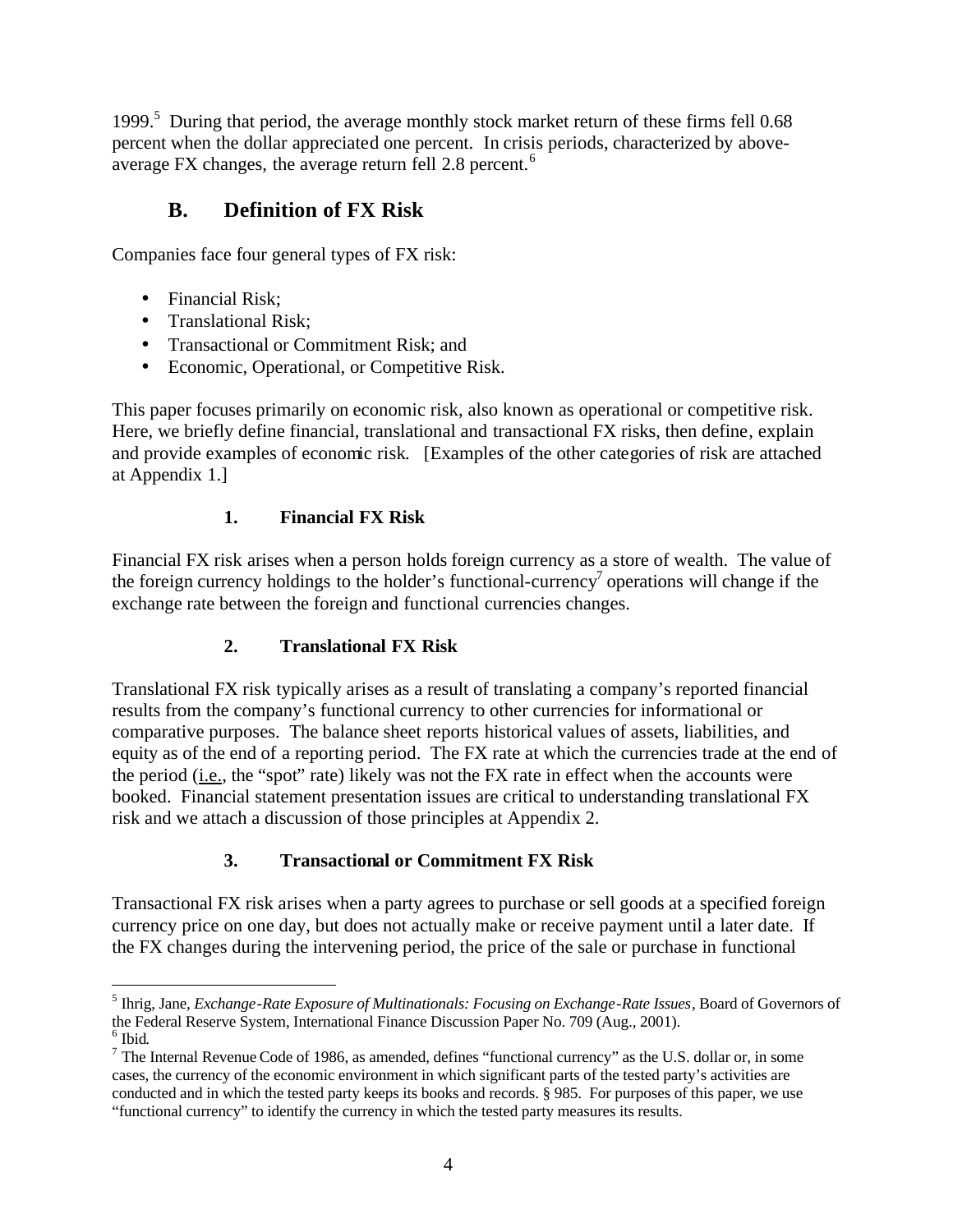currency changes. Commitment FX risk arises when a business agrees to make unspecified future purchases or sales at specified foreign-currency prices.

### **4. Economic, Operational, or Competitive FX Risk**

Economic risk, also known as operational or competitive FX risk, arises when changes in FX rates alter the competitive position of a business. This typically occurs when the business generates sales in one currency and incurs costs in another.

But economic FX risk can arise even if a business operates in a single currency. For example, assume that Acme Inc., which manufactures and distributes products in the United States, faces competition in the U.S. market from Japanese manufacturers who sell through unrelated distributors. The distributors pay yen prices that are fixed for six months. If the dollar appreciates against the yen, the U.S. distributors need fewer dollars to meet their yen obligations and will experience increased gross margins on sales of the Japanese manufacturers' products. Further, the distributors of Japanese products likely will not be satisfied with higher per-unit gross margins. They likely will increase their total gross profit (and sacrifice some of their higher gross margin) by lowering prices and taking quantity market share from Acme. Acme must reduce its prices it products likely will be less competitive. In the end, Acme likely will lose sales because its costs are in dollars instead of yen.

In sum, economic FX risk could affect Acme's competitive position in the following ways:

- Initial loss of sales as lower-priced Japanese products enter the market;
- Reduced gross margins after reducing prices to compete with the Japanese products; and
- Further loss of sales if Acme's cost structure prevents it from matching prices for the Japanese products.<sup>8</sup>

Providing an example of economic risk is easier than calculating its effects. Ultimately, multiple parties, such as a foreign manufacturer, its competitors, its suppliers, its U.S. wholesale distributor, its U.S. retail distributor, and the U.S. consumers, may share the cost or benefit of FX changes. The extent to which each group shares the cost or benefits of a currency shift depends on the pricing strategies at each level of trade and on the elasticity of demand with respect to price.

Price elasticity of demand is the proportionate change in demand given a change in price. If a enpercent drop in the price of a product produces a five-percent increase in demand for the product, the price elasticity of demand is 0.5. (Technically, the elasticity is -.5, but elasticity coefficients are generally presented as positive numbers.) For most consumer goods and services, price elasticity tends to be between  $0.5$  and  $1.5$ .<sup>9</sup> Products with price elasticity greater than one are "elastic", while products with price elasticity less than one are "inelastic."

<sup>&</sup>lt;sup>8</sup> A reduction in both Acme's and its competitors' prices should lead to an overall expansion in the quantity size of the U.S. market. While the expansion would tend to increase Acme's total sales, this effect may be more than offset if customers can easily switch from Acme's products to functionally similar products of Acme's competitors.

<sup>9</sup> *Price Elasticity of Demand*, Mackinac Center for Public Research, at http://www/mackinac.org/1247.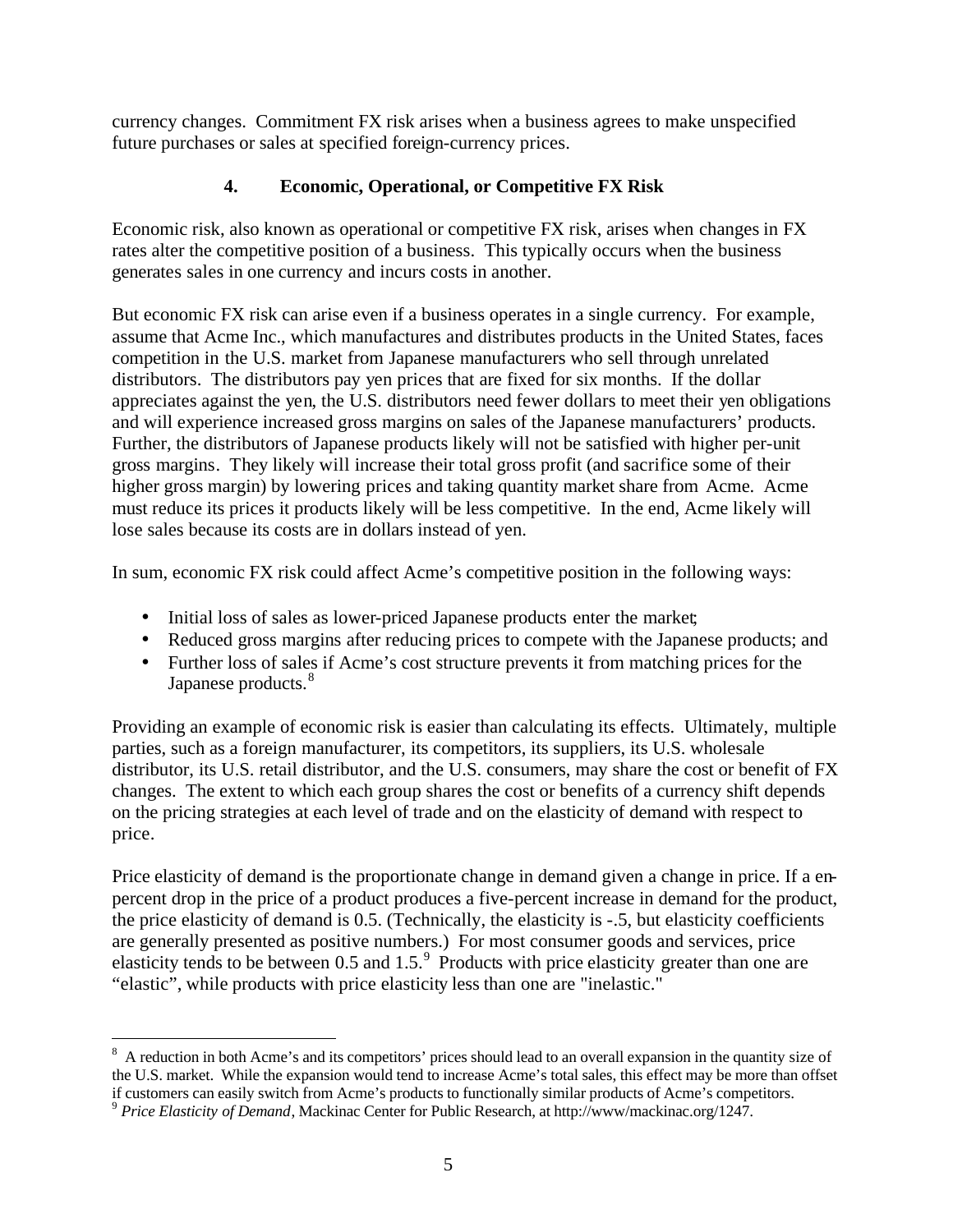Factors affecting elasticity include:

 $\overline{a}$ 

- Availability of substitutes: the more substitutes, the greater the elasticity.
- Degree of necessity or luxury: luxury products tend to have greater elasticity.
- Proportion of the purchaser's budget consumed by the item: products that consume a large portion of the purchaser's budget tend to have greater elasticity.
- Time period considered for measuring demand after a permanent price change: elasticity is greater over longer periods because consumers have time to adjust their behavior.
- Permanent or temporary price change: a one-day sale may elicit a greater initial response than a permanent price decrease. Thus, perceptions of permanence are important as well.
- Price points: decreasing the price from \$2.00 to \$1.99 may elicit a greater response than decreasing it from \$1.99 to \$1.98.

The price elasticity estimates presented in Exhibit 2 illustrate the impact of some of these factors. China tableware, for example, is a luxury good and has the highest elasticity.

| <b>Product</b>                                      | <b>Elasticity</b> |
|-----------------------------------------------------|-------------------|
|                                                     |                   |
| Industrial Chemicals                                | 0.4               |
| Shoe repairs and cleaning                           | 0.4               |
| Food, tobacco, and beverages                        | 0.5               |
| Newspaper and magazines                             | 0.5               |
| Data processing, precision, and optical instruments | 0.7               |
| Medical care and hospitalization insurance          | 0.8               |
| Metal products                                      | 1.1               |
| Purchased meals (excluding alcoholic beverages)     | 1.6               |
| Electricity (household utility)                     | 1.9               |
| Boats, pleasure craft                               | 2.4               |
| <b>Public Transportation</b>                        | 3.5               |
| China tableware                                     | 8.8               |

### **Exhibit 2 Estimates of Price Elasticity**<sup>10</sup>

Academic research into measuring the distribution of FX rate effects typically calculates "passthrough" coefficients, or the percentage of FX movement that is passed through to prices at each level of trade. As shown in Exhibit 3, FX movements that are passed from the manufacturer to the distributor are defined as upstream pass through, and FX movements that are passed from the U.S. distributor to the consumer are defined as downstream pass through.

<sup>10</sup> Shulman, Steven, *Demand and Elasticity*, at http://freya.cbpa.louisville.edu/~a0izyu01/econ500/ch07/sld003.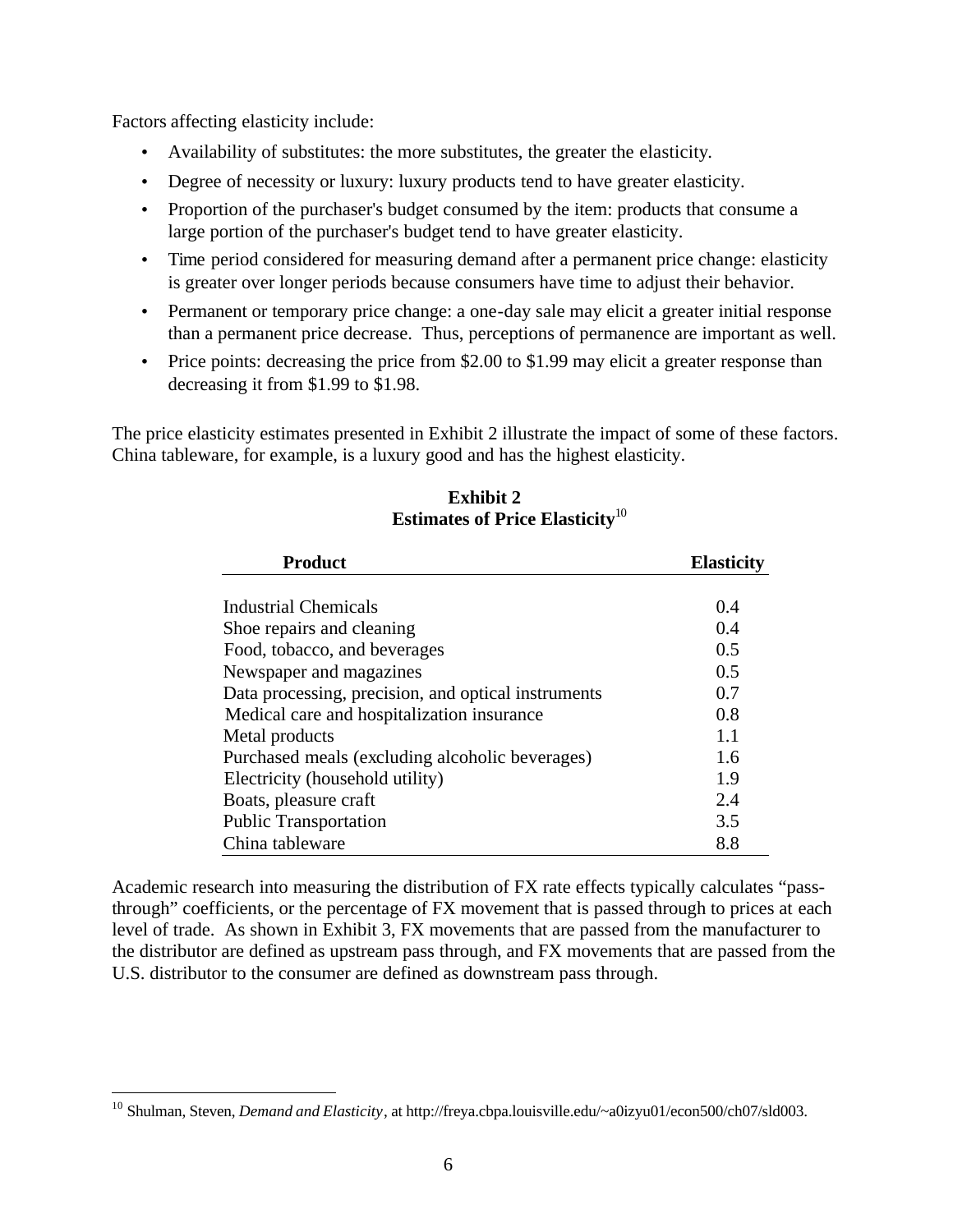#### **Exhibit 3 Pass Through Illustration**



Empirical work in recent years has shown upstream and downstream pass through to be less than 100 percent.<sup>11</sup> Upstream, depending on relative market power of the product, the manufacturer may choose to absorb unfavorable currency moves in order to maintain or expand market share; this is called pricing to market. In the 1980s, for example, Japanese manufacturers avoided raising the dollar prices of many of their products and absorbed most of the costs from appreciation of the yen.<sup>12</sup> Relative market power is a factor in downstream pass through as well, but the primary factors are the import's share of the distributor's business,<sup>13</sup> and the perceived responsiveness of consumer demand to changes in price (demand elasticity).

For real changes in exchange rates (*i.e.*, nominal changes in spot exchange rates adjusted for differences in underlying inflation rates), the whole "value chain" – consisting for example of upstream suppliers, manufacturer, distributor, retailers, and consumers – collectively experiences any resulting increase or decrease in profit. (In the case of a consumer, we refer not the consumer=s profit but to its consumer surplus, defined as the difference between what the consumer would have been willing to pay and what he or she actually pays.) A key question is how that increase or decrease gets distributed among the members of the value chain. In Exhibit 4, we assume that the upstream suppliers and manufacturer are in Japan and the distributor, retailer, and consumers are in the United States. Assume that before a currency shift, one dollar purchases 100 yen and the price the distributor pays to the manufacturer (the "across the ocean" price) for one unit is \$4, equal to 400 yen. Suppose next that the exchange rate shifts so that one dollar purchases 80 yen.

**Exhibit 4**



What happens to the prices at each link in the value chain and to each members profit?

<sup>&</sup>lt;sup>11</sup> McKee, Patton, and Kapoor, "Quantifying the Effect of Foreign Exchange Rate Fluctuations on the Profits of Distributors," Tax Management International Journal. June 1995. Volume 24. No. 6. pp 278-285.

<sup>&</sup>lt;sup>12</sup> Bajah, Makesh, PhD; Becker, Brian PhD; Neuberger, Jonathon PhD, "Transfer Pricing and Foreign Exchange Risk," Tax Management Transfer Pricing Report. Volume 8. Number 6.

<sup>&</sup>lt;sup>13</sup> McCarthy, Jonathan "Pass-Through of Exchange Rates and Import Prices to Domestic Inflation in some Industrialized Economies." Federal Reserve Bank of New York. September 2000.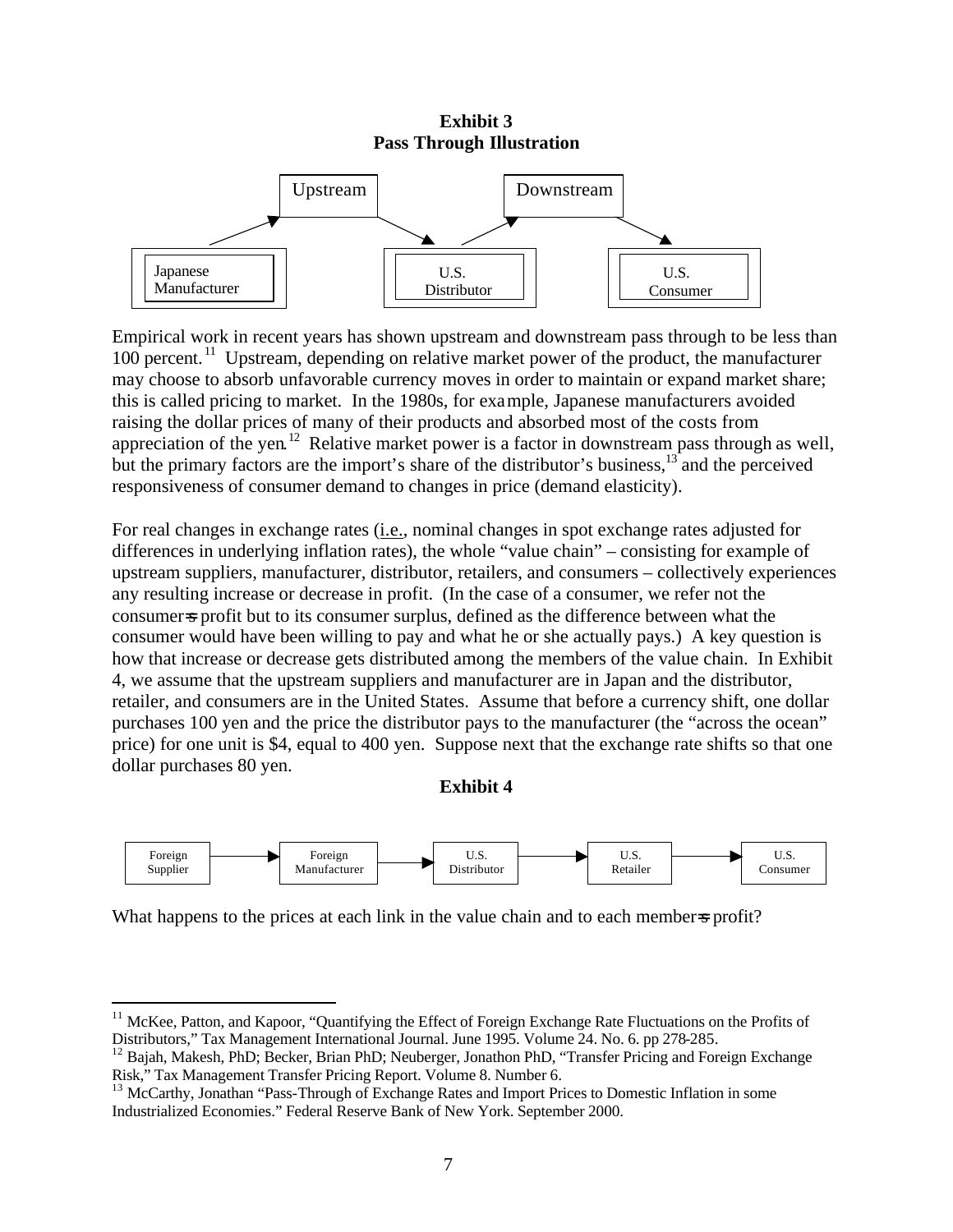One extreme result would be for the foreign manufacturer to charge the same yen price to the U.S. distributor. On the Japanese side, the value chain members keep the same prices and realize the same profits as before. In dollar terms, however, the U.S. distributor's purchase price increases from \$4 to \$5. So the distributor, retailer, and consumer must collectively suffer \$1 in decreased profit and consumer surplus. This extreme situation – in which the U.S. parties bear all of the pain – might occur if the good in question were produced only in Japan and those who needed the good could not easily substitute other goods.

Another extreme result would be for the foreign manufacturer to charge the same *dollar* price to the U.S. distributor. On the U.S. side, the value chain members keep the same prices and realize the same profit as before. But the value to the foreign manufacturer of the same \$4 price is now worth only 320 yen instead of 400 yen. The foreign manufacturer and its suppliers collectively share this 80-yen decrease in profit. This extreme situation – in which the Japanese parties bear all of the pain – might occur if U.S. manufacturers, using U.S. suppliers, manufacture the goods in question in plentiful supply. The U.S. distributors might switch to U.S. manufacturers rather than pay a price increase to Japanese manufacturers.

In the more typical case, the foreign manufacturer's price will not stay fixed in either dollar or yen terms. The foreign manufacturer might charge \$4.50, decreasing by \$0.50 the profit/consumer surplus in the United States, and decreasing by \$0.50 the profit in Japan.

The above example could be made more complex. For example, some upstream suppliers might be in Korea, and some retailers and consumers in Canada. Even in more complex scenarios, the transfer pricing inquiry must determine: (1) by how much an FX shift increases or decreases the value chains total profit/consumer surplus; and (2) how that increase or decrease is distributed, (i.e., how will the \$1 of pain in the example above be split among all value chain members).

The degree of pass-through at each level is influenced by many factors. For example, the resulting "across-the-ocean" price depends in part on the price elasticity of export supply. Import demand elasticity may depend on other factors such as the degree to which the distributor can adjust its operations (availability of other suppliers, share of affected imports on its overall sales, etc.). Export price elasticity likewise is affected by the number of alternative distributors and by the fraction of the manufacturer's total sales in the affected markets.

However, the primary determinant is the price elasticity of demand – the degree to which domestic prices are sensitive to import price changes. The elasticity will itself depend upon many factors such as the share of imports in the domestic market, the share the affected goods have of the consumer's budget, and the availability of substitutes.

Exhibits 5 and 6 provide an example of how the combined effects of a yen depreciation may be distributed among a Japanese manufacturer having only yen-based costs, its U.S. distributor, and U.S. consumers. Before the yen depreciation, assume the average unit price is \$1.20, which provides the distributor and manufacturer with operating margins of approximately 8.3 and 20 percent, respectively: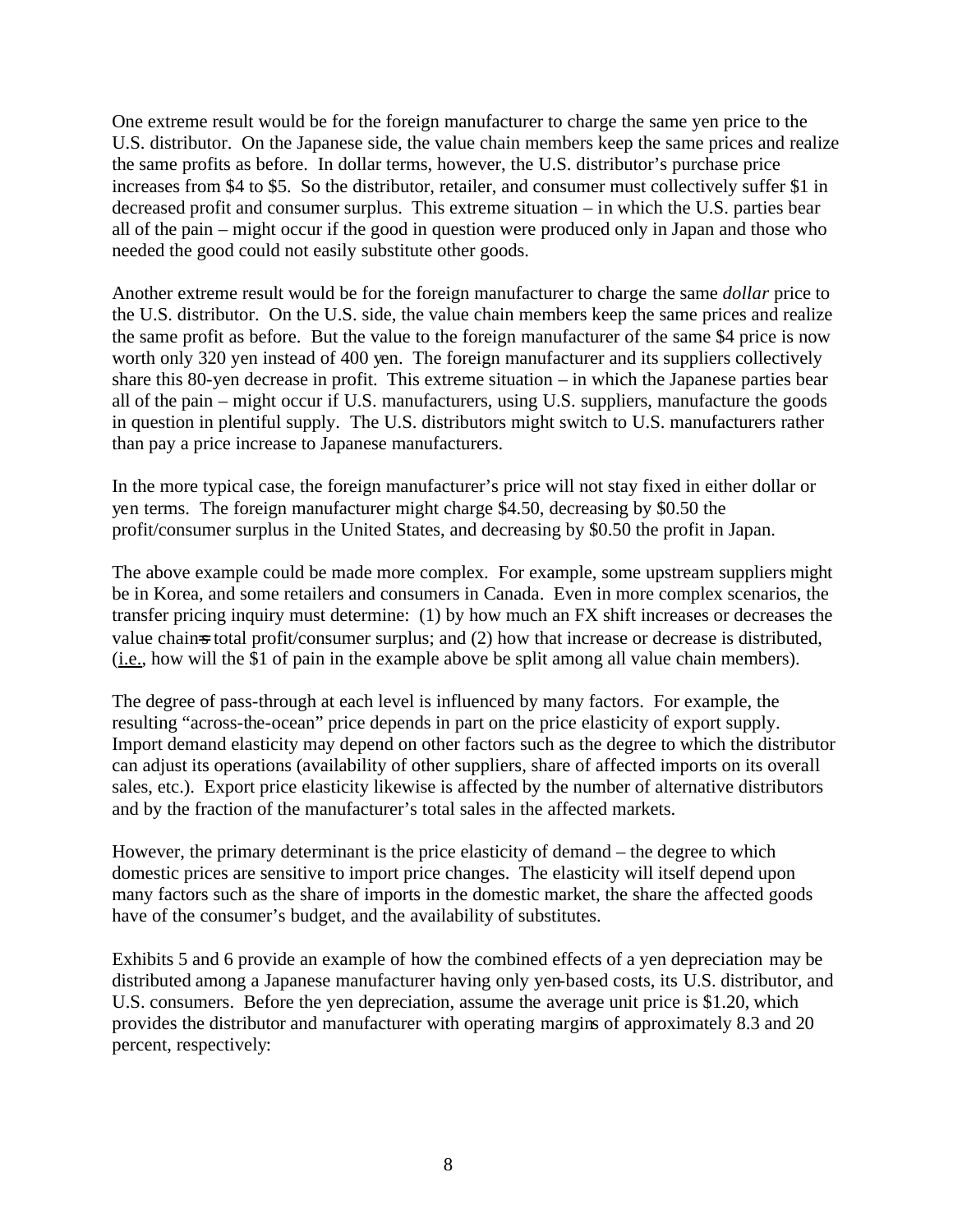| <b>Exhibit 5</b>               |            |            |                       |             |  |
|--------------------------------|------------|------------|-----------------------|-------------|--|
| <b>Before FX Change</b>        | Mfg        | U.S. Dist. | <b>System Results</b> | U.S. Demand |  |
| Quantity                       |            |            |                       | 10,000      |  |
| Avg. Selling Price             | ¥100       | \$1.20     |                       |             |  |
| Revenue                        | ¥1,000,000 | \$12,000   | \$12,000              |             |  |
| Cost of Goods                  | ¥800,000   | \$10,000   | \$8,000               |             |  |
| SG&A                           |            | \$1,000    | \$1,000               |             |  |
| Profit                         | ¥200,000   | \$1,000    | \$3,000               |             |  |
| Exchange Rate (yen per dollar) | 100        | 100        |                       |             |  |

Now assume that the yen depreciates from 100 to 110 per dollar. Exhibit 6 shows how the effects of the currency change may be shared. The ability of each actor to retain a share of the benefits depends on the price elasticity of demand at each level and the willingness of the manufacturer and distributor to pass the benefit to the consumer in order to increase sales. In the example below, the manufacturer increases its yen-selling price by 4 percent to obtain a portion of the benefits of the positive currency move. The distributor lowers unit prices by \$.05, increasing demand (and its SG&A) by 10 percent (the 10 percent increase in SG&A reflects no cost savings from economies of scale and likely is conservative). The distributor retains a small portion of the benefits of the currency move, but sees significantly higher gross profit because of increased unit demand. The consumer benefits from a lower price.

| <b>Exhibit 6</b>              |            |            |          |        |         |  |  |
|-------------------------------|------------|------------|----------|--------|---------|--|--|
| After FX Change               | Mfg        | U.S. Dist. | System   | U.S.   | Total   |  |  |
|                               |            |            | Results  | Demand | Channel |  |  |
| Quantity                      |            |            |          | 11,000 |         |  |  |
| Avg. Selling Price            | ¥104       | \$1.15     |          |        |         |  |  |
| Revenue                       | ¥1,144,000 | \$12,650   | \$12,650 |        |         |  |  |
| Cost                          | ¥880,000   | \$10,400   | \$8,000  |        |         |  |  |
| SG&A                          |            | \$1,100    | \$1,100  |        |         |  |  |
| Profit                        | ¥264,000   | \$1,150    | \$3,550  |        |         |  |  |
| Exchange Rate $(\frac{4}{5})$ | 110        | 110        |          |        |         |  |  |
| Change in ¥ Profit            | ¥64,000    |            |          |        |         |  |  |
| Change in \$ Profit and       | \$400      | \$150      | \$550    | \$525  | \$1,175 |  |  |
| <b>Consumer Surplus</b>       |            |            |          |        |         |  |  |
| <b>Share of Total Change</b>  | 37%        | 14%        | 51%      | 49%    | 100%    |  |  |

The manufacturer chose not to incorporate the full yen depreciation, perhaps due to competition from other Japanese exporters or perhaps to increase its share of the U.S. market. The distributor's price cut leads to a 10-percent increase in the manufacturer's unit sales. Because the manufacturer's yen-based per-unit cost is unchanged, the manufacturer sees a significant increase in yen profit (from ¥200,000 to ¥264,000), dollar profit (from \$2,000 to \$2,400) and operating margin (from 20 to 23.1 percent).

The distributor, like the manufacturer, benefits both directly and indirectly from the yen depreciation. The distributor's per-unit dollar cost of goods actually decreases by 5.45 cents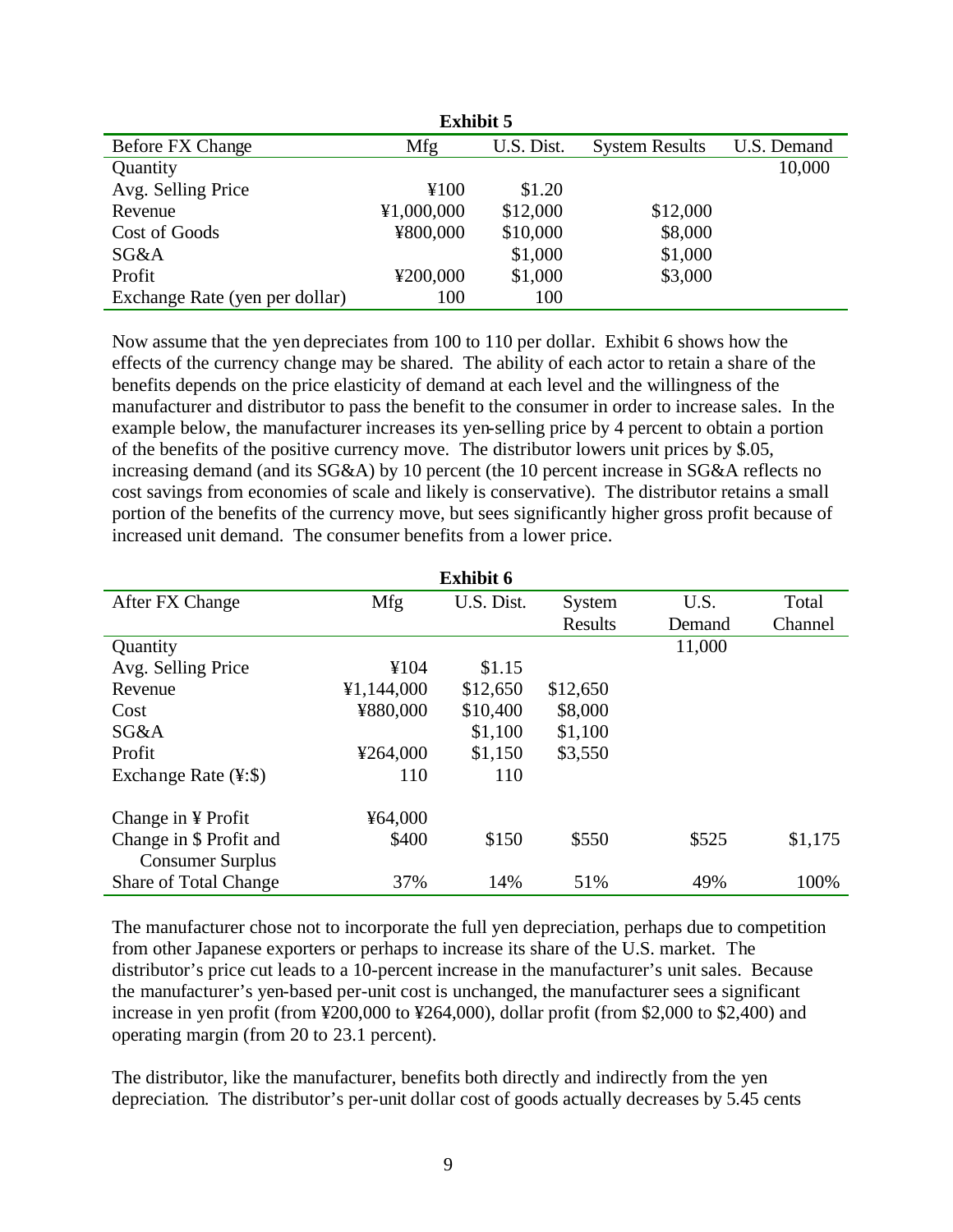(from \$1 to \$.9455 per unit). The distributor passes most of this dollar-price decrease to consumers and retains .45 cents per unit. The distributor obtains an indirect benefit as well through increased unit sales. Its total profit increases from \$1,000 to \$1,150 and its operating margin from 8.3 to 9.1 percent.

The U.S. consumer benefits, of course, from the price decrease. The increase in profit under the U.S. Demand column in Exhibit 6 represents the resulting increase in consumer surplus for U.S. consumers. The first part of this savings represents the reduction in total purchase value for the original quantity (10,000  $*$  \$0.05 = \$500). The second part arises from consumers' willingness to purchase additional units at the lower price (calculated as  $0.5*$ \$.05 $*$ 1,000 = \$25, under the assumption that demand varies linearly with price).

# **C. Tools for Estimating and Reducing FX Risk**

# **1. Determinants of Exchange Rates and FX Volatility**

In the modern system of floating exchange rates, the price of one currency relative to another is determined by supply and demand. This supply and demand balance reflects the expectations of thousands of investors worldwide, and fluctuates constantly in response to an endless array of economic and geopolitical events. For such an intimidating task as figuring out what makes FX rates move, the following remarks offer some encouraging direction:

Fluctuations in exchange rates are continual and often defy explanation, at least in the short run. In the long run, however, there are linkages between domestic and foreign inflation, and between interest rates and foreign exchange rates. These relationships provide an underlying theory of international product and financial market equilibrium.<sup>14</sup>

The following table illustrates simple theories linking exchange, interest and inflation rates.<sup>15</sup> As the discussion below explains, while current interest rates and expected inflation rates have strong links to expected changes in exchange rates, they cannot reliably predict actual changes.

<sup>&</sup>lt;sup>14</sup> Van Horne, James, Financial Market Rates and Flows,  $5<sup>th</sup>$  edition, Prentice Hall (1998), p. 238.

 $15$  Ibid, p. 628.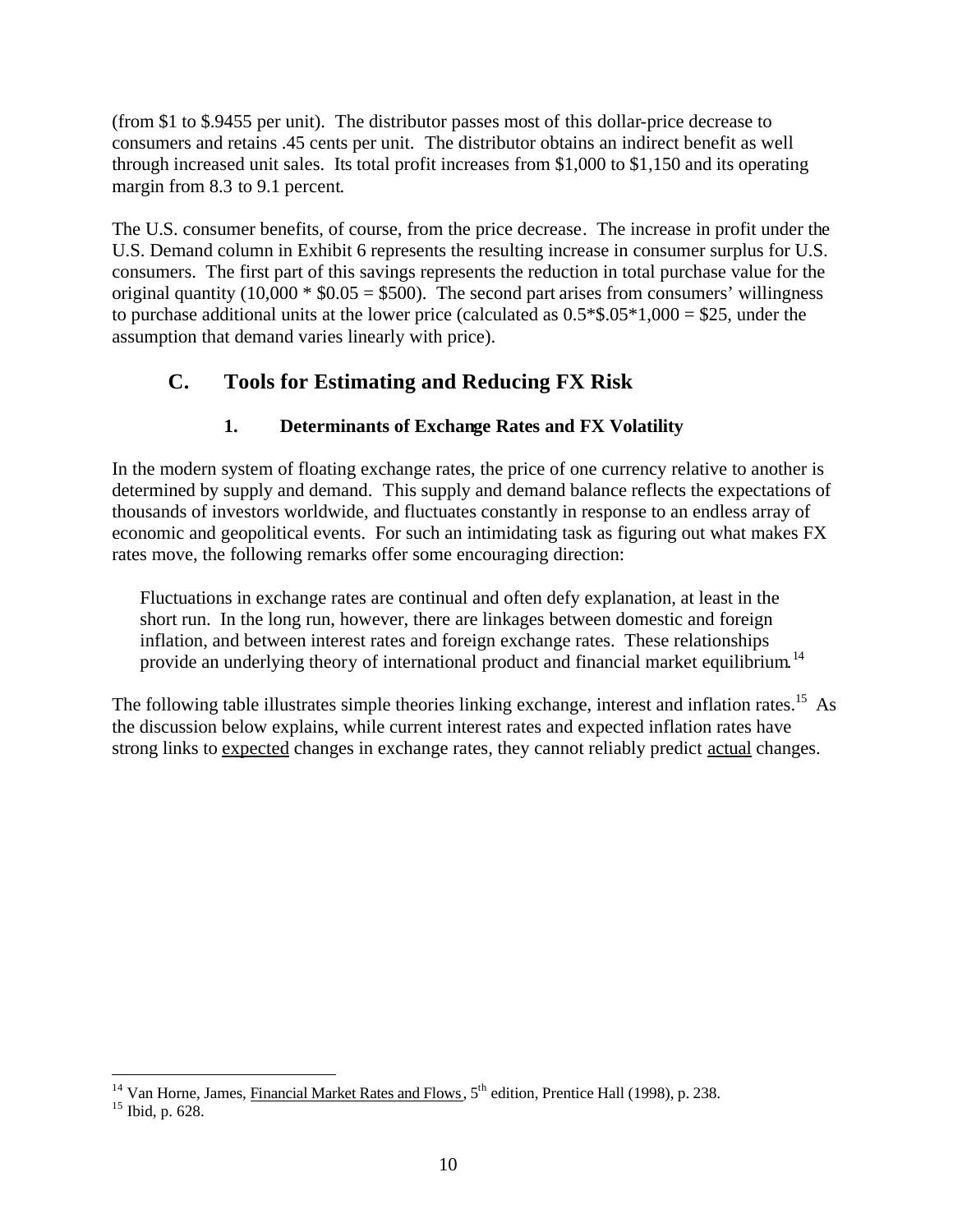| <b>Exhibit 7</b> |  |
|------------------|--|
|------------------|--|

| Differences in<br><b>Interest Rates</b><br>$1 + r_Y$<br>$1 + r_s$                                | Equals | <b>Expected Differences</b><br>In Inflation Rates<br>$1 + I_Y$<br>$1 + I_s$    |
|--------------------------------------------------------------------------------------------------|--------|--------------------------------------------------------------------------------|
| Equals                                                                                           |        | Equals                                                                         |
| Differences between forward<br>And spot exchange rates<br>$f_{\frac{1}{2}}$<br>$S_{\frac{Y}{S}}$ | Equals | Expected change in<br>Spot exchange rates<br>$E(S_{Y/S})$<br>$S_{\frac{Y}{3}}$ |

These relationships are reflected in the concepts of purchasing power parity ("PPP"), covered interest rate parity ("CIP") and uncovered interest rate parity ("UCIP").

### **a. Purchasing Power Parity**

According to PPP, the expected change in the spot exchange rate between two currencies is directly related to the difference in the two currencies' inflation rates.<sup>16</sup> The inflation rate difference is offset by opposite movement in the spot exchange rate over time, with the higher inflation currency depreciating versus the lower inflation currency. For example, if country A has inflation that is two percentage points higher than country B, then country B's currency would increase in value relative to country A's currency by two percent each year.

PPP is closely related to the so-called "Law of One Price," which states that a commodity will sell for the same price (adjusting for differences in transaction costs) regardless of where it is purchased. The relationship between PPP and the Law of One Price is complex. One aspect of this relationship is that if one assumes that (1) the Law of One Price holds, (2) the services components of economies are negligible, and (3) transaction costs of importing goods are negligible, then PPP follows as a logical consequence.

Empirical evidence indicates that PPP holds better between economies characterized by competitive product markets and mature industries for commodity goods, where demand is highly sensitive to price. For countries with newer industries with emerging technology, and countries in which inflation is driven more by non-traded items, such as services, PPP does not hold as well.<sup>17</sup> It has also been shown that PPP generally gives the correct direction of FX movements over long periods, especially between countries with substantially different inflation rates. However, for two large countries with stable currencies and low inflation, short-term

<sup>&</sup>lt;sup>16</sup> Van Horne, James, Financial Market Rates and Flows,  $5^{th}$  edition, Prentice Hall (1998), p. 238.

<sup>&</sup>lt;sup>17</sup> Van Horne, James, Financial Market Rates and Flows,  $5<sup>th</sup>$  edition, Prentice Hall (1998), p. 238.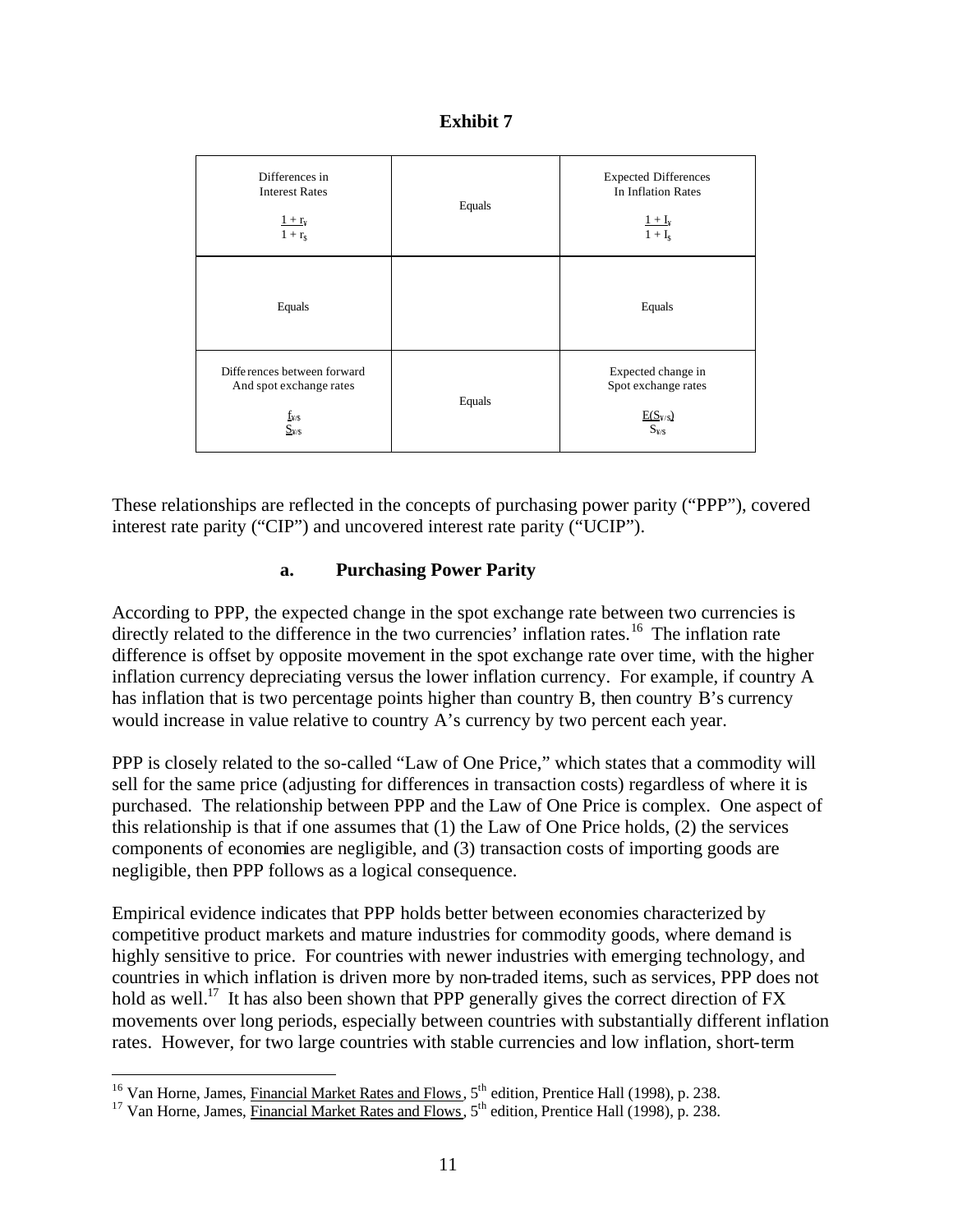currency movements seem detached from PPP (i.e., other volatility factors overwhelm the inflation effect).

#### **b. Covered Interest Rate Parity (CIP)**

CIP states that interest rate differences offset forward-spot exchange rate differences.<sup>18</sup> This relates closely to PPP since inflation is a major component of a country's interest rate, but CIP differs in two ways. First, instead of comparing the present spot exchange rate with the actual future spot exchange rate, CIP compares the present spot and forward exchange rates. The forward rate is the rate at which parties contract today to exchange currency on a specified future date. Second, instead of comparing inflation rates, CIP compares nominal interest rates (e.g., the rate that a bank would charge for a loan). The nominal interest rate includes the inflation rate and the real interest rate.<sup>19</sup> Since real interest rates are thought to be fairly constant over countries with open capital markets, differences in nominal interest rates are largely a result of differences in expected inflation.<sup>20</sup> CIP is expressed in the following formula for two currencies X and Y:

 $F(x,y) = S(x,y) * ([1+i<sub>x</sub>]/[1+i<sub>y</sub>])<sup>t</sup>$ (Equation 1)

where

 $\overline{a}$ 

 $F(x,y)$  is the forward rate of currency X expressed per unit of currency Y (e.g.  $F(x,y) = 0.5$  if 0.5 units of X will be worth 1.0 unit of Y);  $S(x,y)$  is the spot rate of currency X expressed per unit of currency Y;  $i_x$  is the interest rate in country X;  $i_y$  is the interest rate in country Y; and t is the time in years or fractions thereof.

CIP holds very closely in the real world because of the potential for arbitrage (i.e., the riskless opportunity for profit through simultaneous purchase and sale of nearly identical financial instruments). For example, assume that U.S.\$  $0.90 = 1.00$  Euro ( $\bigoplus$ ) in the current spot market, that the U.S.\$ interest rate = 3% per annum, the  $\epsilon$  interest rate = 5% per annum, and we want to consider the forward exchange rate six months hence. Applying Equation 1 above:

 $F(\$,\bigoplus = S(\$,\bigoplus * ([1+i_{\$}]/[1+i_{\epsilon}])^{1/2})$  $= 0.9000 * (1.03/1.05)^{1/2}$  $= 0.8914$ 

So, if one wanted to contract today to buy  $\epsilon$  for \$ and exchange them in six months, the rate would be \$0.8914/ $\in$  instead of the spot rate of \$0.9000/ $\in$ .

<sup>&</sup>lt;sup>18</sup> Van Horne, James, Financial Market Rates and Flows,  $5<sup>th</sup>$  edition, Prentice Hall (1998), p. 240.

 $19$ The real interest rate represents the compensation required by a lender to forego current consumption. It is the real profit (net of inflation) that a lender can make. If i is the inflation rate, n the nominal interest rate, and r the real interest rate, then  $1+n=(1+i)^*(1+r)$ , which is equivalent to  $n=r+i+i*r$ . For moderate rates,  $i*r$  is quite small so that n=i+r provides a good approximation.

<sup>&</sup>lt;sup>20</sup> The so-called "International Fisher Effect" suggests that differences in interest rates across countries are largely a result of differences in expected inflation.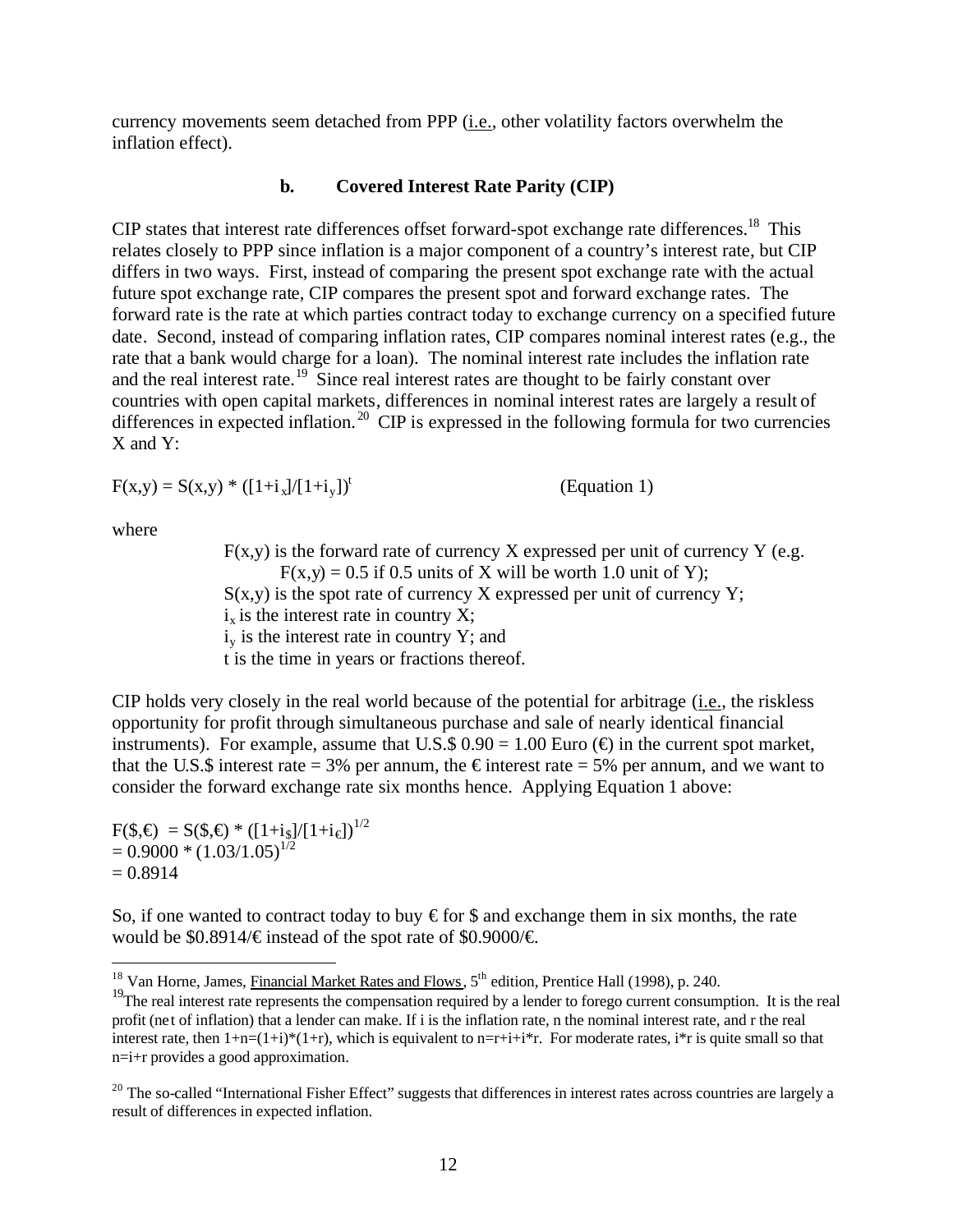If the 6 month forward rate were simply \$0.9000, an investor could make a riskless profit by borrowing U.S. dollars at 3 percent interest, exchanging them for euro in the spot market at \$0.9000/€, holding the euro in a bank deposit that earns 5 percent, then contracting forward 6 months to exchange the euro back to dollars (which will more than repay the dollar loan with interest). With \$1 million initially borrowed, these transactions produce the following results:

- a) Initial spot market exchange:  $$1,000,000/0.90000 = \text{\textsterling}1,111,111;$
- b) Proceeds invested at 5% for 6 months:  $\in$ 1,11,111\*(1.05<sup>12</sup> 1) =  $\in$ 27,439 interest;
- c) Total Euros:  $\bigoplus$ , 111, 111 +  $\bigoplus$ 7, 439 =  $\bigoplus$ , 138, 550;
- d) Settle forward contract by exchanging:  $\text{E}$ , 138,550  $*$  0.9000 = \$1,024,695;
- e) Accrued interest on U.S.\$ loan:  $$1,000,000*(1.03^{1/2} 1) = $14,889;$
- f) Repay principal and interest of U.S.\$ loan:  $$1,000,000 + $14,889 = $1,014,889$ ; and
- g) Profit earned without taking any market risk:  $$1,024,695 $1,014,889 = $9,806$ .

Substituting the CIP forward rate of  $$0.8914/\epsilon$  into step (d) would eliminate the arbitrage profit.

### **c. Uncovered Interest Rate Parity (UCIP)**

If CIP holds, should interest rate differences also predict future FX spot rates? Is the 6 month forward rate the spot rate 6 months from now, at least on average? Under UCIP, current spot rates and interest rate differences should form an unbiased predictor of future spot rates. Empirical FX studies do not confirm UCIP. Higher interest rate currencies do depreciate, but to a lesser extent than UCIP predicts.<sup>21</sup>

We can draw a few main conclusions from PPP, CIP and UCIP. First, countries with vastly different macroeconomic environments have different FX behavior. Second, CIP holds very closely, within the limits of transaction costs. Some view the forward discount or premium caused by interest rate differentials to be an 'expectation' of future FX rates, but CIP is probably more related to the arbitrage restriction than to true expectation. Third, UCIP does not seem to predict future spot FX rates well. In fact, empirical evidence shows that actual spot movements fall short of changes expected under UCIP.<sup>22</sup> Finally, FX rates and fluctuations are difficult or impossible to predict.

# **2. How Firms Reduce FX Risk**

Businesses invest in other countries to enhance their profitability through increased sales, economies of scale, reduced costs and diversified operations. FX fluctuations can significantly alter international investment performance, but can be managed in a variety of ways.

As discussed above, the international monetary system of floating exchange rates has brought higher volatility to currency markets. Econometric models for predicting FX movements

 $\overline{a}$ <sup>21</sup> Van Horne, James, Financial Market Rates and Flows,  $5<sup>th</sup>$  edition, Prentice Hall (1998), p. 244.

 $^{22}$  This academic evidence suggests that a trading opportunity exists to simply hold the higher interest rate currency and not hedge or lock-in the forward rate. However, the actual data is not strongly convincing, and such a strategy would be largely speculative and more risky than most investors or corporations would be willing to undertake.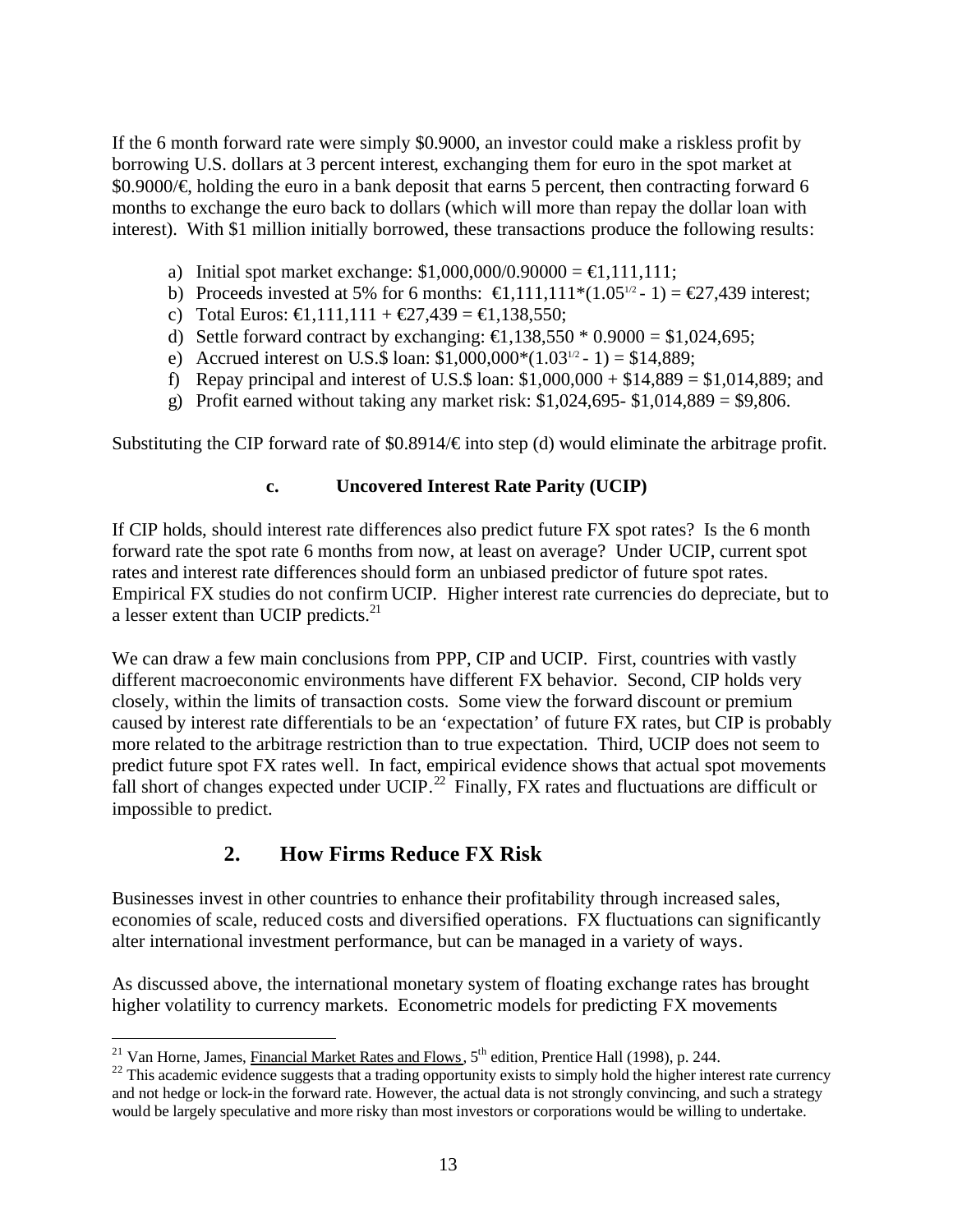generally are unreliable. Accordingly, FX risk management has increased dramatically in importance since the advent of the floating FX system, although remaining unhedged is an option.

FX risk can be managed in a number of ways, but most of the techniques can be grouped into two broad categories: 1) "natural" hedging; and 2) hedging with financial instruments/derivatives. Risk management techniques vary depending on the type of FX risk involved (i.e., translational vs. economic, etc.). For a given foreign investment, all four types of FX risk mentioned above may be involved and may have blurred boundaries, complicating the task of managing the risks.

### **a. Natural Hedging**

Natural hedging refers to operational changes that mitigate or eliminate FX risk without the use of financial instruments or derivatives. For example, multinational businesses are concerned about depreciation of assets held in a foreign currency due solely to adverse FX movements. They can reduce this financial FX risk by matching long-term liabilities with assets. If liabilities are denominated in the same currency as assets, FX fluctuations that cause asset values to fall also cause liabilities to shrink. A match between assets and liabilities prevents loss of value, at least partially, without the costs and complications of separate financial market transactions. Of course, most businesses' assets exceed their liabilities, so this approach generally does not eliminate FX exposure.

The same matching approach applies to periodic profitability (income statement items). For example, multinational business with significant sales in a foreign currency may be concerned that the sales currency will depreciate against their functional currency, causing a sudden reduction in functional-currency earnings.<sup>23</sup> If expenses are denominated in the same currency as the sales, the impact on bottom line profitability from FX changes is reduced. Again, revenues are expected to exceed expenses, so net income cannot be hedged completely in this natural manner.<sup>24</sup> Businesses commonly apply this matching concept by diversifying their manufacturing operations and sourcing production input materials from foreign countries in which significant sales are denominated. German and Japanese companies' investment in U.S. manufacturing plants in the 1980s is a classic example of natural hedging for this type of economic or transactional FX risk.

Multinational businesses can also manage some transactional FX exposure through contractual arrangements. A typical contract for purchase of inputs or sale of product between parties with different functional currencies could be negotiated so that one party bears all the FX risk or so that they share it in some proportion. Fixed pricing in one party's currency allocates all risk to the other party. The parties could split FX risk as desired by agreeing to adjust the price in a specified way based on FX shifts, or by contracting for payment partly in one currency and partly in the other. The allocation of FX risk likely will affect the quoted price of the transaction.

1

<sup>&</sup>lt;sup>23</sup> Davis, H.A., and F.C. Militello, Foreign Exchange Risk Management: A Survey of Corporate Practices, (1995), Financial Executives Research Foundation, p. 80.

 $^{24}$  As discussed elsewhere in this section, it is possible to hedge net assets and/or net income using financial instruments.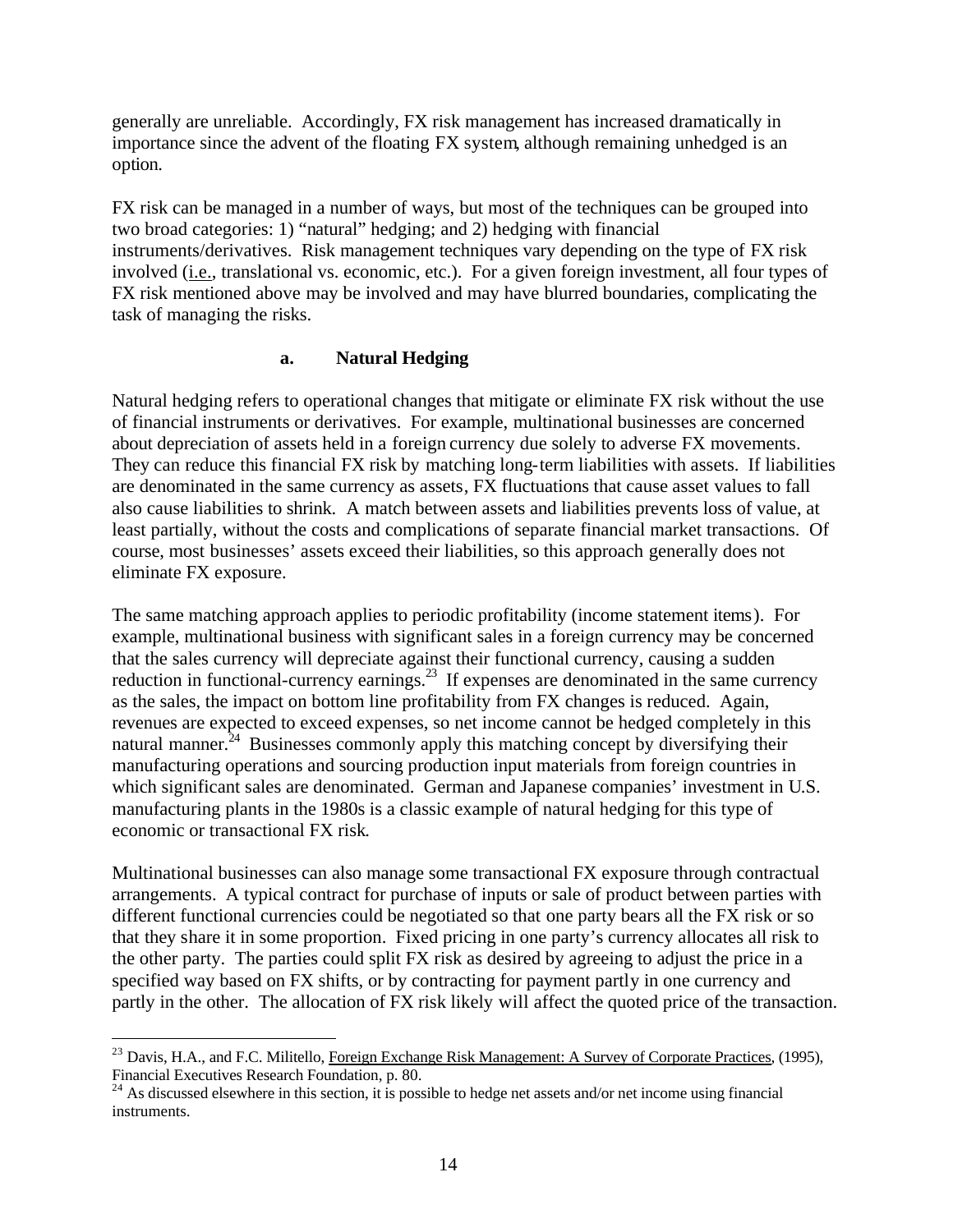Like other forms of natural hedging, this approach mitigates or eliminates transactional FX exposure without the cost of financial market trades.

### **b. Hedging with Financial Instruments**

The use of financial products to manage FX risk is common today. The large and growing number of purchasers increased the depth and stability of the market.<sup>25</sup> Such transactions may be negotiated privately through a financial intermediary ("over-the-counter" or "OTC") or consummated through a public exchange or market ("exchange-traded"). Common OTC FX transactions include spot and forward contracts, cross-currency swaps, and currency options. Examples of exchange-traded products are FX futures contracts and options on futures. While OTC transactions can have highly flexible terms specific to the needs of the user, they are often illiquid due to their unique structures. Exchange-traded products come with standardized contract sizes and terms, and usually are liquid, readily tradable instruments. Exchange-traded instruments also carry no counter-party credit risk because the exchange itself imposes strict credit requirements, a significant consideration for businesses that do significant hedging.

Through the use of these financial instruments, multinational businesses can manage FX exposures if two basic conditions are satisfied:  $^{26}$  1) the asset (e.g., the Euro currency) creating the risk, or one closely correlated with it, trades in financial markets; and 2) the amount and timing of the exposure being hedged is known with reasonable certainty. The second condition limits financial instruments' effectiveness against economic FX risk because of its inherent uncertainty, variability and long timeframe.

Transactional FX risk, on the other hand, is relatively easy to hedge. For example, if a U.S. manufacturer (US Co) sells goods in Europe and receives payment in Euros at the end of each quarter, it can simply sell Euro forward for dollars (i.e., contract now to sell Euro for dollars on specified future dates) and schedule the transactions to settle at each quarter's end. Here, the timing of the payments is certain, and as long as US Co can estimate the amount of the Euro invoices accurately, it can effectively remove any uncertainty in the ultimate dollar proceeds by using forward contracts. If the FX market moves so that the Euro sales are worth less at quarter's end than was expected when US Co purchased the forward contract, US Co will have an offsetting gain on the FX forward contracts.

One problem with financial-instrument hedges is that they may not perfectly offset the underlying business exposure, leaving a residual speculative trading position. To exactly offset FX impact on earnings requires a precise forecast of the business exposure to be hedged, including the expected earnings. Long-run exposure is normally especially difficult to predict. Another problem with hedging long-term exposure is that hedging instruments with long terms are scarce and costly. Financial intermediaries that provide hedging contracts normally avoid risk by finding counter-parties who desire the reverse hedge. Counter-parties are difficult to find for long-term contacts, and intermediaries are reluctant to take the risk of a contract without counter-parties.

1

<sup>&</sup>lt;sup>25</sup> Davis, H.A., and F.C. Militello, Foreign Exchange Risk Management: A Survey of Corporate Practices, (1995), Financial Executives Research Foundation, p.1.

<sup>&</sup>lt;sup>26</sup> Higgins, Robert C., Analysis for Financial Management,  $5<sup>th</sup>$  edition, Irwin McGraw Hill, (1998), pp. 185-186.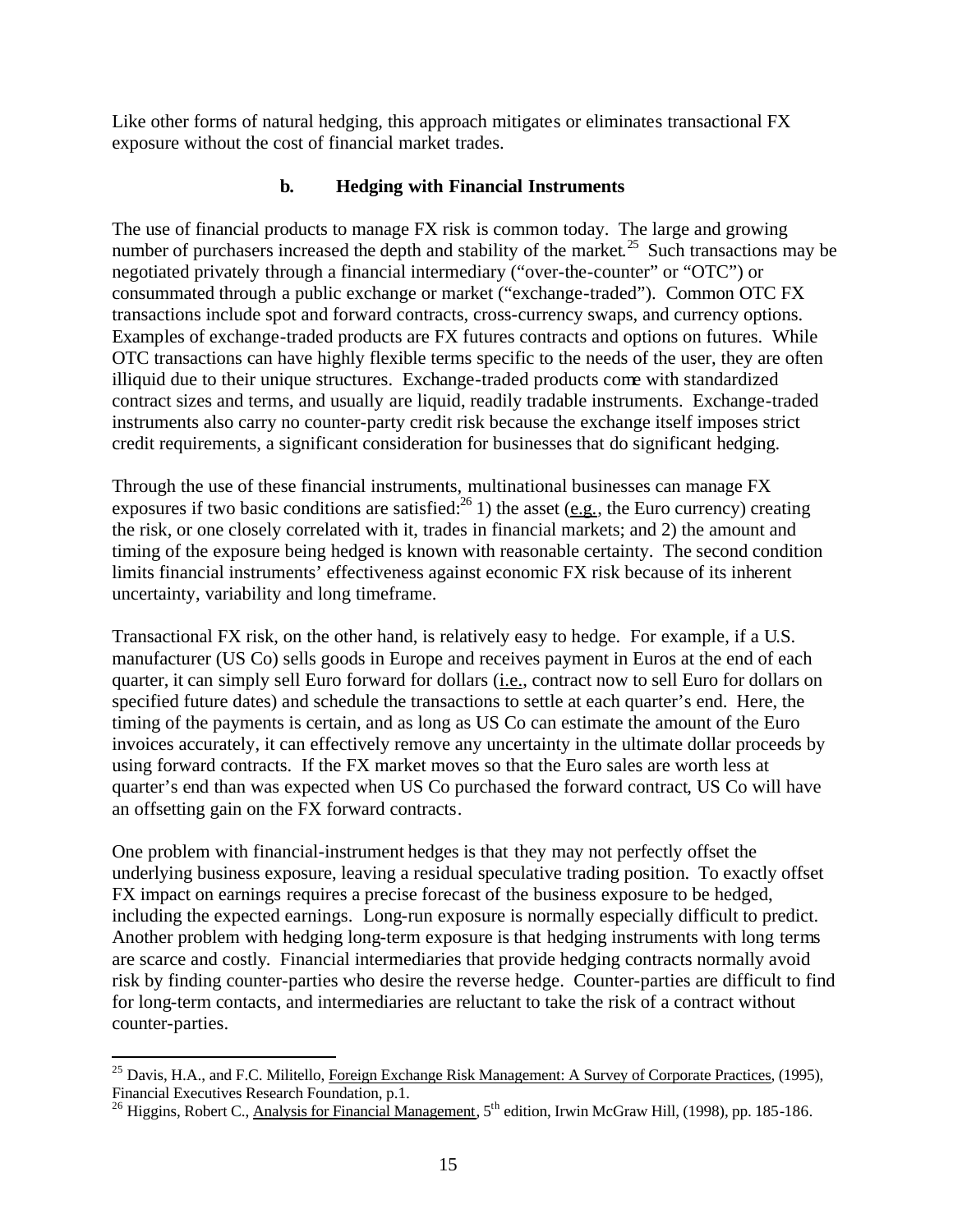The question to hedge or not to hedge is a complex and controversial one in financial risk management. Natural hedges carry no explicit out of pocket cost and intrinsically form a better offset to economic exposures and so generally are preferred to synthetic hedges. Synthetic hedging can be likened to insurance, where the company incurs an explicit cost to reduce the risk or volatility inherent in its business results. The cost must be weighed against the risk-reducing benefits of the transactions, taking into account their precision and effectiveness. The real drivers of any hedging decision are 1) what is the risk tolerance of the company; and 2) what cost is acceptable for entering into transactions to reduce or eliminate the risk.

Some managers feel strongly that hedging either should always be done or never done, and their approaches vary tremendously. Indeed, there is an academic perspective that hedging is never appropriate since risks like FX exposure represent diversifiable risks from the shareholder perspective, and thus, the cost is wasted effort for shareholders. Some managers share this view, but most multinational businesses of significant size engage in some financial hedging transactions. Major arguments for and against hedging are displayed in Exhibit 8.

| <b>Theoretical Arguments on Hedging</b> <sup>27</sup> |                                                 |  |  |
|-------------------------------------------------------|-------------------------------------------------|--|--|
| <b>For</b>                                            | <b>Against</b>                                  |  |  |
| Managing earnings volatility from FX risk can         | PPP and CIP imply compensating levels of FX     |  |  |
| reduce a firm's potential cost of financial distress. | rates and prices.                               |  |  |
| Firms in financial distress face higher contracting   | FX rates even out over time.                    |  |  |
| costs with customers, suppliers, and employees.       |                                                 |  |  |
| Firms that hedge and reduce their earnings            | With transaction costs, hedging is a losing bet |  |  |
| volatility pay less taxes over the long run if tax    | on average.                                     |  |  |
| rates increase with income levels.                    |                                                 |  |  |
| Managing FX risk and smoothing earnings               | Shareholders can diversify their own portfolios |  |  |
| volatility has a positive effect on stock price and   | to compensate for FX risk.                      |  |  |
| shareholder value.                                    |                                                 |  |  |
| Certainty may create administrative benefits such     | Investors may choose a stock precisely because  |  |  |
| as more accurate performance evaluation or            | they want exposure to a particular currency for |  |  |
| improved employee morale.                             | diversification.                                |  |  |

**Exhibit 8**

Hedging decisions are not always driven by economics. To a financial manager faced with economic FX risk, losing profit passively because of FX movements may in some cases be more palatable than becoming directly accountable for the loss from a derivative transaction, even if the instrument used offsets the business exposure well, and therefore, is neutralized by a positive FX impact on the business. Not all managers have a thorough understanding of hedging and financial products, which further contributes to a reluctance to transact, regardless of the magnitude of risks faced. High profile derivatives losses sustained in the 1990s increase executives' resistance to using derivatives.

Other organizational issues such as budgets and incentive compensation targets can also affect FX risk management approaches. The academic argument against hedging with financial

<sup>&</sup>lt;sup>27</sup> Davis, H.A., and F.C. Militello, Foreign Exchange Risk Management: A Survey of Corporate Practices, (1995), Financial Executives Research Foundation, pp. 79-80.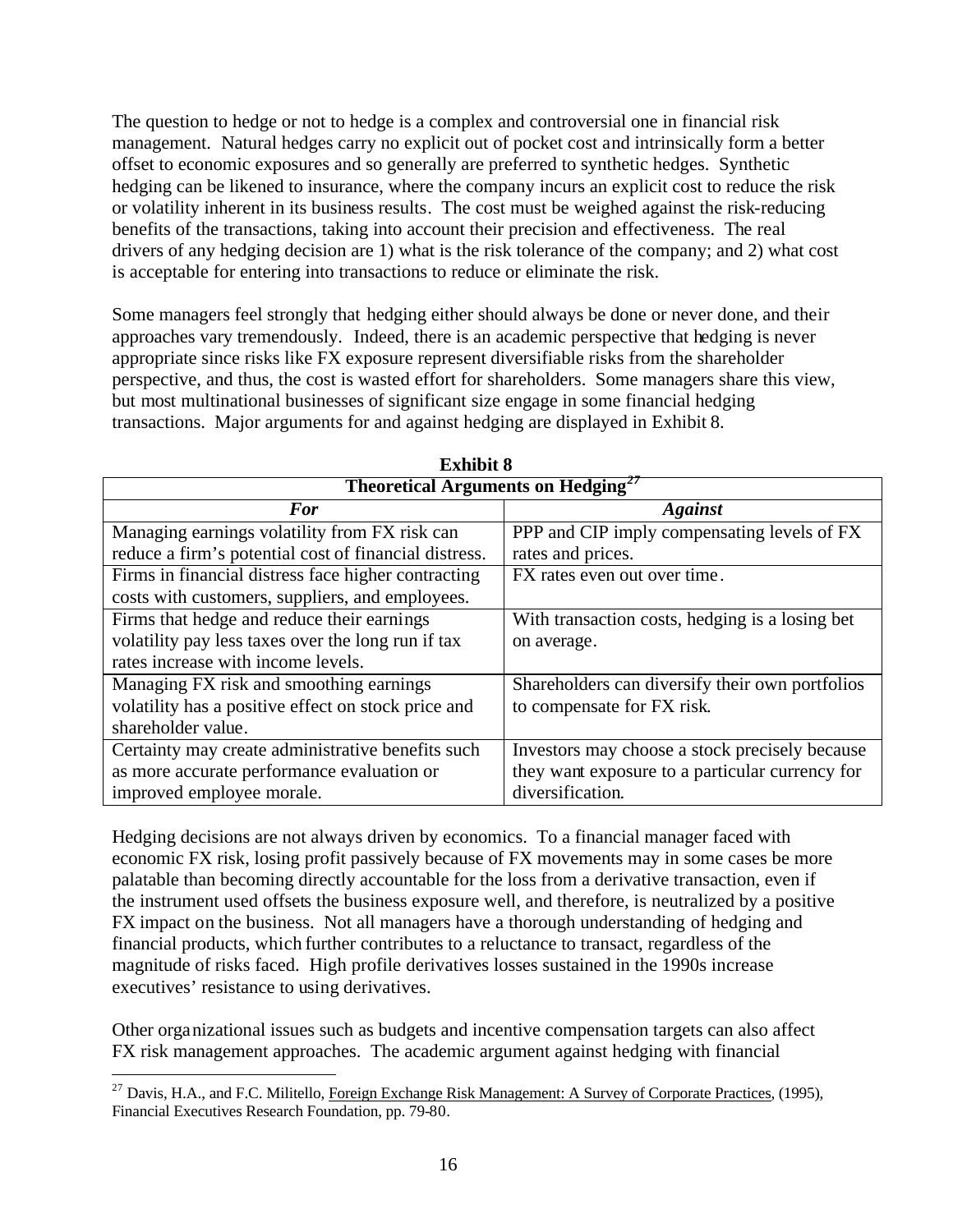instruments frequently loses out to arbitrary business unit budget levels. If costs or profits can be fixed at a level where the annual budget is met by executing hedging transactions, a manager may hedge regardless of the costs and whether or not the consolidated firm can tolerate the risk. Incentive compensation goals also frequently are based on some profit target, cost reduction metric, or other financial measure, and thus subject to translational risk. If hedging can lock in profits above the threshold, managers may choose to do away with the market uncertainty. Conversely, if hedging locks in a level of profit below the bonus threshold, a manager might be more inclined to let it ride with the FX market. Another consideration is that an FX move that turns a business unit's expected profit into a loss may hurt morale for the operating staff who worked hard to achieve the profitable result.<sup>28</sup>

### **c. Conclusions on Corporate FX Risk Management**

Multinational businesses are affected by and address FX risk in many and varied ways. Natural hedges such as asset/liability matching or geographic diversification of operations are inherently the most effective and cost efficient methods to reduce economic FX risk. Financial instruments can counteract transactional risk, and in some cases, remove a large amount of translational income volatility relative to their cost.

There does not seem to be any typical way in which parties contractually allocate FX risk in international transactions. Either party can bear 100 percent of the risk, or it can be shared, but the price of the underlying transaction may be affected by the apportionment of the FX risk.

Finally, parties have tools to reduce economic FX risk, but not to eliminate it. A typical APA involves a tested party that, with or without hedging, continues to bear some economic FX risk.

# **III. FX Risk and Transfer Pricing Methods**

# **A. Section 482 Permits Adjustments for FX Changes**

Under U.S. transfer-pricing regulations, a tested party's controlled prices and thus its true taxable income are determined according to the standard "of a taxpayer dealing at arm's length with an uncontrolled taxpayer."<sup>29</sup> In most circumstances, an arm's length result is "determined by reference to the results of comparable transactions under comparable circumstances."<sup>30</sup> Among the relevant circumstances is the risk of "fluctuations in foreign currency rates."<sup>31</sup> If the tested party and the comparable companies experience materially different FX changes, and the effect of such differences on prices or profits can be ascertained with sufficient accuracy to improve the reliability of results, adjustments must be made. $^{32}$ 

A complete FX analysis might make three adjustments: (1) adjust each comparable company's results for differences between its and the tested party's FX risk profiles; (2) eliminate the impact

 $\overline{a}$ <sup>28</sup> Higgins, Robert C., Analysis for Financial Management, 5<sup>th</sup> edition, Irwin McGraw Hill, (1998), pp. 179-182.

<sup>&</sup>lt;sup>29</sup> Treas. Reg. § 1.482-1(b)(1).

 $30$  Treas. Reg. § 1.482-1(b)(1).

 $31$  See Treas. Reg. § 1.482-1(d)(3)(iv).

 $32 \text{ Treas.}$  Reg. § 1.482-1(d)(2).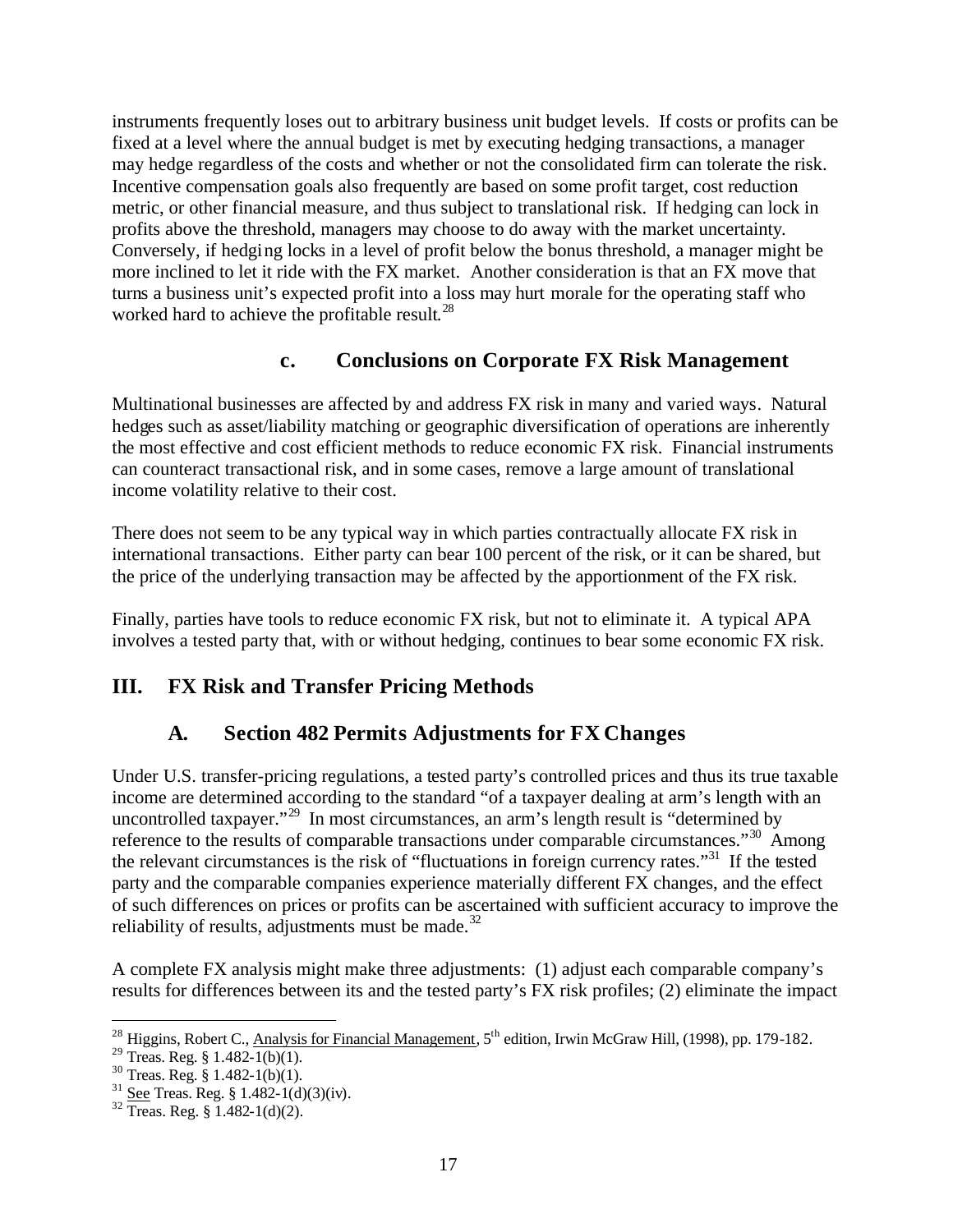of FX changes on the comparable companies' profitability during the testing period; and (3) adjust the tested party's results, derived from the comparable companies' results after adjustments (1) and (2), for the impact of the tested party's FX experience during the period under review (here, the APA term). This paper addresses solely the adjustment to the tested party's results for actual FX experience ("FX Experience Adjustments"), but briefly summarizes here the other two adjustments:

- FX Risk Profile Adjustment: The starting point for a risk-profile adjustment is to determine the FX risks that the tested party and comparable companies bear. This may be a difficult assessment in the case of the comparable companies since public data may be unavailable. In the case of the tested party, the multinational businesses may contractually allocate a share of FX risk to the tested party. Alternatively, the parties' conduct may treat the tested party as sharing such risk. The tested party is treated as possessing FX risk only if it has the financial capacity to bear the potential FX losses.<sup>33</sup> If the comparable companies face materially different FX risks, adjustments may be appropriate.
- Adjust Comparable Companies' Results for Impact of FX Changes: If a comparable company experiences profit-altering FX changes during the testing period, the impact of those changes on profitability must be eliminated from the comparable company's results. This adjustment may also be difficult since data regarding the comparable companies' FX risks may be unavailable and for other reasons.

An FX Experience Adjustment, and the adjustments summarized above, are made only if they improve the reliability of the results under the applicable method. In the following discussion, we focus on structuring FX Experience Adjustments when the transfer pricing method is the CPM or RPSM and address only economic FX risk. The principles discussed below may be relevant, however, to transaction-based methods and other types of FX risk as well.

 $33$  Treas. Reg. § 1.482-1(d)(3)(iii)(C), Example 3.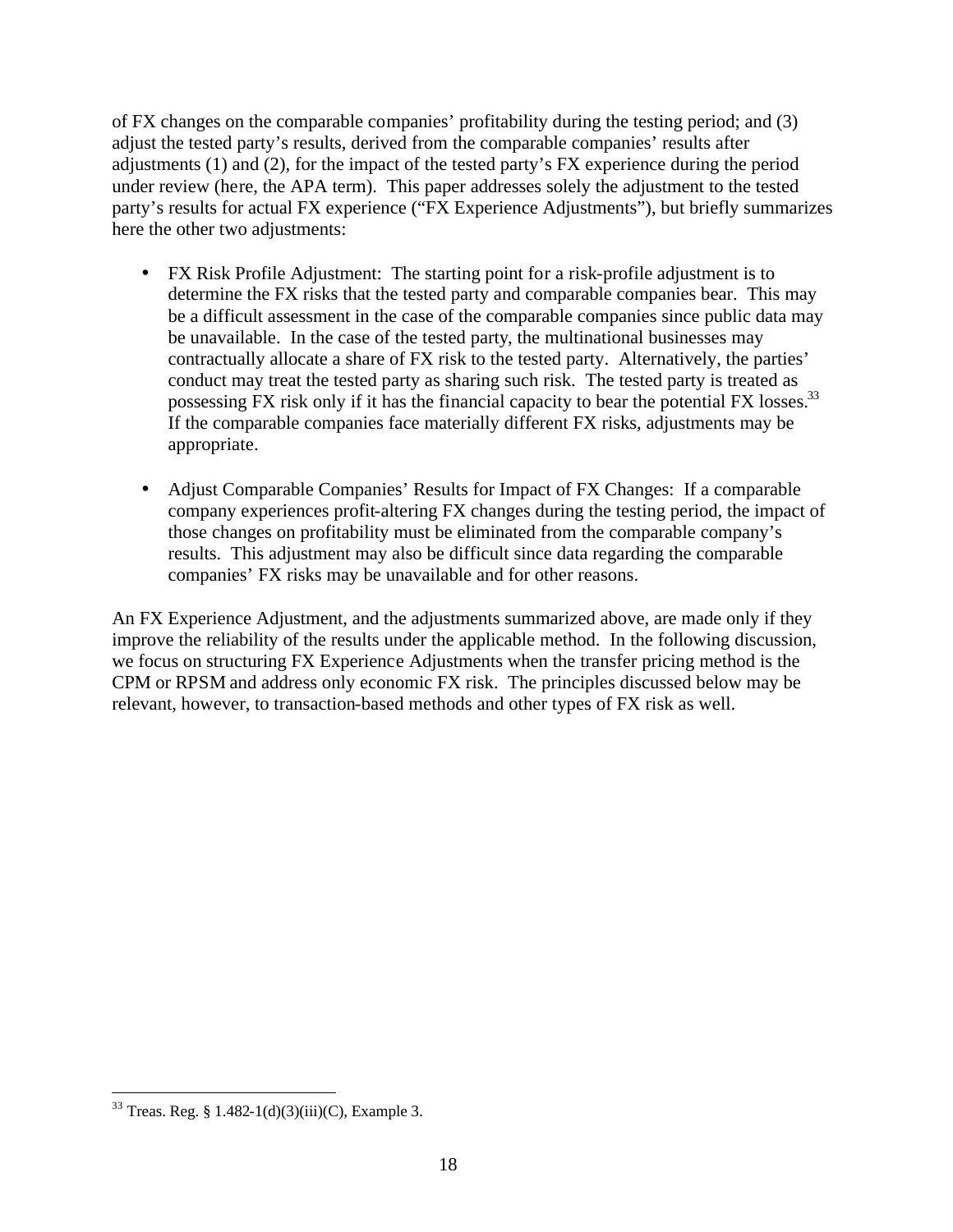### **B. Transfer Pricing Methods May Alter FX Risk**

Before considering whether an FX Experience Adjustment is appropriate, it is necessary to determine whether the applicable transfer pricing method properly allocates FX gain or loss among controlled parties. As the following examples illustrate, both the CPM and the RPSM may improperly allocate FX gain or loss in some circumstances.

### **1. CPM**

Acme Inc. manufactures products in the United States and sells them in Germany through a wholly-owned distributor, Acme GmbH. Acme worldwide has economic FX risk because Acme Inc. incurs costs in U.S. dollars and Acme GmbH's sales are in Euro. Assume that the parties contractually allocate all economic FX gain or loss to Acme GmbH and that this is arm's-length behavior.

Under the CPM transfer-pricing method, assume Acme GmbH must earn a 10-percent operating margin. In the following example, all transactions occur at a 1:1 euro/dollar exchange rate, which has been a stable rate.

|                                | <b>Exhibit 9</b> |                                               |              |
|--------------------------------|------------------|-----------------------------------------------|--------------|
|                                | Acme Inc.        | Acme GmbH                                     | Consolidated |
|                                |                  |                                               | (in \$)      |
| Sales                          | \$70.00          | $\bigoplus$ 00.00                             |              |
| <b>COGS</b>                    | \$50.00          | $\epsilon$ 70.00                              |              |
| Gross Profit                   | \$20.00          | $\textcolor{red}{\textbf{\textsterling}}0.00$ |              |
| <b>Operating Expense</b>       | \$10.00          | $\epsilon$ 20.00                              |              |
| <b>Booked Operating Profit</b> | \$10.00          | $\bigoplus$ 0.00                              | \$20.00      |
| Exchange Rate (Euros per \$)   |                  | €                                             |              |
|                                |                  |                                               |              |
| <b>Operating Margin</b>        |                  | 10%                                           |              |

Since the exchange rate has been stable, neither Acme Inc. nor Acme GmbH incurs an economic FX gain or loss. Acme GmbH earns the required 10-percent operating margin.

Now assume that the euro/dollar exchange rate changes to 1.10:1. Assume further that the FX change is not met with commensurate price inflation in Germany so that Acme GmbH's sales remain €100. Absent an adjustment to return Acme GmbH to a 10-percent operating margin, the results would be: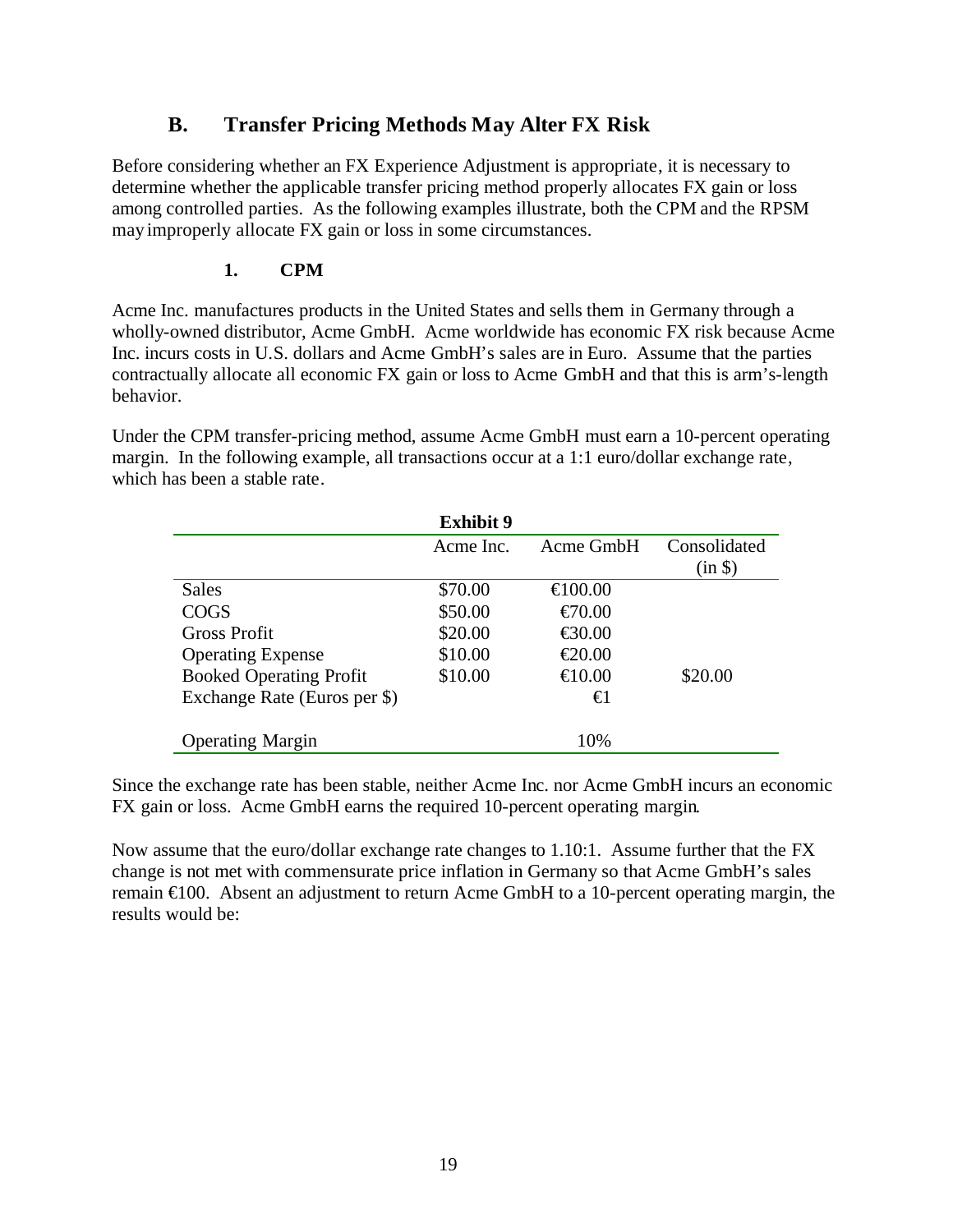| <b>Exhibit 10</b>              |           |                                               |                 |              |
|--------------------------------|-----------|-----------------------------------------------|-----------------|--------------|
|                                | Acme Inc. | Acme GmbH                                     | Acme GmbH       | Consolidated |
|                                |           | (in euro)                                     | (in dollars)    | $(in \$      |
| <b>Sales</b>                   | \$70.00   | $\bigoplus$ 00.00                             | \$90.91         |              |
| <b>COGS</b>                    | \$50.00   | $\bigoplus$ 7.00                              | \$70.00         |              |
| <b>Gross Profit</b>            | \$20.00   | $\textcolor{red}{\textbf{\textsterling}}3.00$ | \$20.91         |              |
| <b>Operating Expense</b>       | \$10.00   | $\textcolor{red}{\textbf{\textsterling}}0.00$ | \$18.18         |              |
| <b>Booked Operating Profit</b> | \$10.00   | $\textcolor{red}{\bigoplus} .00$              | \$2.73          | \$12.73      |
| Exchange Rate (Euro per \$)    |           | $\bigoplus .10$                               | $\bigoplus .10$ |              |
| <b>Operating Margin</b>        |           | 3%                                            |                 |              |

Acme GmbH thus incurs the currency losses, as the parties agreed, but earns only a 3-percent operating margin. To maintain Acme GmbH's required 10-percent operating margin, the parties must make an adjustment that reduces Acme GmbH's COGS payment to Acme Inc. from €77 to  $\epsilon$ 70, as illustrated in the following exhibit:

| <b>Exhibit 11</b>              |           |                                               |                 |              |
|--------------------------------|-----------|-----------------------------------------------|-----------------|--------------|
|                                | Acme Inc. | Acme GmbH                                     | Acme GmbH       | Consolidated |
|                                |           | (in euro)                                     | (in dollars)    | (in \$)      |
| <b>Sales</b>                   | \$63.64   | $\bigoplus$ 00.00                             | \$90.91         |              |
| <b>COGS</b>                    | \$50.00   | $\bigoplus$ 0.00                              | \$63.64         |              |
| <b>Gross Profit</b>            | \$13.64   | $\bigoplus$ 0.00                              | \$27.27         |              |
| <b>Operating Expense</b>       | \$10.0    | $\textcolor{red}{\textbf{\textsterling}}0.00$ | \$18.18         |              |
| <b>Booked Operating Profit</b> | \$3.64    | $\bigoplus$ 0.00                              | \$9.09          | \$12.73      |
| Exchange Rate (Euro per \$)    |           | $\bigoplus .10$                               | $\bigoplus .10$ |              |
| <b>Operating Margin</b>        |           | 10%                                           |                 |              |

Acme Inc. now incurs the losses from the FX change. The CPM effectively changes the parties' agreed allocation of FX risk. An FX Experience Adjustment would be needed to return the parties to their agreed allocation of FX risk.

Tested parties that formally bear no FX risks, such as some routine distributors, may still share in F gain or loss under a range CPM. For example, a tested party subject to a 2-4% operating margin CPM, and that earns a 3% operating margin before sharing in FX gain or loss, can share in F gain or loss until its operating margin hits a bound of the CPM range. A point TPM of 3% would have ensured that the tested party could not share FX gain or loss.

### **2. RPSM**

Assume the same facts as in the base case CPM example above, but under an RPSM that provides for a 50:50 profit split between Acme Inc. and Acme GmbH. With a stable 1:1 exchange rate, the results are as follows: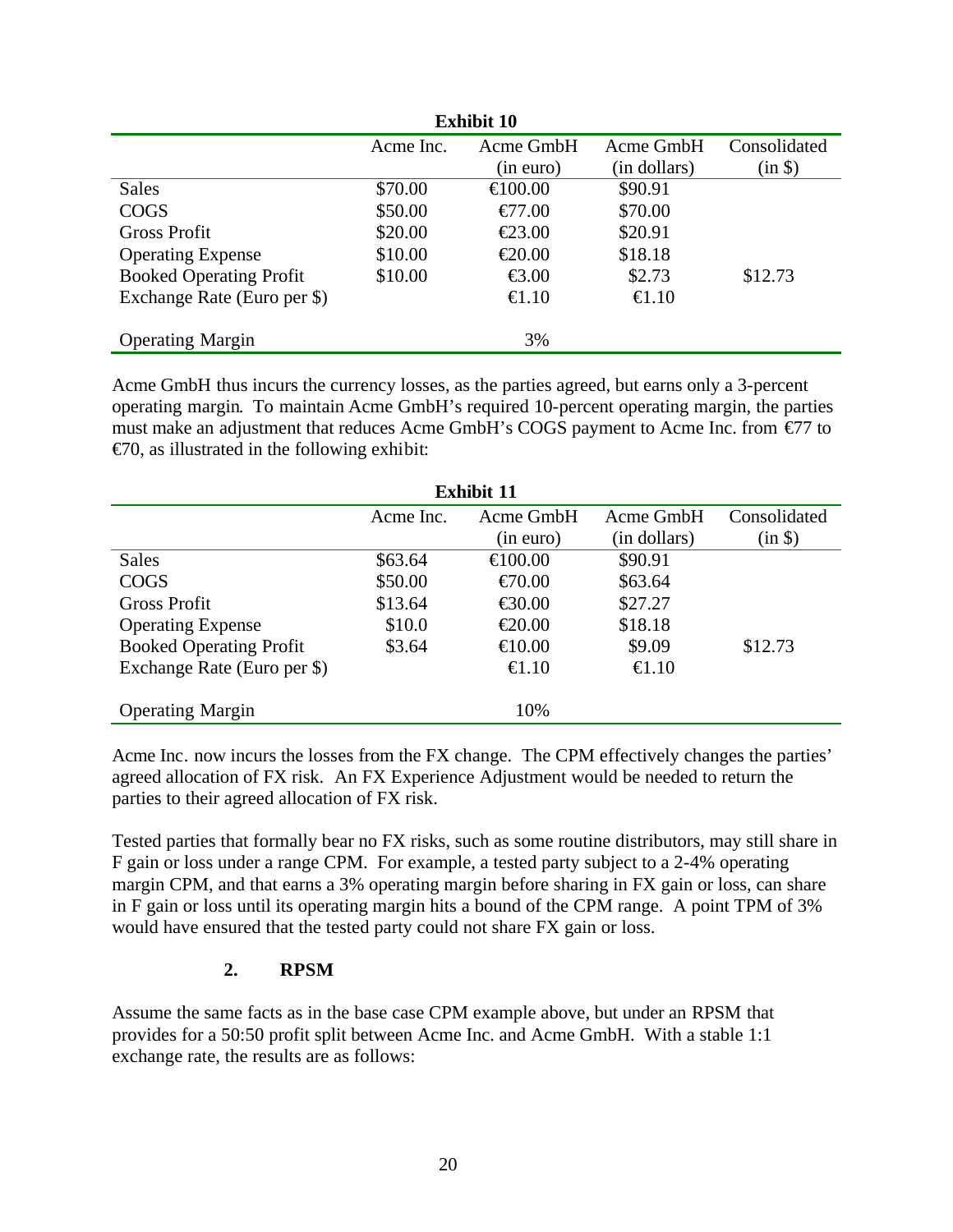|                             | <b>Exhibit 12</b> |                   |              |
|-----------------------------|-------------------|-------------------|--------------|
|                             | Acme Inc.         | Acme GmbH         | Consolidated |
| Sales                       | \$70.00           | $\bigoplus$ 00.00 |              |
| <b>COGS</b>                 | \$50.00           | $\epsilon$ 70.00  |              |
| SG&A/routine profit         | \$10.00           | $\epsilon$ 20.00  |              |
| <b>Residual Profit</b>      | \$10.00           | $\bigoplus$ 0.00  | \$20.00      |
| Exchange Rate (Euro per \$) |                   | €l                |              |
| Profit Split Factor         | 50%               | 50%               |              |

If the euro depreciates to 1.10 per dollar, the euro cost to Acme GmbH for its purchases from Acme Inc. goes up:

| <b>Exhibit 13</b>            |           |                                               |                 |              |
|------------------------------|-----------|-----------------------------------------------|-----------------|--------------|
|                              | Acme Inc. | Acme GmbH                                     | Acme GmbH       | Consolidated |
|                              |           | (in euro)                                     | (in dollars)    |              |
| <b>Sales</b>                 | \$70.00   | $\bigoplus$ 00.00                             | \$90.91         |              |
| <b>COGS</b>                  | \$50.00   | $\text{\textsterling}7.00$                    | \$70            |              |
| SG&A/routine profit          | \$10.00   | $\textcolor{red}{\textbf{\textsterling}}0.00$ | \$18.18         |              |
| <b>Residual Profit</b>       | \$10.00   | $\textcolor{red}{\textbf{\textsterling}}.00$  | \$2.73          | \$12.73      |
| Exchange Rate (Euros per     |           | $\bigoplus .10$                               | $\bigoplus .10$ |              |
| $\boldsymbol{\mathsf{S}}$    |           |                                               |                 |              |
| Profit Split Factor (before) | 78.55%    | 21.45%                                        | 21.45%          |              |
| applying profit-split TPM)   |           |                                               |                 |              |

Acme GmbH thus incurs the losses from the unfavorable FX change, but earns only 21.45% of residual profit. To maintain the 50:50 profit split, the parties must reduce Acme GmbH's COGS payment to Acme Inc. from  $\epsilon$ 77 to  $\epsilon$ 73:

| <b>Exhibit 14</b>        |                        |                   |              |              |
|--------------------------|------------------------|-------------------|--------------|--------------|
|                          | Acme GmbH<br>Acme Inc. |                   | Acme GmbH    | Consolidated |
|                          |                        | (in euro)         | (in dollars) |              |
| <b>Sales</b>             | \$66.36                | $\bigoplus$ 00.00 | \$90.91      |              |
| <b>COGS</b>              | \$50.00                | $\bigoplus$ 3.00  | \$66.36      |              |
| SG&A/routine profit      | \$10.00                | $\epsilon$ 20.00  | \$18.18      |              |
| <b>Residual Profit</b>   | \$6.36                 | $\epsilon 7.00$   | \$6.37       | \$12.73      |
| Exchange Rate (Euros per |                        | $\bigoplus .10$   |              |              |
| $\mathcal{S}$            |                        |                   |              |              |
| Profit Split Factor      | 50%                    | 50%               | 50%          |              |

Acme Inc. and Acme GmbH now share equally the FX loss, changing the parties' agreed allocation of FX risk. An FX Experience Adjustment would be needed to return the parties to their agreed allocation of FX risk.

The above example assumes that the parties share FX risk in a different proportion than they share residual profit. This may not be the case. The parties may, through chance or planning,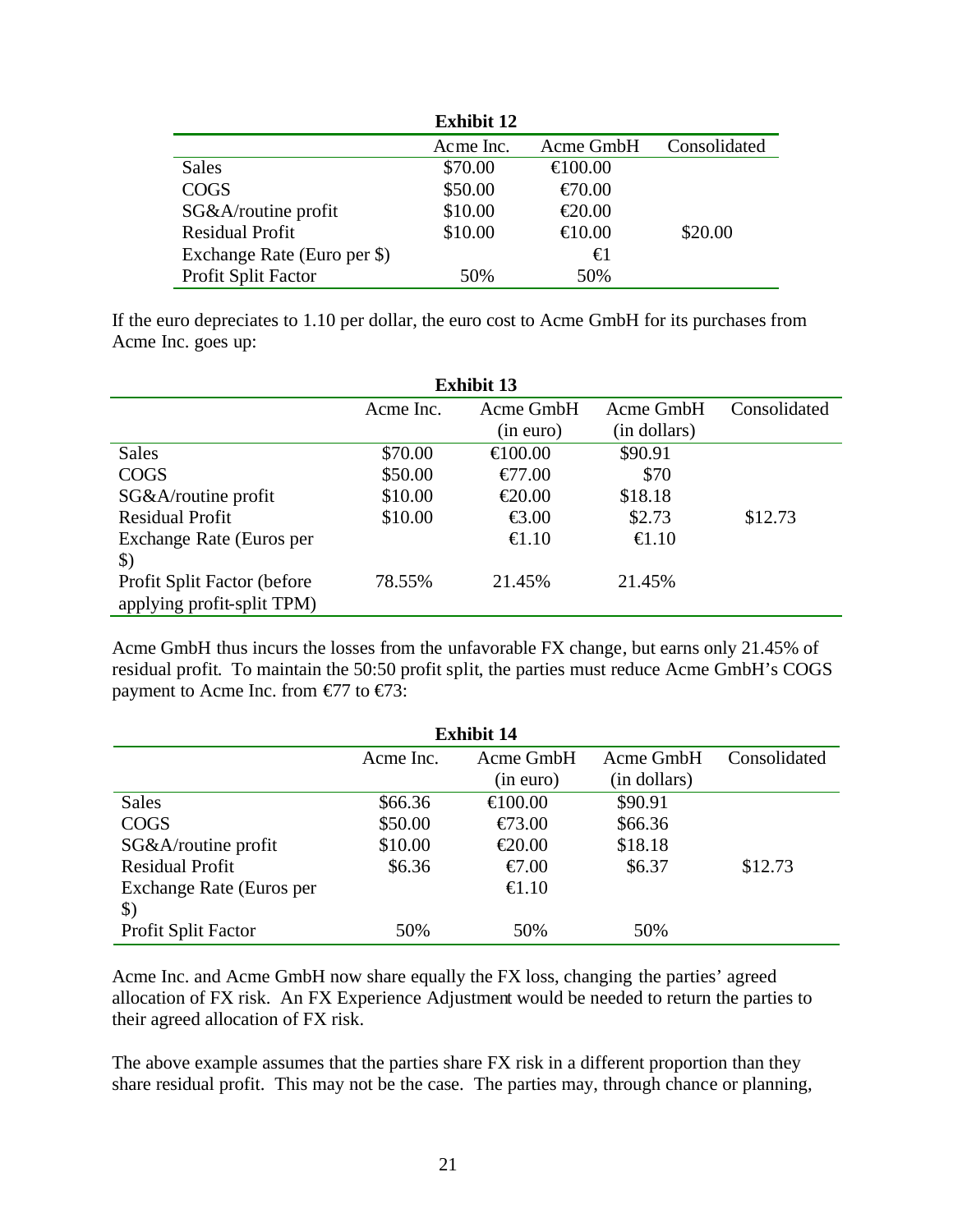share FX risk and residual profit in the same proportions, in which case an FX Experience Adjustment likely would not be necessary.

# **C. FX Experience Adjustment Provisions**

The previous section indicates that an FX Experience Adjustment may be appropriate where the transfer pricing method is the CPM or the RPSM. APAs that provide FX Experience Adjustments must anticipate how FX changes would alter the tested party's profits.

Such predictions are difficult. No two taxpayers are affected the same way by an FX change. Depending on the economic environment, manufacturers may absorb most or all of the costs or benefits of an FX change while others may pass the costs or benefits to distributors, suppliers or consumers. Businesses also can reduce the impact of unfavorable FX moves by using financial instruments or by restructuring their operations. For instance, they may change the denomination of cash deposits, restructure contracts, relocate plants, or change the source of capital or production materials. Even companies that hedge or optimally structure their operations to reduce FX risk may be disadvantaged, however, if a competitor experiences a favorable exchange rate move.

These factors rule out a generally applicable FX adjustment mechanism. But in recent years, numerous commentators have proposed mechanisms that adjust prices or profits for changes in exchange rates. $34$  In general, these mechanisms identify relevant changes in exchange rates, measure the magnitude of the changes and determine the impact of the changes on a tested party's prices or profits.

While these adjustments are limited in scope to examining the tested party's operations, they may improve the reliability of a main TPM that improperly allocates FX gain or loss. For example, where the CPM or RPSM improperly allocates currency gain or loss, the APA Program agrees that a properly tailored FX Experience Adjustment may improve the reliability of results.

To determine whether the TPM allocates FX gain or loss properly, we determine (1) what FX risks the tested party bears; whether, based on those risks, the tested party has FX gain or loss for the year; and (3) whether the applicable method properly allocates such FX gain or loss to the tested party.

The APA Program identified five elements to consider when evaluating whether a TPM properly allocates FX gain or loss and to make adjustments if the TPM does not: (1) determine the relevant currencies and the relevant transactions that are priced in those currencies; (2) determine the portion of FX gain or loss that the controlled parties are expected to pass through to

<sup>1</sup> <sup>34</sup> E.g., Ednaldo A. Silva, *Foreign Exchange Adjustments Under §482*, Transfer Pricing Reporter at 416-8 (Nov. 29, 1995); Toru Nakamura, *Adjusting for Currency Risk in a Transfer Pricing Analysis*, Transfer Pricing Reporter at 767-9 (March 27, 1996); Lawrence Olson, *Transfer Prices and Exchange Rates for Japanese Companies Operating in the United States*, Transfer Pricing Reporter at 886-8 (April 12, 1995); Ahmad Shahshahani, *Currency Exchange Rate Adjustment Under IRS Section 482*, 4 Economic Issues at 1-9 (Fall, 1998); Harlow N. Higinbotham, *The Profit Split Method: Effective Application for Precision and Administrability*, 5 BNA Tax Management Transfer Pricing Special Report at 18-20 (Oct. 2, 1996).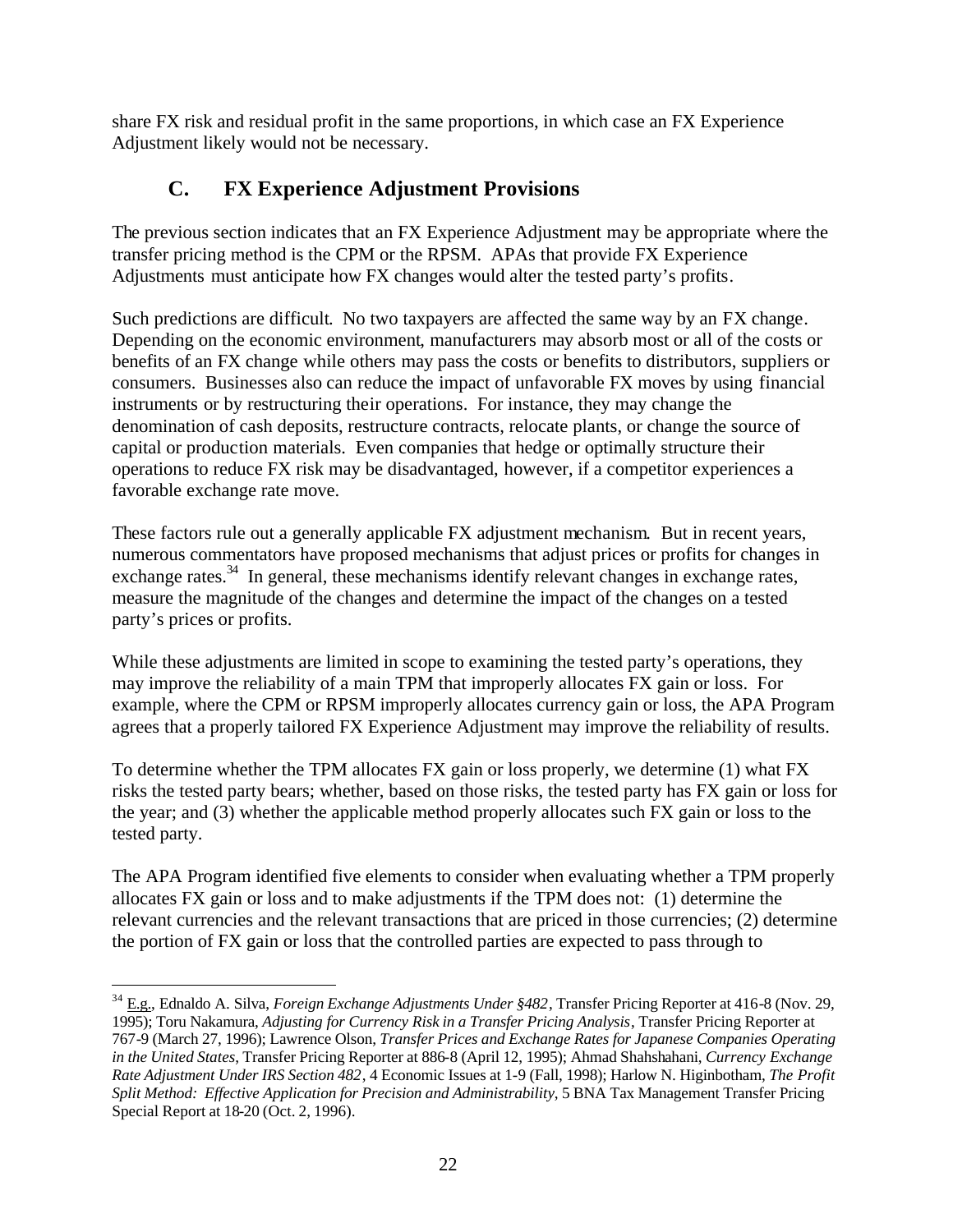uncontrolled parties; (3) determine the portion of FX gain or loss that the tested party bears; (4) measure the total amount of currency gain or loss and the tested party's share; and (5) provide an adjustment mechanism that determines whether the main TPM properly allocates the FX gain or loss and, if not, alters the main TPM's allocation (e.g., through an adjustment to the tested party's COGS, gross margin or some other indicator).

### **1. Elements to Consider**

The APA Program has seen several requests for FX Experience Adjustments that involve a foreign manufacturer with a U.S. distributor. Under those proposals, if the manufacturer's currency moves relative to the U.S. dollar, an adjustment is made to the distributor's results to reflect the distributor's share of the cost or benefit of that move. Each tested party's FX circumstances are unique and the same FX changes may produce different results for different tested party-distributors. But each case we have seen addresses, implicitly or explicitly, each of the five elements identified above and described below.

### **a. Determining Relevant Transactions and Foreign Currencies**

An APA provision that makes an FX Experience Adjustment must determine the actual FX risk that the tested party faces. This is a difficult, fact-intensive determination. The controlled transactions may involve manufacturing plants in different countries that use different currencies. Each manufacturing plant may obtain inputs in other currencies. Some inputs may even be U.S. dollar denominated. For example, a U.S. distributor's controlled transactions may include purchases from manufacturing plants located in Japan and Canada. The Japanese plant may obtain inputs from Thailand and the Canadian plant from the United States. In this example, an FX Experience Adjustment may need to consider the fluctuations of the yen, the Canadian dollar and the Thai bhat against the U.S. dollar. The tested party may also make sales in multiple currencies.

After determining the relevant foreign currencies, it is necessary to determine the extent to which relevant purchase and sale transactions are priced in each currency. This may be a simple matter, in the example above, of totaling the third-party yen payments of the Japanese manufacturer, or it may require examining significant supply contracts to determine whether the contract's nominal currency is in fact the currency that controls pricing. For example, a yen-based contract that adjusts the yen price when the bhat/yen exchange rate changes may be considered a bhatbased supply contract.

As discussed above, even a tested party that conducts all business in a single currency may have FX risk (e.g., its principal competitors are harmed or benefited by F changes). In these circumstances, an FX Experience Adjustment mechanism that measures the tested party's transactions cannot improve the reliability of results, while measuring the impact of FX changes on the competitors' results likely will be difficult.

A taxpayer requesting an FX Experience Adjustment provision should provide sufficient data to ensure that the adjustment improves the reliability of results. This may be difficult to do for complex multinational businesses.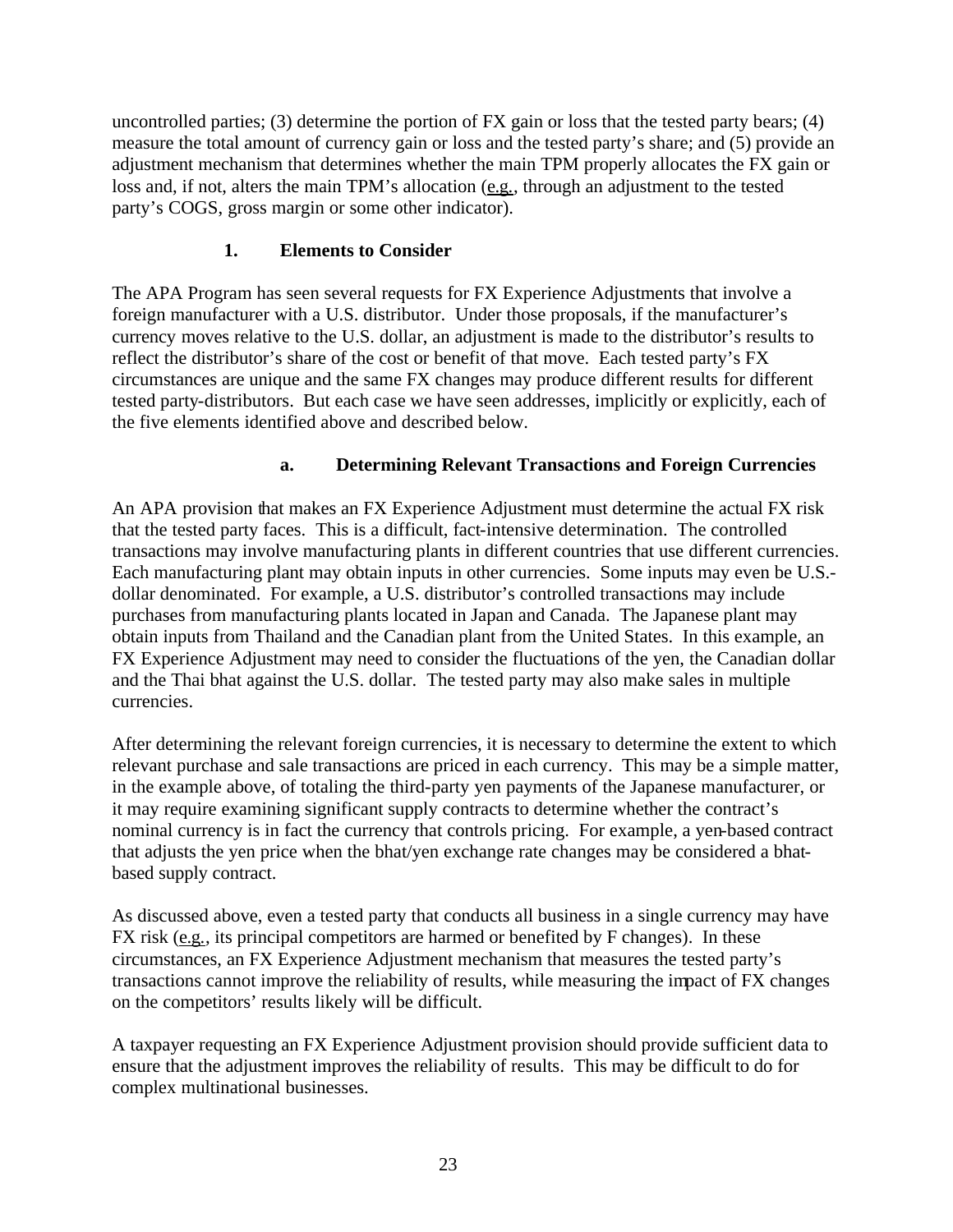### **b. Pass-Through to Uncontrolled Parties**

Controlled parties may seek to pass the costs or benefits of FX changes to uncontrolled parties. Manufacturers may pass the costs or benefits through to uncontrolled suppliers and employees. Distributors may pass the costs or benefits to their uncontrolled suppliers, employees and customers. As discussed above, the parties' ability to pass through FX costs and their need to pass through FX benefits depends on the demand and supply elasticities for each of these relationships.

In the typical case, at least some percentage of the cost or benefit of an FX change may be passed through to uncontrolled parties. An FX Experience Adjustment provision should exclude such pass-through amounts from the calculation of the impact of any FX move. Information on demand and supply elasticity may help to ensure that the FX Experience Adjustment provision improves the reliability of results.

### **c. Split of FX Risk Among Controlled Parties**

The controlled parties may expressly allocate FX risk among themselves, in which case the APA Program will respect the allocation provided the tested party has the financial capacity to bear the allocated risk and the conduct of the parties is consistent with the allocation.  $35$  More often, however, the parties do not expressly allocate risk. In these circumstances, the APA Program may agree to allocate FX risk among the controlled parties in the same manner that uncontrolled parties dealing at arm's length would allocate the risk.

Determining how uncontrolled parties allocate FX risk is difficult. A U.S. distributor's contractual arrangements with manufacturers may limit the distributor's FX risk. For example, prices may be set in U.S. dollars amounts that are fixed for a period of time. In practice, however, the distributor may participate in the manufacturer's FX gain or loss. If the manufacturer is a significant client, the distributor may have much at stake in maintaining the manufacturer's U.S. market share in the face of a negative currency move. The distributor may have adapted assets and systems and trained employees to distribute the manufacturer's products. The distributor may have to incur significant advertising expenses to obtain replacement business and have significant start-up costs to service that business. The distributor may thus be willing to accept, a least temporarily, a higher price from the manufacturer.

In the controlled setting, the U.S. distributor typically has only one client – the foreign parent/manufacturer – and has more at stake in maintaining the manufacturer's market share. The distributor may also lack the ability to market its own services to third-party manufacturers. For these reasons, a controlled distributor, like an uncontrolled distributor that has a significant manufacturer-client, may share at least some portion of significant system FX gains and losses.

Given the difficulties in determining how uncontrolled parties allocate FX risk, an FX Experience Adjustment that provides a range of solutions may be appropriate. Other solutions that the APA Program has seen include: (1) arbitrary percentage allocations (e.g., 50%/50% or

<sup>&</sup>lt;sup>35</sup> Treas. Reg. § 1.482-1(d)(3)(iii)(C), Example 3.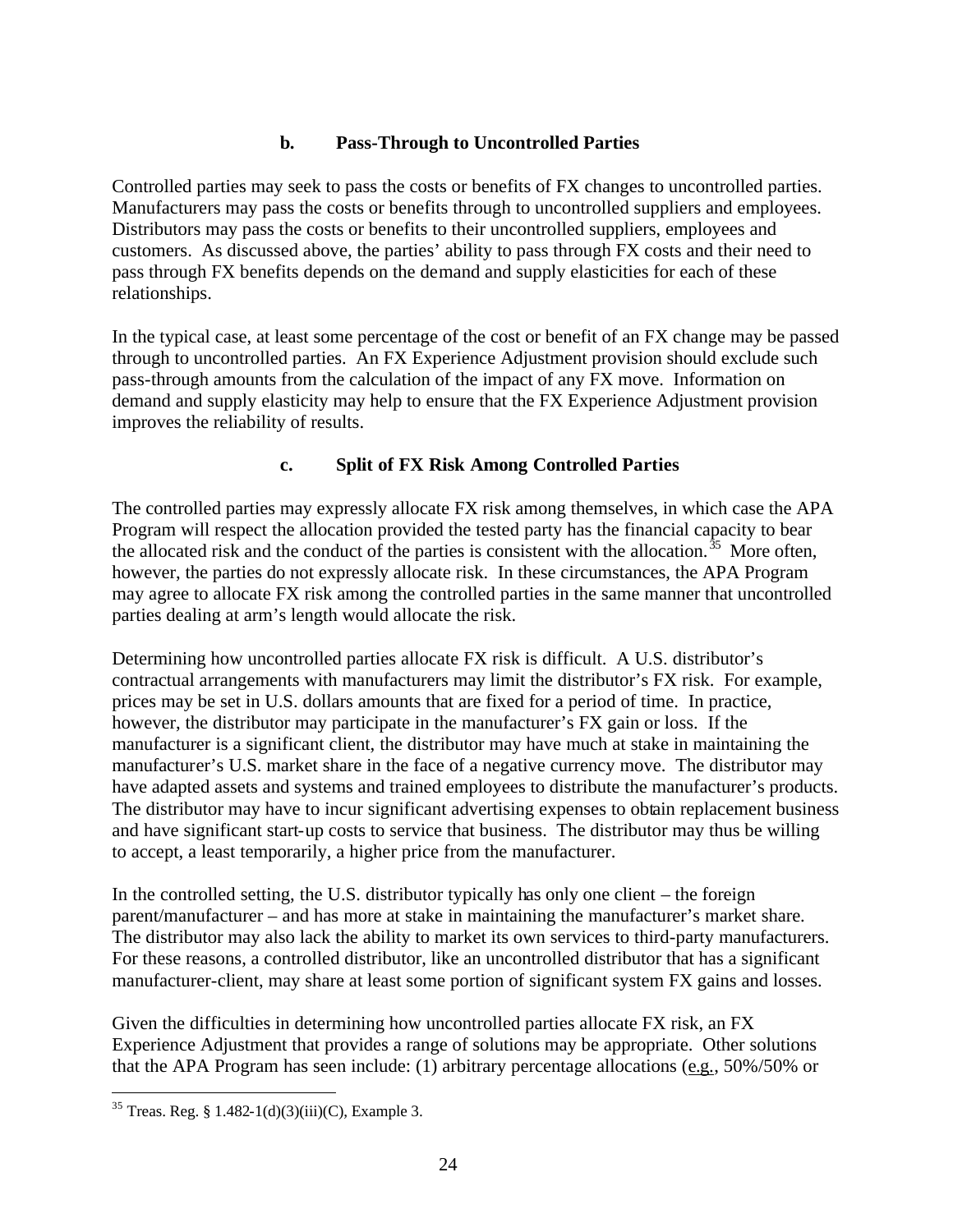75%/25%); (2) allocations based on the controlled parties' relative operating assets, relative invested capital, relative fixed assets, etc.; (3) allocations based on regressions from industry data for unrelated distributors; and (4) elasticities inferred from gross margin data for unrelated distributors, measuring changes in profitability following changes in FX rates. Other bases may be appropriate as well.

Another method for reflecting the split of FX risk is to establish no-change bands, change bands and critical assumptions. If the average exchange rate for the tested period is within an agreed range (i.e., the "no-change band"), no adjustment is made. If the average is significantly outside the no-change band (e.g., less than 50% of the low end or more than 200% of the high end of the no-change band), a critical assumption may permit cancellation of the APA. If the average is outside the no-change band, but no critical assumption applies (*i.e.*, within the "change band") an adjustment is made. Within the no-change band, the distributor implicitly does not share FX risk. The premise of the critical assumption is that substantial FX changes may undermine the assumptions on which the APA is based.

### **d. Measuring Relevant Change in Exchange Rates**

In addition to determining the tested party's FX risk, an FX Experience Adjustment provision must measure relevant changes in exchange rates. This requires a comparison of the exchange rates prevailing during some historical base period with the exchange rates prevailing during the APA year under review. This comparison typically involves several considerations: (1) what are the prevailing historical exchange rates; (2) what are the prevailing exchange rates for the APA term; (3) what adjustments, if any, should be made to nominal FX changes to determine real exchange rate changes (*i.e.*, nominal changes adjusted for differences in underlying inflation rates); and (4) what portion of the real change in exchange rates should alter the prices or profits of the tested party?

Consideration 2 is a fairly straightforward empirical determination. In most cases, the exchange rate for an APA year is the simple average exchange rate for that year, although seasonal weightings or other conventions may be appropriate in some cases. Considerations 1, 3 and 4 are more complex.

### **(I) Determining Prevailing Historical Exchange Rates**

The purpose of determining prevailing historical FX rates is to establish a benchmark against which to compare the exchange rate prevailing during the tested period. If the tested-period exchange rate is consistent with the benchmark, the assumption is that no FX gain or loss has occurred. Thus, the benchmark should be the point or range at which the prevailing exchange rate for the tested period has no impact on profitability.

The APA Program has seen two general approaches to establishing the benchmark historical rate. Most proposals compare the *spot* exchange rates prevailing during an historical period to the spot exchange rates prevailing during the tested period. These proposals require: (1) selection of a relevant historical period; and (2) a determination of the range of spot exchange rates that prevailed during that period. We discuss these considerations in (A) and (B), below.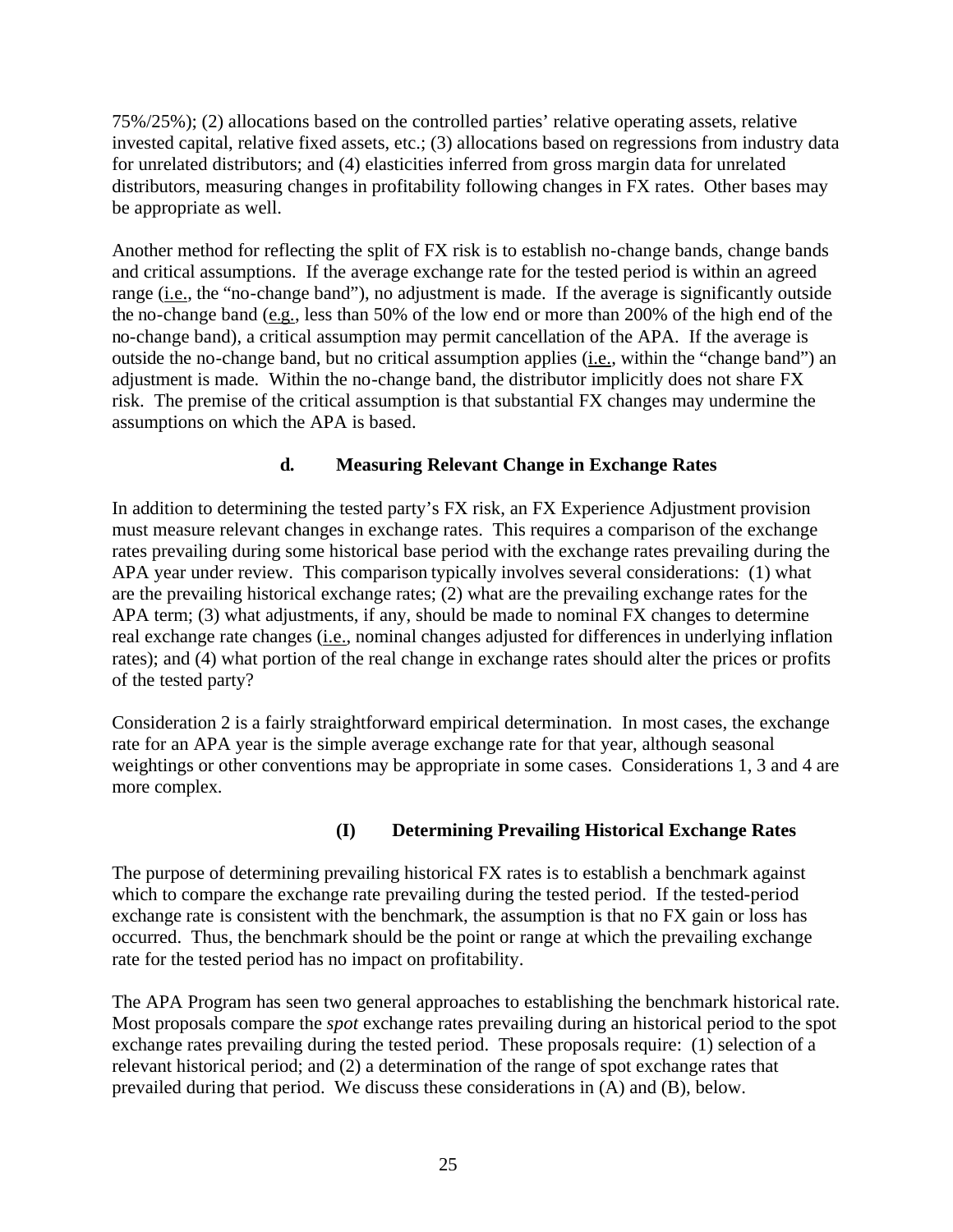The other general approach is to determine how *real* exchange rate for the currencies have changed over a period of time. For example, purchasing power party models attempt to measure changes in real exchange rates by adjusting spot exchange rates for differences in underlying inflation and other factors. We discuss a purchasing power parity model in (C), below.

### **(A) Historical Period**

The primary considerations for selecting an historical period is whether the period is neutral as to profitability. An FX Experience Adjustment that measures nominal FX changes should select an historical period based on the following considerations: (1) the historical period can be too long because the nominal FX rate prevailing several years prior to the tested period may have little relation to the real exchange rates prevailing during the tested period; (2) the historical period can be too short – for example, a one-day spot rate may be aberrant; and (3) trending of exchange rates should be considered – i.e., if one currency moves in a consistent direction against another over a significant period of time, an historical base rate may be inappropriate. Most APAs have used two or three years or historical FX spot-rate data.

FX Experience Adjustment proposals also must address whether to adopt a "floating" or a "static" base rate. A floating base rate uses FX data from the period immediately preceding each APA *year*, while a static base rate uses data from the period immediately preceding the APA *term*. For example, a floating base rate for the fourth year of an APA term might be based on FX data from the second and third years of the APA term, while a static base rate would be based on data from the two years preceding the APA term.

A static base rate treats the historical period preceding the APA term as unique. Perhaps the spot rates prevailing during that period provide an equilibrium rate that is neither advantageous nor detrimental to the tested party and will remain so for the APA Term. But a static base rate likely will cease to be appropriate after some period of time for the reasons discussed above (e.g., differences in underlying inflation rates). Another possible rationale for a static base rate is that the comparable companies' data were obtained from the pre-APA-term period. This rationale also ignores the impact of inflation on FX rate changes.

The rationale underlying use of a floating base rate is that inflation has the least impact on exchange rates that are closest in time the tested period and that the most important nominal currency fluctuations are those that occur closest in time to the APA year. The latter assumption is consistent with the view that taxpayers are able to respond to long-term exchange rate movements, but not to significant short-term fluctuations. The APA Program's view is that a floating base rate generally is more appropriate.

### **(B) Range of Prevailing Rates and No-change Band**

An FX Experience Adjustment that adjusts for nominal FX changes must determine the FX rate that prevailed during the selected historical period. The prevailing rate, like the historical period, should be neutral as to profitability.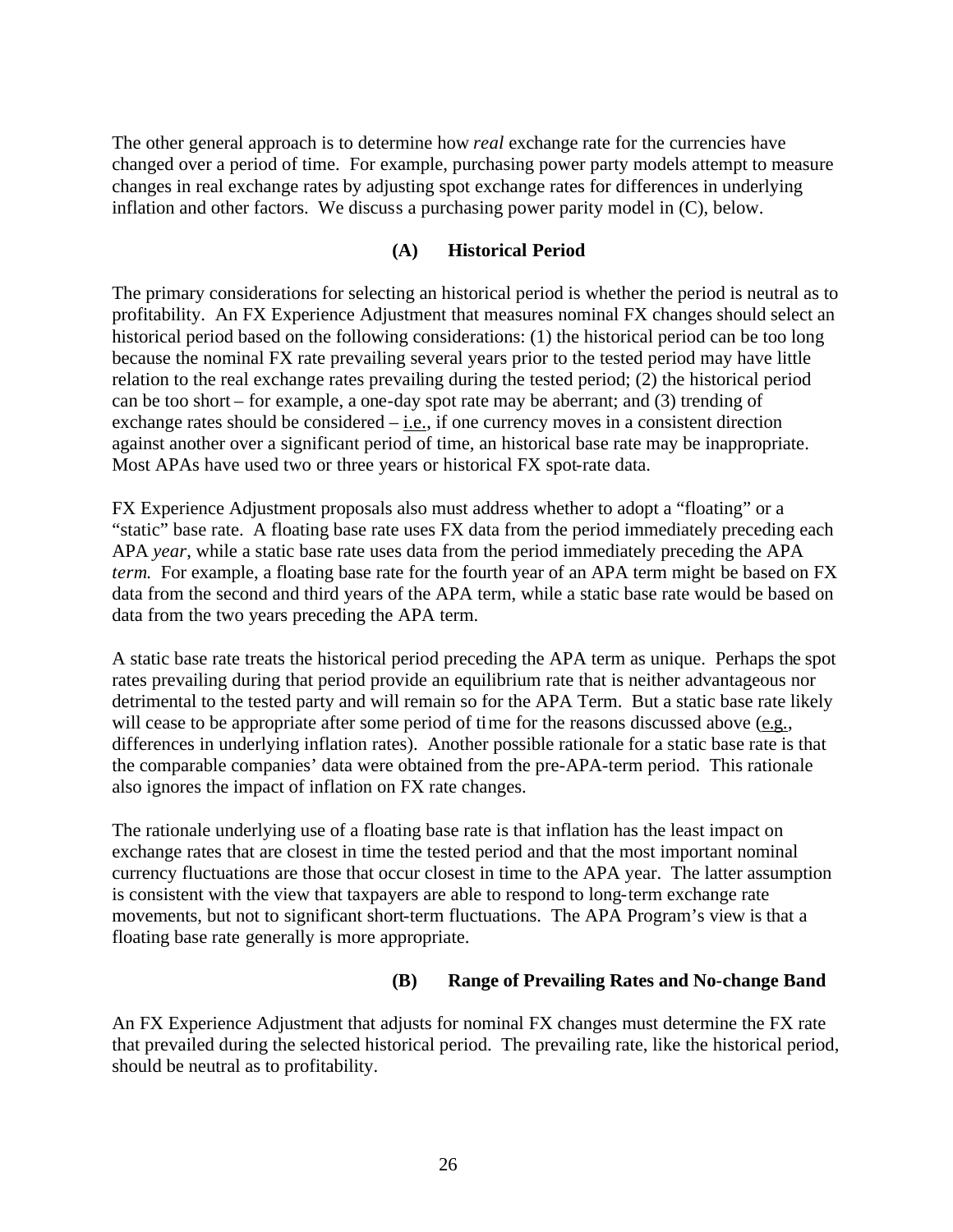Determining a prevailing rate is not an exact science. Nominal changes in spot FX rates include both real changes and changes that reflect differences in underlying inflation rates. Accordingly, it may be difficult to select a single spot rate as providing the benchmark against which the tested period exchange rate is to be measured. For this reason, and, as discussed above, to reflect the split of FX risk between the tested party and the other members of the value chain, most FX Experience Adjustment provisions provide a range of prevailing FX rates. The range, which for example may be the high and low quarterly average spot rates for the historical period, is incorporated in the FX Adjustment Provision as a no-change band. If the FX rate for the tested year is within the no-change band, the FX Experience Adjustment will not change the results of the main TPM.

Considerations for determining the appropriate bounds of the no-change band include: (1) the volatility of the relevant FX rate – a tested party distributor may be expected to share only the costs or benefits of unexpected FX changes; (2) symmetry – a tested party should have similar opportunities for sharing in FX gains and FX losses, although exact symmetry may be inappropriate since taxpayers may incur expenses for both favorable and unfavorable FX moves; and (3) as discussed above, whether the no-change band is used to split risk among the controlled parties.

In past APA practice, the width of the no-change band has been based solely on historical FX data. For example, the no-change band might equal: (i) a specified percentage (e.g., 10 percent) either side of the average exchange rate during the historical period; or (ii) the high and low average quarterly rates from the selected historical period.

### **(C) Purchasing Power Parity**

One APA taxpayer proposed a purchasing-power-parity approach that attempts to determine real exchange rates by eliminating the impact of differences in underlying inflation rates and other factors on spot FX rates. The approach used approximately 20 years of data to establish the historical relationship between the yen/dollar exchange rate, the U.S. price index, and the Japan price index. The historical empirical relationship is summarized in the following equation:

### $S_t = a + b_1 P_t + b_2 P_t^*$

 $S_t$  is the logarithm of the yen/dollar exchange rate at time *t*,  $P_t$  is the logarithm of the Japan price index at time  $t$ , and  $P^*$ <sub>t</sub> is the logarithm of the U.S. price index at time  $t$ . For each APA year, the values for  $a$ ,  $b_1$  and  $b_2$  are estimated by a statistical regression using historical data; (2) a theoretical equilibrium exchange rate is computed by using the estimated  $\bf{a}$ ,  $\bf{b}$  and  $\bf{b}$  2 and actual  $P_t$  and  $P^*$ <sub>t</sub> in the above formula; and (3) the actual FX rate is compared to the theoretical FX rate.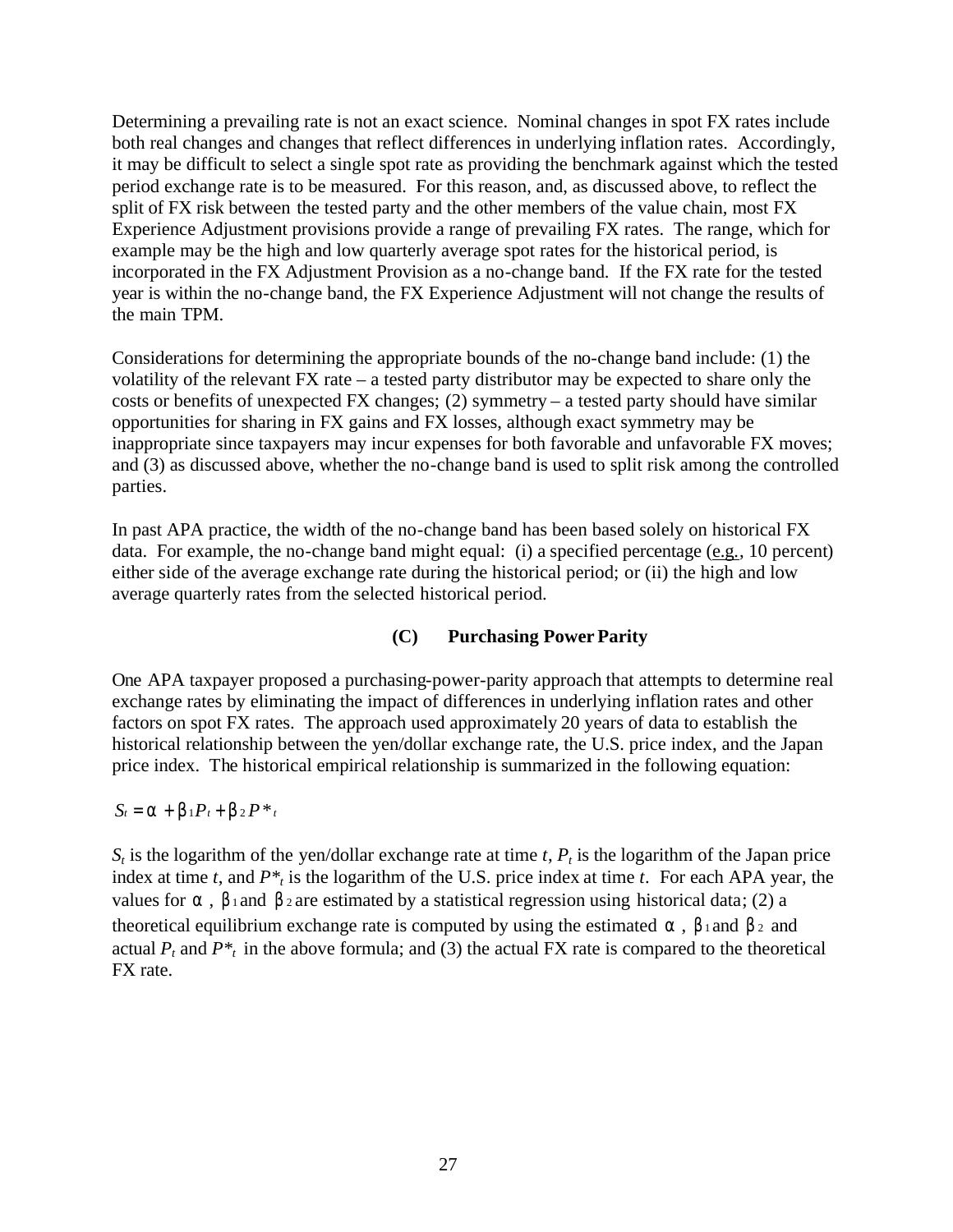### **(II) Adjusting Nominal FX Changes for Inflation**

Nominal changes in exchange rates reflect both the real change in exchange rates and differences in the inflation rates underlying the respective currencies. As discussed above, the portion of nominal FX changes that most impacts prices or profits is the "real" change. Adjusting nominal FX changes to determine real changes can be complex. A simple comparison of two countries' consumer price inflation rates may be unhelpful – they may involve different baskets of goods and likely exclude services. Further, some nominal FX changes, particularly those that are unexpected, may temporarily affect profits because businesses may have fixed-price obligations.

#### **(III) Relevant Portion of FX Change**

In cases that involve a point historical FX rate and thus lack a no-change band, the entire change in FX rates should affect the profits of the tested party. Where a no-change band applies, only a portion of the FX change affects tested-party profits. For example, if the no-change band is 90 to 110 yen to the dollar, a move to 80 yen to the dollar could be treated as a 10 percent move (i.e., 20 percent from the median of the no-change band less the 10 percent within the no-change band); or an 11.1 percent move (i.e., the move from the edge of the no-change band, or (90- 80)/90). The first example is based on the assumption that an FX rate of 100 yen to the dollar is neutral as to profitability. The second example assumes that the prevailing historical FX rate is represented in the entire 90 to 110 range.

#### **e. Determining How to Apply the Adjustment**

Where the tested party is a U.S. distributor of a foreign manufacturer, one question is whether the FX Experience Adjustment should be made to the distributor's gross margin or to the cost of goods it purchases from the foreign manufacturer. Most of the models the APA Program has seen involve adjustments to COGS, which seems appropriate since the basis for the FX Experience Adjustment is that FX changes alter the costs of the foreign manufacturer's inputs. However, the APA Program has seen proposals to adjust gross margins. Below, we show a formula that gives the FX Experience Adjustment as a percentage change to COGS. The following exhibit illustrates how the adjustment can shrink if the same percentage is applied to gross margins:

| Premise: FX has 10% impact on tested party |                |                            |                              |
|--------------------------------------------|----------------|----------------------------|------------------------------|
|                                            |                |                            |                              |
|                                            | Unadjusted     | <b>GM Based Adjustment</b> | <b>COGS Based Adjustment</b> |
| Sales                                      | 100            | 100                        | 100                          |
| COGS                                       | 80             | 78                         | 72                           |
| Gross Profit                               | 20             | 22                         | 28                           |
| <b>Operating Expenses</b>                  | 18             | 18                         | 18                           |
| <b>Operating Profit</b>                    | $\overline{2}$ | 4                          | 10                           |
| Gross Margin                               | 20.0%          | 22.0%                      | 28.0%                        |
| <b>Operating Margin</b>                    | 2.0%           | 4.0%                       | 10.0%                        |
|                                            |                |                            |                              |

#### **Exhibit 15**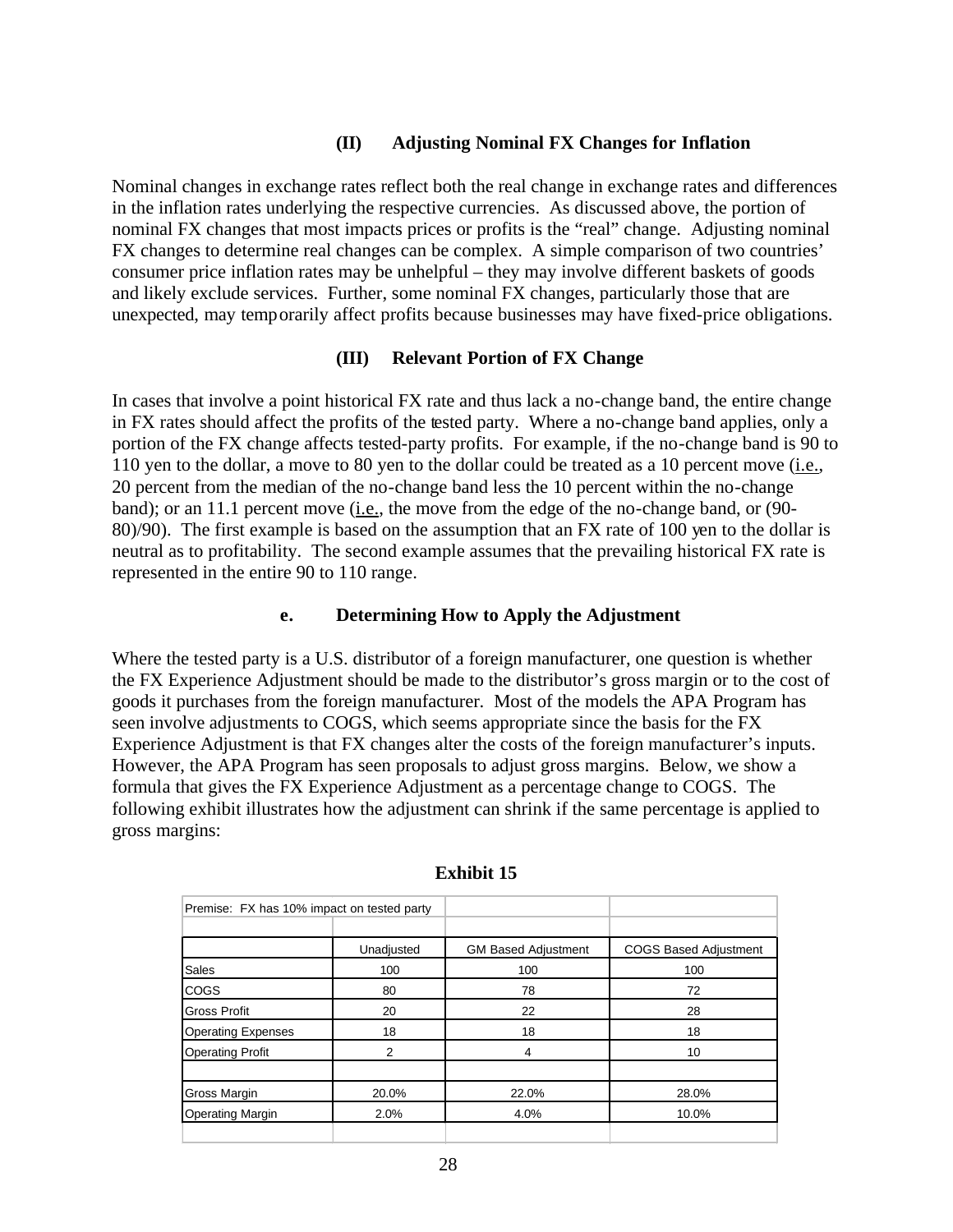Past proposals to adjust gross margins on this basis were based on the view that an FX Experience Adjustment should not dramatically change the results of the applicable transfer pricing method.<sup>36</sup> The gross-margin adjustment typically is less than the COGS adjustment since gross profit typically is less than COGS. While this approach may better ensure that an adjustment improves the reliability of results, adjustments should be made to COGS where substantially complete data are available for the other four elements discussed above.  $37$ 

### **2. APA Program's Experience with FX Experience Adjustments**

The APA Program has included FX Experience Adjustments in APAs involving the CPM and the RPSM. This section provides examples of how an FX Experience Adjustment may apply under those methods.

**a. CPM**

Several CPM-based APAs include FX Experience Adjustment provisions. Each APA involves a U.S. distributor and addresses only the effect of FX rate shifts on the dollar price of foreign inputs. Each of the provisions addresses the five elements discussed above and ultimately adjusts an operating-margin range for the impact of the FX change. In the following example of an FX Experience Adjustment provision, the tested party's COGS are adjusted for the impact of the FX change, then compared to the unadjusted operating-margin range provided by the comparable companies:

Adjusted  $COGS =$  Reported  $COGS / (1 +$  Adjustment Factor)

*Where*

 $\overline{a}$ 

Adjusted  $COGS$  = the tested distributor's COGS, without reflecting the FX change Reported  $\overline{C}$  COGS = the tested distributor's reported  $\overline{C}$ OGS, which reflects the FX change Adjustment Factor =  $(1 - Pass-through\%) * Split\% * FXChange * FCInputStream$ 

*Where*

Pass-through% = percent of gain or loss passed through to unrelated parties Split% = percent of related parties' FX gain or loss borne by tested distributor FXChange = percentage change in exchange rates outside no-change band FCInputs = foreign-currency-based inputs / total inputs

The following is an example where the foreign currency strengthens:

Adjustment Factor =  $(1 - 20\%)$  \* 50% \* 10% \* 80% = 1 + .032 If Reported COGS are 100, Adjusted COGS are  $96.90$  (i.e.,  $100/(1+.032)$ )

 $36$  Other proposals that adjust gross margin provide the same outcome as proposals to adjust COGS. These proposals simply apply a different mathematical formula to achieve the same result.

 $37$  Where there is some uncertainty about an adjustment, making the adjustment smaller increases the probability that the adjusted amount is closer than the unadjusted amount to the arm's-length amount.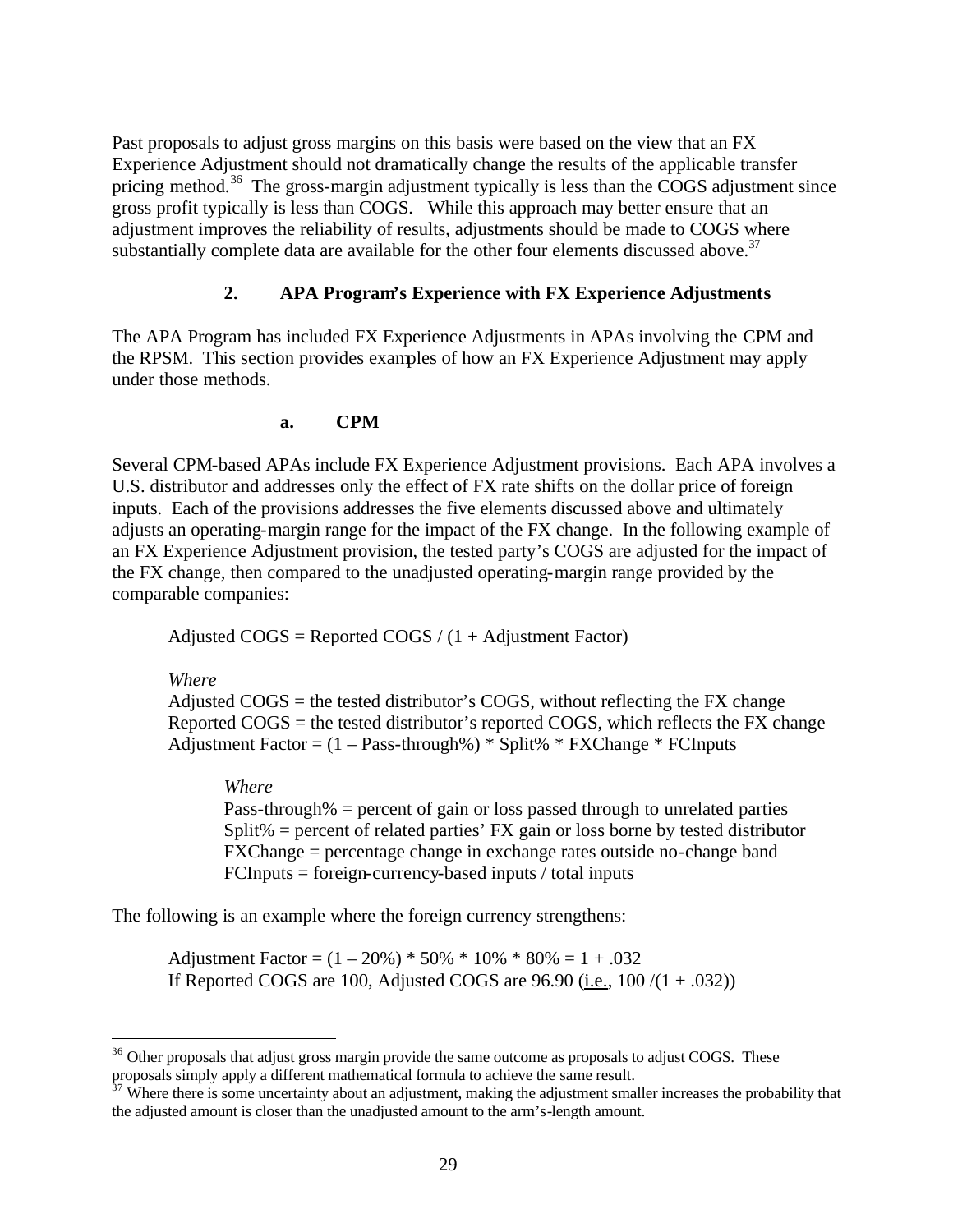The tested party's results are recomputed based on a COGS of 96.90. If the recomputed results are within the CPM range, the tested distributor's transactions are arm's length.

### **b. RPSM**

One APA that applies the RPSM includes an FX Experience Adjustment provision. The APA involves the U.S. distributor of a related foreign manufacturer. The RPSM splits residual profit 25/75, respectively. The FX Experience Adjustment splits exchange gain or loss 10/90.

The adjustment provision includes a no-change band. No adjustment is made if the average exchange rate for the APA year is within 10 percent of the average of the quarterly exchange rates for the three years preceding the APA year (*i.e.*, a floating base rate). If the exchange rate falls outside the no-change band, the U.S. distributor earns 10 percent of the exchange gain or loss rather than 25 percent. The basis for changing the split is that the foreign manufacturer is responsible for managing the combined companies' global FX risk.

The amount subject to the 10/90 split is the total price of goods that the U.S. distributor purchases from the related foreign manufacturer (after applying the RPSM) times the percentage change in the exchange rate beyond the no-change band. For example, if the foreign currency appreciates 20 percent against the U.S. dollar, the amount subject to the 10/90 split is 10 percent (20% - 10%) of the total purchase price that the U.S. distributor paid the foreign manufacturer. Basing the adjustment on 100 percent of the purchase price assumes that no portion of the cost or benefit of the currency fluctuation (outside the no-change band) is passed to customers or suppliers and that all of the foreign manufacturer's inputs are affected by the FX change.

### **IV. Considerations for FX Experience Adjustment Provisions**

In summary, a proposal for an FX Experience Adjustment provision should consider the following items:

- 1. Determine whether the controlled parties expressly allocate FX risk, whether the tested party has the financial capacity to bear the allocated risk and whether the conduct of the parties is consistent with the allocation.
- 2. Identify all relevant exchange rates  $(e.g.,)$  those that affect the prices of foreign-currency inputs of the tested party's related-party purchases).
- 3. Identify the affected inputs and sales for each relevant currency.
- 4. Determine the extent to which the taxpayer and related parties will pass the cost or benefit of FX changes through to unrelated parties.
- 5. Determine whether the applicable transfer pricing method, without an FX Experience Adjustment provision, properly allocates the FX gain or loss. If not, an FX Experience Adjustment provision may be appropriate.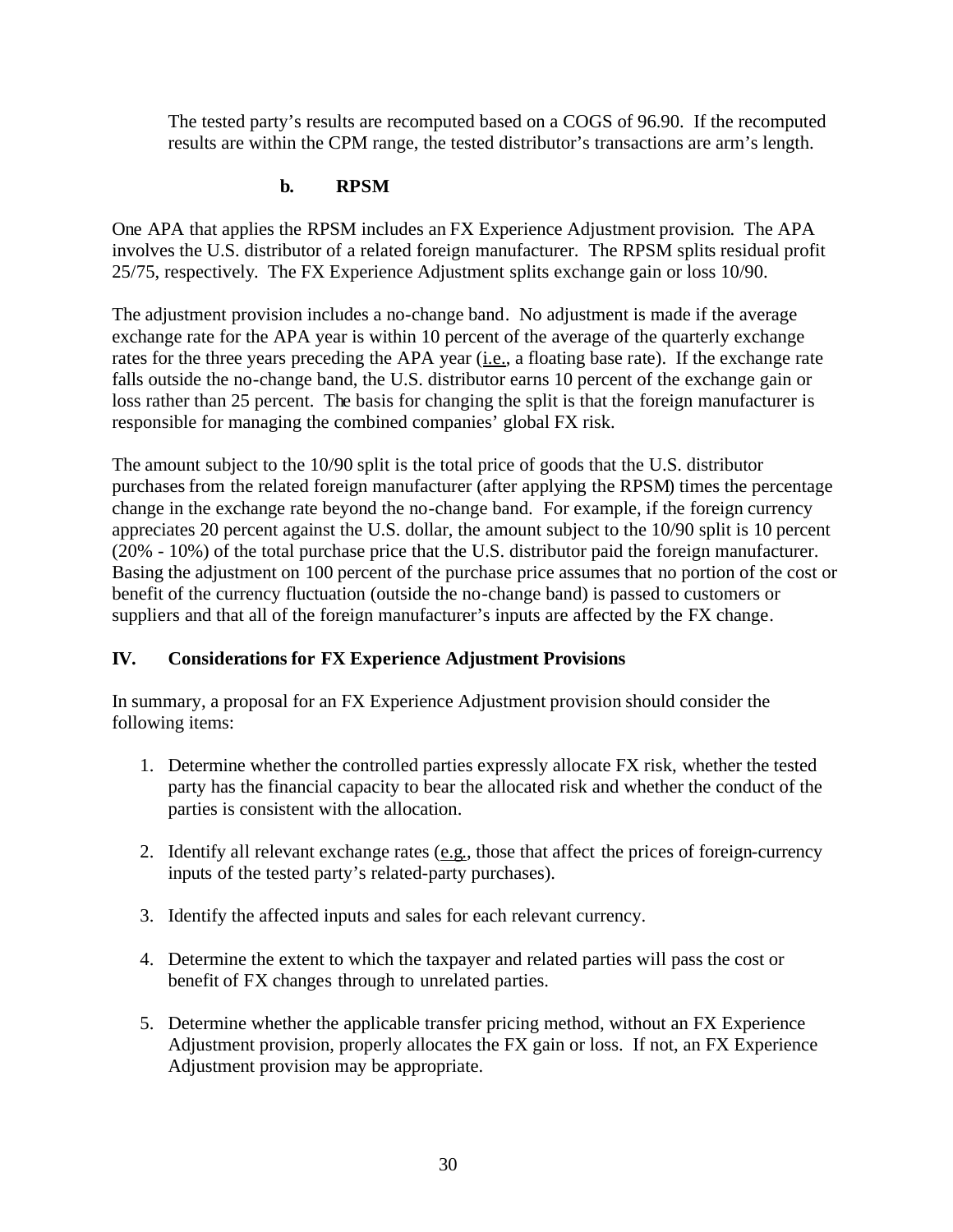- 6. If an FX Experience Adjustment is appropriate, measure the FX rate changes for which adjustments will be made. Establish a benchmark FX rate or range of rates that is neutral as to the tested party's profitability and compare that to the prevailing FX rate for the tested year. Consider use of a no-change band, a floating or static base rate, and an adjustment for differences in underlying inflation rates for the currencies, and determine the portion of relevant FX changes that will alter the tested party's prices or profits.
- 7. Determine how the FX Experience Adjustment provision should alter the results of the applicable transfer-pricing method. Should an adjustment be made to COGS, gross margin or some other indicator?

Addressing these items helps to ensure that a proposed FX Experience Adjustment provision improves the reliability of the results of the proposed transfer pricing method.

### **V. Issues to Consider When Evaluating FX Experience Adjustment Provisions**

The APA Program will not agree to FX Experience Adjustment provisions for every case. This conclusion is based in large part on the difficulty in determining whether an adjustment actually improves the reliability of a method. The party proposing an FX Experience Adjustment provision must provide a persuasive case based on the guidelines in the preceding section.

The regulations stipulate that adjustments that improve the reliability of results should be made, and specifically mention FX as a financial risk that should be considered. FX risk takes many forms and can impose real costs on taxpayers. We discuss above how firms deal with FX risk in various ways, noting that no standard "arm's length" way exists to deal with FX risk in crossborder transactions, and that computational issues complicate the development of a general FX adjustment framework. In a typical case, therefore, it is difficult to quantify the impact of a change in exchange rates on a taxpayer and more difficult to determine the extent to which the taxpayer passes that cost or benefit through to other parties.

In addition, FX adjustments are not performed routinely like other adjustments (LIFO, asset intensity, etc.), which are more widely accepted as improving reliability. Summary PLI statistics, such as the median or inter-quartile range of comparable companies' results, may not be reliable because comparable companies' FX exposure, risk management strategies, and hedging policies can not usually be quantified from public databases or 10-K disclosures. Also, the time period for the comparable data likely does not match the period over which the FX risk is measured. Even if there is sufficient detail to ascertain how FX risk is allocated among unrelated parties (e.g., inclusion of a formula to adjust the price for FX changes), the transacting parties may deal with residual FX risk through hedging or diversification strategies that can be difficult to detect. If hedging expenses can be identified, allocating these to a specific transaction may be difficult. The company's financial results may have been influenced by a combination of natural and synthetic FX risk strategies that cannot be tied to specific transactions.

 $38$  See §1.482-1(d).

 $39$  See §1.482-1(d)(3)(iii).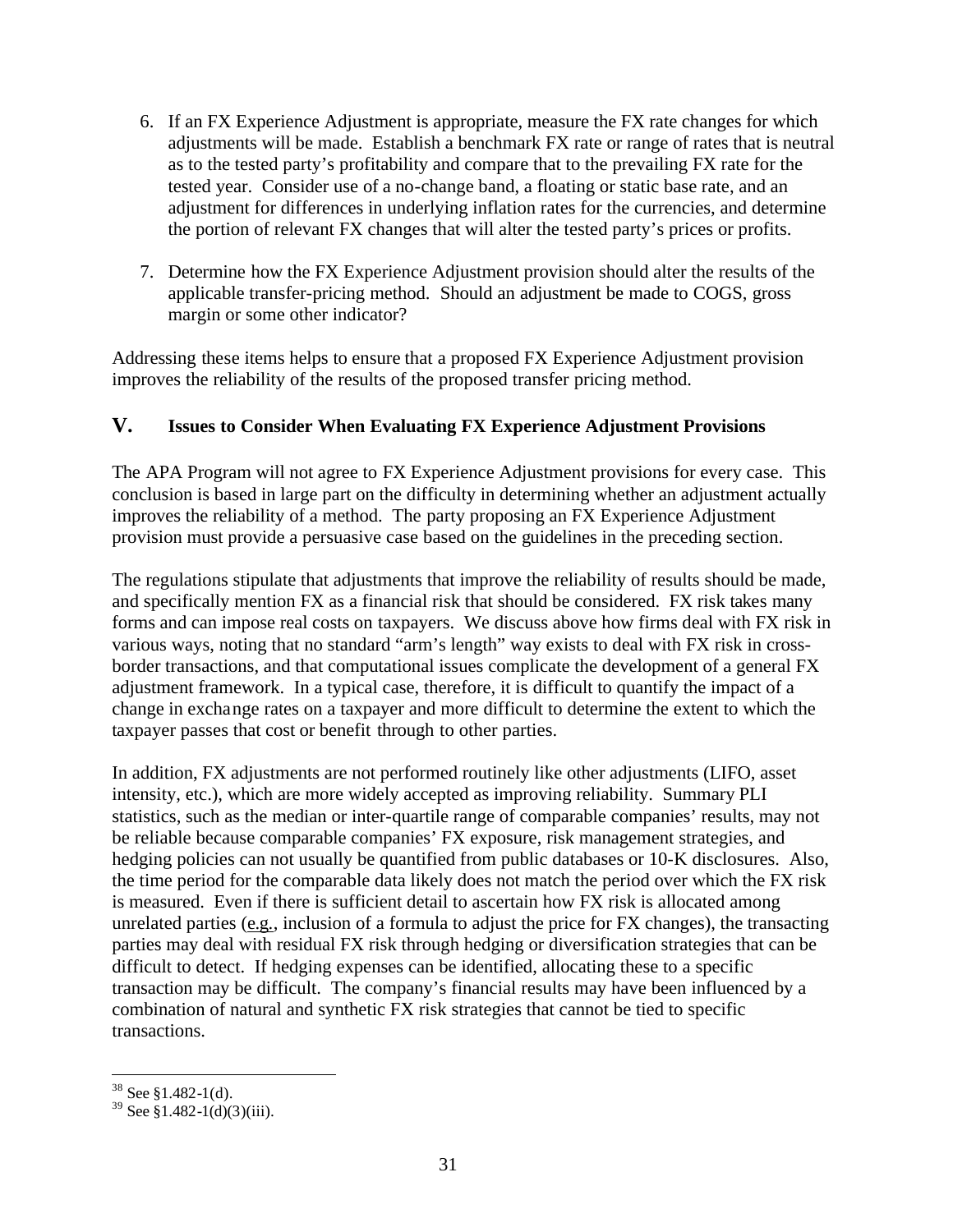Some macroeconomic data are available regarding FX fluctuations and how they are passed through to ultimate product markets and split among parties in the value chain. But such macroeconomic data may not be conclusive where comparable transactions involve different mixes of currencies. Arm's length prices are also affected by elasticity of demand, industry concentration and level of competition, shipping, storage or switching costs, foreign competitors (with different FX exposures), and tax or regulatory circumstances. Pass-through analysis based on macroeconomic data thus ignores important variables and oversimplifies the impct of FX changes on prices or profits.

Finally, other policy complications exist regarding FX Experience Adjustments and APAs. The mechanisms are complex, require vast amounts of taxpayer information and, in some cases, require significant amounts of macroeconomic data and analysis. These efforts likely produce an adjustment mechanism that has a small impact on taxable income. A selection bias may also exist. Taxpayer may propose adjustments only if they face circumstances that make an adjustment mechanism desirable. These issues obscure a determination of whether the overall reliability of a TPM is improved by adding the adjustment.

Accordingly, making FX adjustments, including FX Experience Adjustments, in many cases will not improve the level of comparability between the tested party and the comparable companies and therefore will not improve the reliability of the transfer pricing method's results. In such cases, the APA Program will not agree to an FX Experience Adjustment provision.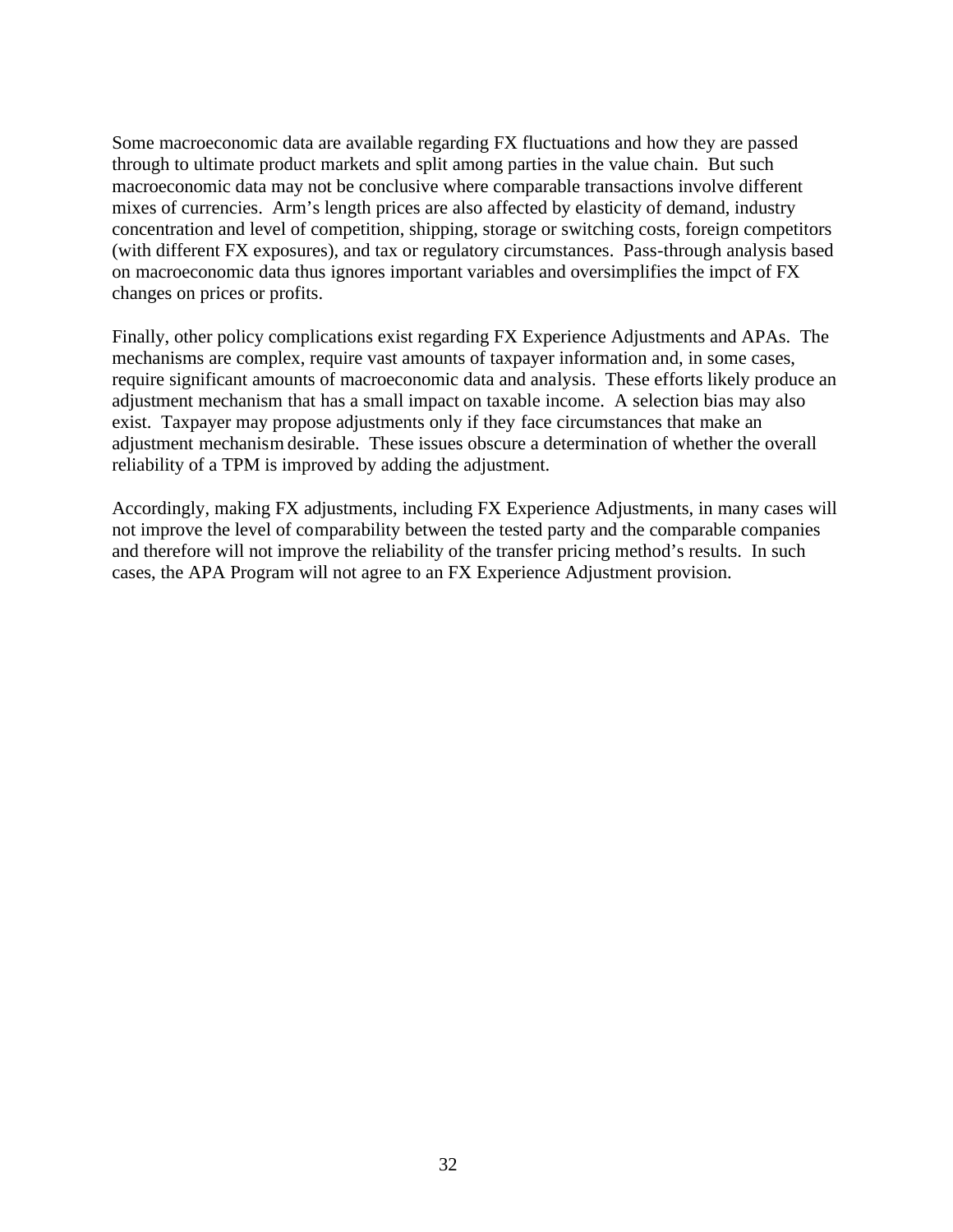### **Appendix 1 Examples of Financial, Translational and Transactional FX Risk**

### **1. Example of Financial Risk**

To see how financial FX risk can arise, consider the case of Acme Inc., a U.S. company that manufactures novelty products and sells them through unrelated distributors in Mexico, Japan, and the United States. Acme purchases materials and pays its workers in dollars. Additionally, it receives dollars when its sells to distributors. However, Acme holds cash balances to take care of incidental operating expenses. If these cash balances are denominated in dollars, there is no financial FX risk. However, if Acme decides to hold yen deposits instead of dollars because it thinks it can receive a higher return on its holdings, then the purchasing value of these deposits depends upon the yen-dollar exchange rate at the time of withdrawal.

| <b>Exhibit 16</b>         |            |            |            |  |
|---------------------------|------------|------------|------------|--|
|                           | Balance at | Balance at | Balance at |  |
|                           | Jan. 1     | Dec. 31    | Dec. 31    |  |
| Cash Deposit in Yen       | Y10,000    | Y10,500    | Y10,050    |  |
| Japanese Interest Rate    | 5%         |            |            |  |
| Exchange Rate (yen        | 100        | 100        | 110        |  |
| per dollar)               |            |            |            |  |
| Cash Deposit after        | \$100.00   | \$105.00   | \$95.45    |  |
| Conversion into           |            |            |            |  |
| Dollars                   |            |            |            |  |
| <b>U.S.</b> Interest Rate | 4%         |            |            |  |
| Cash Deposit in           | \$100.00   | \$104.00   | \$104.00   |  |
| <b>Dollars</b>            |            |            |            |  |

At the beginning of the year, Acme has a cash balance of \$100, which it then converts into yenbased deposits to earn 5 percent interest. After one year, Acme withdraws the yen to pay its expenses in dollars. The value of the deposit in dollars will depend upon the exchange rate at the time of withdrawal. If the exchange rate remains the same (100 yen per dollar) then it will receive a \$105 return on its deposit, which is higher than the \$104 Acme would have earned from dollar deposits. However, if the exchange rate changes to 110 yen per dollar, the dollar value of its deposits falls to \$95.45 even though Acme earned 5 percent on its yen deposit. This potential loss of dollar purchasing power represents financial FX risk. Given that Acme's revenue and costs are in dollars, it may avoid this risk by holding only dollar denominated assets.

### **2. Example of Translational Risk**

In addition to financial risk, Acme may face translational risk. Historical values of financial statement items may not provide a close approximation to current market value when the denominating currency is unstable, because the FX rate in effect when the statement is converted is likely to be significantly different from the FX rates in effect when the accounts were booked.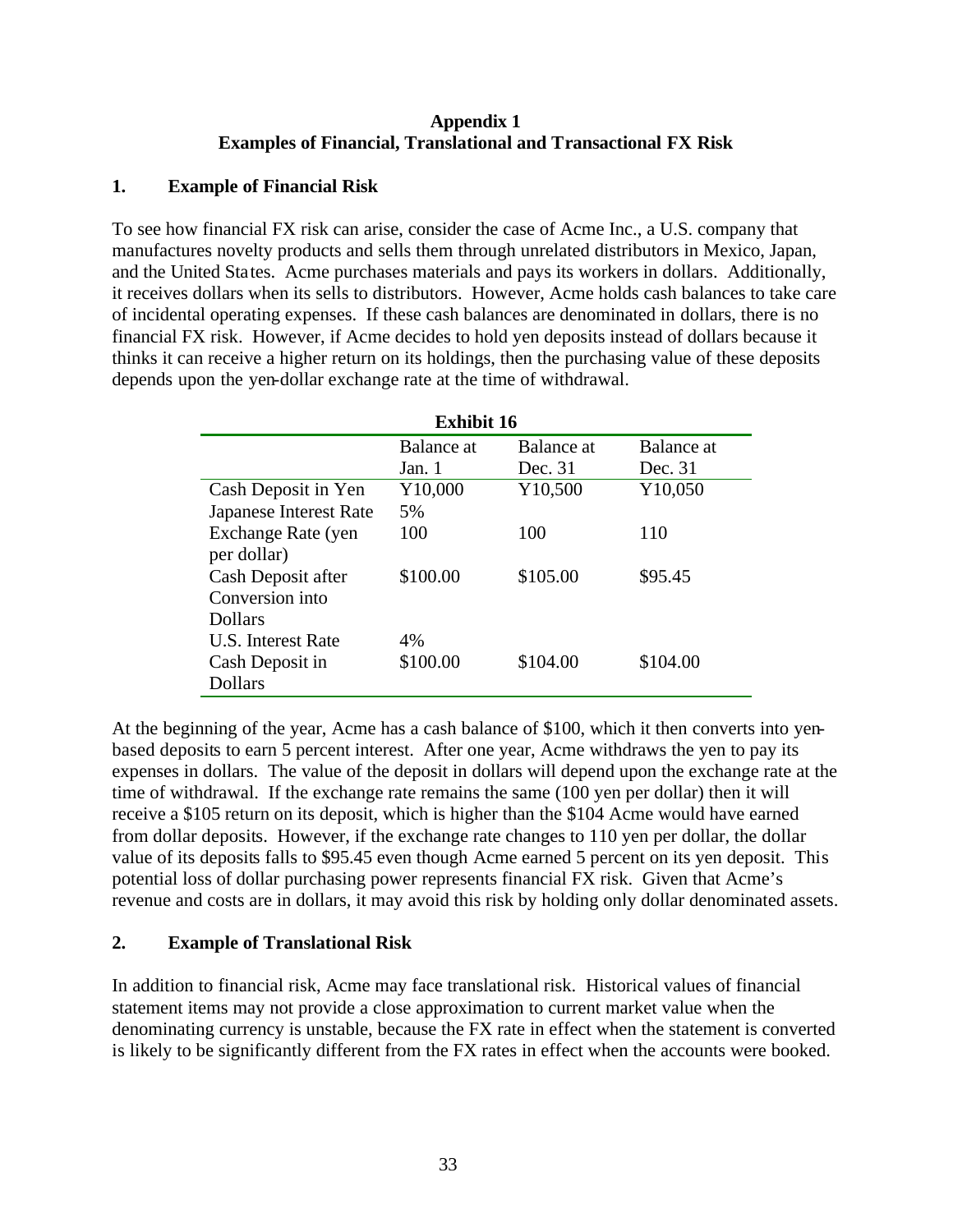For example, Acme is the primary supplier for unrelated distributors in Japan who have loans outstanding from Japanese banks. As evidence of their borrowers' ability to pay, the banks require that the distributors submit Acme's financials. Acme keeps its books in dollars, but the banks prefer to examine yen-equivalent financial statements since they are most familiar with similar Japanese novelty manufacturers.

Unexpected exchange rate changes can create distortions in Acme's balance sheets and income statements. Financial statements containing stock (point in time) variables are typically prepared by valuing most assets and liabilities at historical cost, with the remainder, equity, also being stated at historical value. The following table shows Acme's balance sheet.

| <b>Exhibit 17</b>          |          |            |          |            |
|----------------------------|----------|------------|----------|------------|
|                            | Jan. 1   |            | Dec. 31  |            |
| <b>Accounts</b>            | \$20,000 | ¥2,000,000 | \$22,000 | ¥2,420,000 |
| Receivable                 |          |            |          |            |
| Inventory                  | \$30,000 | ¥3,000,000 | \$31,000 | ¥3,410,000 |
| <b>Total Assets</b>        | \$50,000 | ¥5,000,000 | \$53,000 | ¥5,830,000 |
| <b>Accounts Payable</b>    | \$20,000 | ¥2,000,000 | \$23,000 | ¥2,530,000 |
| <b>Common Stock</b>        | \$30,000 | ¥3,000,000 | \$30,000 | ¥3,300,000 |
| <b>Total Liability and</b> | \$50,000 | ¥5,000,000 | \$53,000 | ¥5,830,000 |
| Equity                     |          |            |          |            |
| Exchange Rate (yen         | 100      |            | 110      |            |
| per dollar)                |          |            |          |            |
|                            |          |            |          |            |

As the table shows, the book value of Acme's assets increased from \$50,000 to \$53,000, an increase of 6 percent, over the year. In terms of yen, total assets increased 16.6 percent. The difference between the dollar and yen results reflects the depreciation of the yen against the dollar over the twelve-month period.

There are similar measurement problems when converting Acme's income statements as the table below shows.

| <b>Exhibit 18</b>                                     |          |          |  |  |
|-------------------------------------------------------|----------|----------|--|--|
|                                                       | Jan. $1$ | Dec. 31  |  |  |
| <b>Cost Incurred</b>                                  | \$10,000 |          |  |  |
| <b>Revenue Received</b>                               |          | \$12,000 |  |  |
| Net Profit Earned                                     |          | \$2,000  |  |  |
| Exchange Rate (yen per dollar)                        | 100      | 110      |  |  |
| Net Profit in Yen Using Single Benchmark              | ¥200,000 | ¥220,000 |  |  |
| <b>Exchange Rate</b>                                  |          |          |  |  |
| Profit Margin Using Single Benchmark                  | 16.7%    | 16.7%    |  |  |
| <b>Exchange Rate</b>                                  |          |          |  |  |
| Net Profit Using Jan 1. Exchange Rate for Cost        |          | ¥320,000 |  |  |
| and Dec. 31 Exchange Rate for Revenue                 |          |          |  |  |
| Profit Margin Both Benchmark Exchange Rates<br>24.24% |          |          |  |  |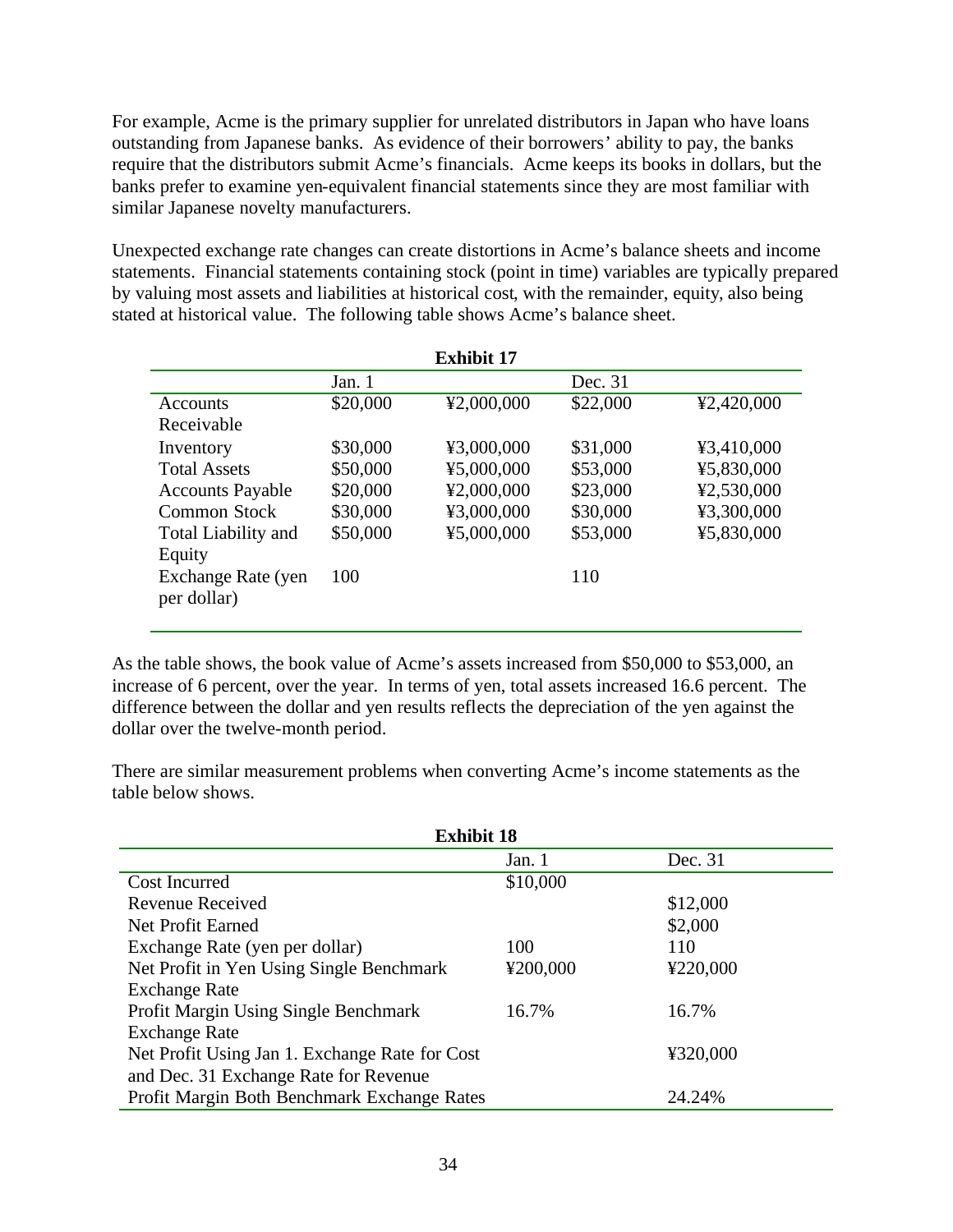As the table shows, Acme incurred its production costs at the beginning of the year and didn't realize revenues until the end of the year. Thus, costs were incurred when the exchange rate was 100 yen/\$ and revenues received when it was 110 yen/\$. If the transactions are recorded in dollars, the net profit margin is 16.7 percent. If revenues and costs are translated into yen at either the beginning or end of the year, the profit margin remains 16.7 percent. However, if the income statement items are translated using the exchange rates that prevailed when booked (as if the yen were the functional currency), then the profit margin is 24.24 percent. The higher net profit margin includes gains and losses due to currency changes.

To mitigate the timing problem, a weighted average exchange rate is often used to convert revenues and costs. While this method reduces measurement errors related to exchange rate changes, it may not remove them entirely.

### **3. Example of Transactional or Commitment Risk**

As Acme's operations expand, it sells to additional overseas distributors in Japan who prefer to pay for their purchases in yen instead of dollars. Given that Acme still pays its costs in dollars, it must convert these yen revenues into dollars before paying its workforce and suppliers. In addition, Acme and its distributors negotiate purchase prices prospectively every six months. Thus, there is opportunity for the exchange rate to vary from the time prices are negotiated or contracted and when they are paid. The timing gap can cause the price received to differ from the negotiated price; a transactional or commitment FX risk.

To continue the example, Acme agreed to sell 100 units to JapanCo Distribution on January 1 at a price of ¥2.00 per unit to be paid when the good are delivered on June 30. For JapanCo, the price in yen is known in advance. While the yen price is also predictable for Acme, the realized dollar price is not certain since the exchange rate may change by the delivery date. This can be seen in the following table.

| <b>Exhibit 19</b>       |           |         |         |  |
|-------------------------|-----------|---------|---------|--|
|                         | January 1 | June 30 | June 30 |  |
| <b>Negotiated Price</b> | 4200      | ¥200    | ¥200    |  |
| Exchange Rate (yen per  | 100       | 110     | 90      |  |
| dollar)                 |           |         |         |  |
| Negotiated Price in \$  | \$2.00    | \$1.80  | \$2.22  |  |

If the exchange rate rises to 110 yen/\$ in six months, then Acme will only receive the equivalent of \$1.80 per unit sold to JapanCo. However, if the exchange rate falls to 90 yen/\$, then Acme will realize the higher dollar price of \$2.22 per unit.